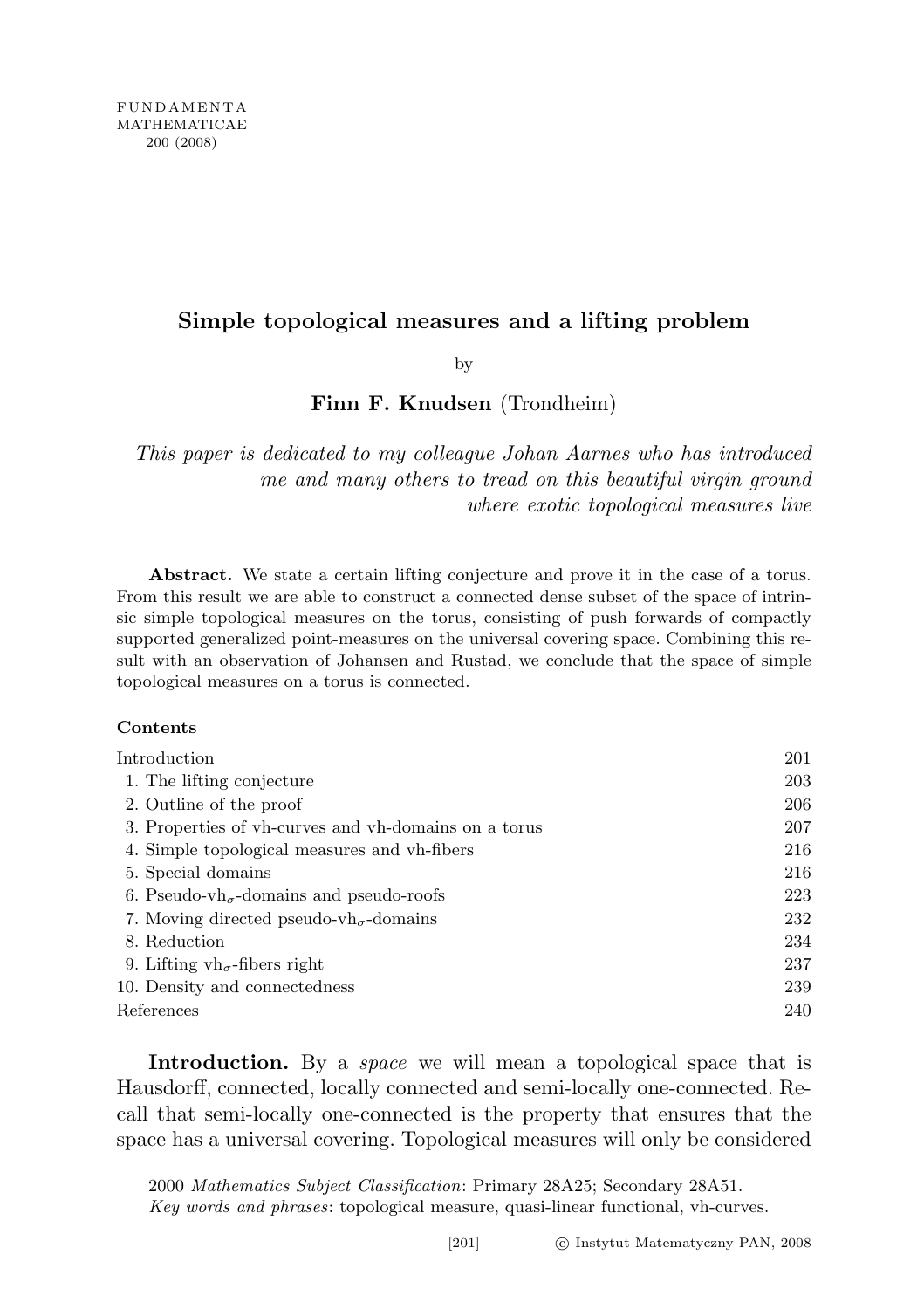on compact spaces. Note that if  $X$  is a compact space, its universal covering space need not be compact.

Topological measures were first introduced by Johan Aarnes under the name of quasi-measures. Perhaps their proper name should be Aarnes measures. They differ from conventional measures mainly because they need not be subadditive. In fact, the measure of a union of measurable sets, if measurable, might be strictly greater than the sum of the measures of the individual sets. The definition given by Aarnes is essentially the following.

DEFINITION 0.1. A topological measure on a compact space X is a nonnegative function  $\mu$ , defined on the collection of open and closed subsets of X,  $\mathcal{A}(X)$ , with the following properties.

(a) For any pairwise disjoint family  $\{A_i\}_{i=1}^n$  of sets in  $\mathcal{A}(X)$  whose union  $\bigcup_{i=1}^n A_i$  also belongs to  $\mathcal{A}(X)$ , we have

$$
\mu\left(\bigcup_{i=1}^n A_i\right) = \sum_{i=1}^n \mu(A_i).
$$

(b) For any open set U,  $\mu(U) = \sup \{ \mu(C) \mid C \subseteq U, C \text{ closed} \}.$ 

A topological measure is called *normalized* if  $\mu(X) = 1$ , and *simple* if its only values are  $0$  and  $1$ . The set of simple topological measures on X is denoted by  $X^*$ .

The reader may verify that a topological measure is an increasing function on  $\mathcal{A}(X)$  partially ordered by inclusion. The restrictions of Borel measures to closed or open sets are topological measures. These are exactly the topological measures that are subadditive. The important discovery of Aarnes was the existence of a non-Borel topological measure [1]. With the help of an integration theory for continuous functions, this non-Borel topological measure gave an example of a non-linear quasi-state on a commutative  $C^*$ -algebra.

A subset of a space is called solid if both it and its complement are connected. Intuitively this means the absence of holes. In [9] it was proved that a simple topological measure is completely determined by its restriction to the family of closed solid subsets. Later this was proved by Aarnes for general topological measures [2]. Unless a space X has a certain topological property, namely that the union of a pairwise disjoint family of closed solid sets remain co-connected, it is very hard to verify whether or not a realvalued function on the closed solid sets is the restriction of a topological measure. Among insiders the spaces with this property are called spaces of "genus" zero, or  $q$ -spaces. This particular genus is defined in [2], and should be called the Aarnes genus. One may use the Mayer–Vietoris sequence to show that the property that disjoint unions of co-connected sets stay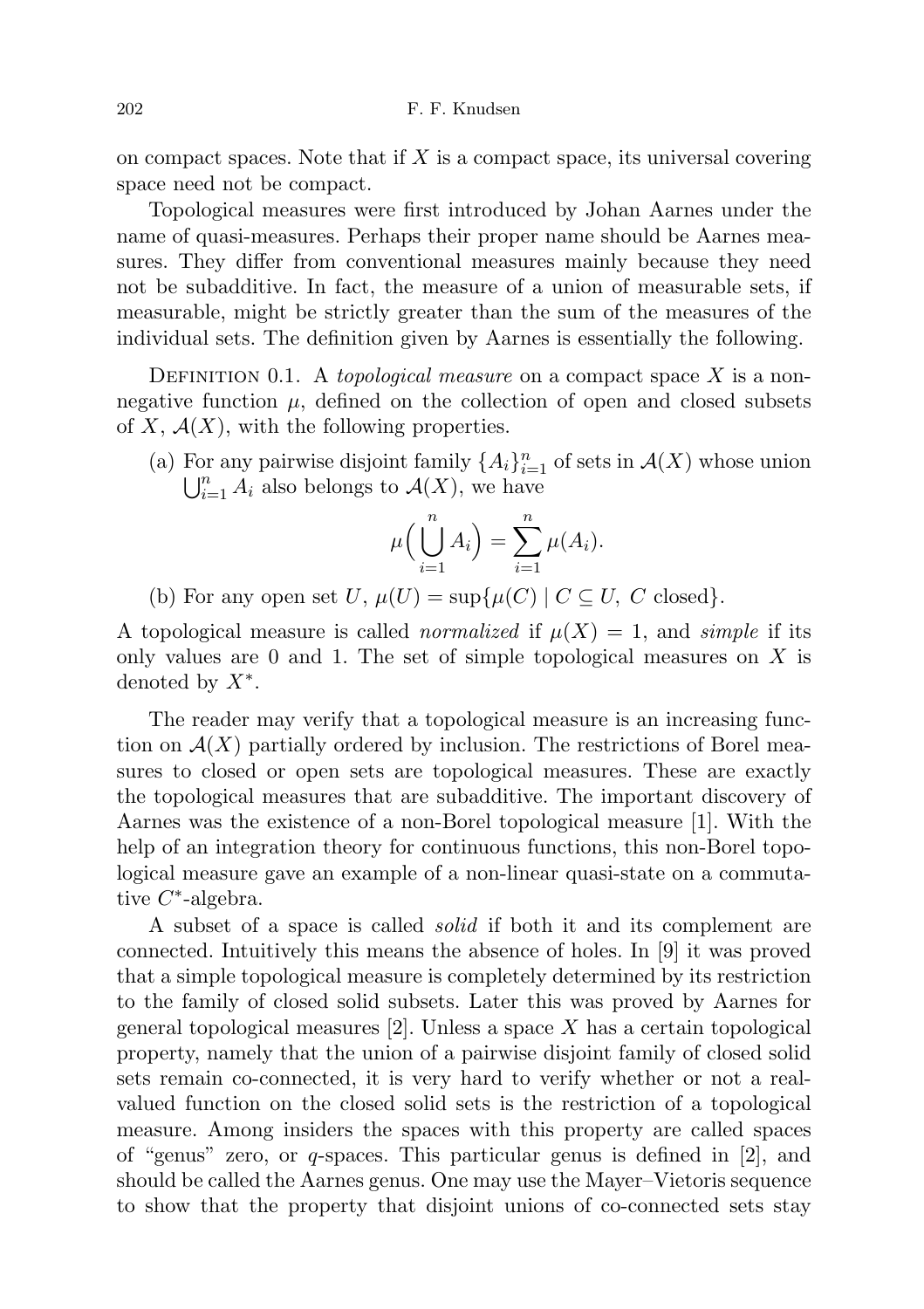co-connected holds if the Čech cohomology group  $H^1(X,\mathbb{Z})$  vanishes. For reasonable spaces the converse is also true (see [9]). On spaces of Aarnes genus zero, one can construct topological measures quite freely, and it is proved in [9] that this construction yields arbitrarily good approximations to any simple topological measure. An amazing result, proved by Butler in [4], is that on q-spaces which are  $CW$ -complexes of dimension at least 2, arbitrary topological measures can be approximated by extreme topological measures. Simple measures are extreme, but there are non-simple extreme measures (see [2]). On a torus and on generalized tori it is not too hard to construct some topological measures (see [6] in the case of general topological measures, and [9] and [10] in the case of simple topological measures). On the torus some simple topological measures kill all contractible sets. These measures are intrinsic and they are simpler to deal with because the space of intrinsic simple topological measures has a product structure and we can deal with one component at a time. There is one component for each maximal rank one subgroup  $\sigma$  of the fundamental group of the torus.

1. The lifting conjecture. In this section we state a general conjecture and the main theorem, and we make some reductions. For any family  $\mathcal F$  of subsets of a space X we consider the *graph*  $G(\mathcal{F})$  of  $\mathcal{F}$ . It is the simple graph whose set of nodes is F, and whose set of edges is  $\{F, F'\} \mid F, F' \in \mathcal{F}$ ,  $F \neq F', F \cap F' \neq \emptyset$ . In other words, two distinct nodes are joined by an edge if they intersect.

DEFINITION 1.1. A family  $\mathcal F$  of connected subsets of a space X will be called *linked* if its graph  $G(\mathcal{F})$  is connected, and *strongly linked* if  $G(\mathcal{F})$  is complete  $(1)$ .

The next definition is a crucial one.

DEFINITION 1.2. Let  $p: Y \to X$  be a covering map and let  $\mathcal{F} \subset P(X)$ and  $\mathcal{G} \subseteq P(Y)$  be strongly linked families of connected subsets of X and of Y. We will say that  $G$  lifts  $F$  if there is a unique one-to-one correspondence  $\mathcal{F} \to \mathcal{G}$  such that for each  $F \in \mathcal{F}$ , p maps  $\tilde{F}'$  onto F and the restriction  $p|_{F'}: F' \to F$  is a covering map.

DEFINITION 1.3. Let  $p: Y \to X$  be a covering map and let  $\mathcal{F} \subseteq P(X)$ be a strongly linked family of connected subsets of X. We will say that  $\mathcal F$  is *liftable* to Y, or *p*-*liftable*, if there is a strongly linked family  $\mathcal G$  of connected subsets of X which lifts  $\mathcal F$ . Note that if  $\mathcal F$  is liftable to the universal covering

<sup>(</sup> 1 ) Some authors call strongly linked families simply linked families, but I feel that the term linked only suggests connectedness of the graph. In [9] strongly linked families are called PNI-families, which is short for pairwise non-empty intersection.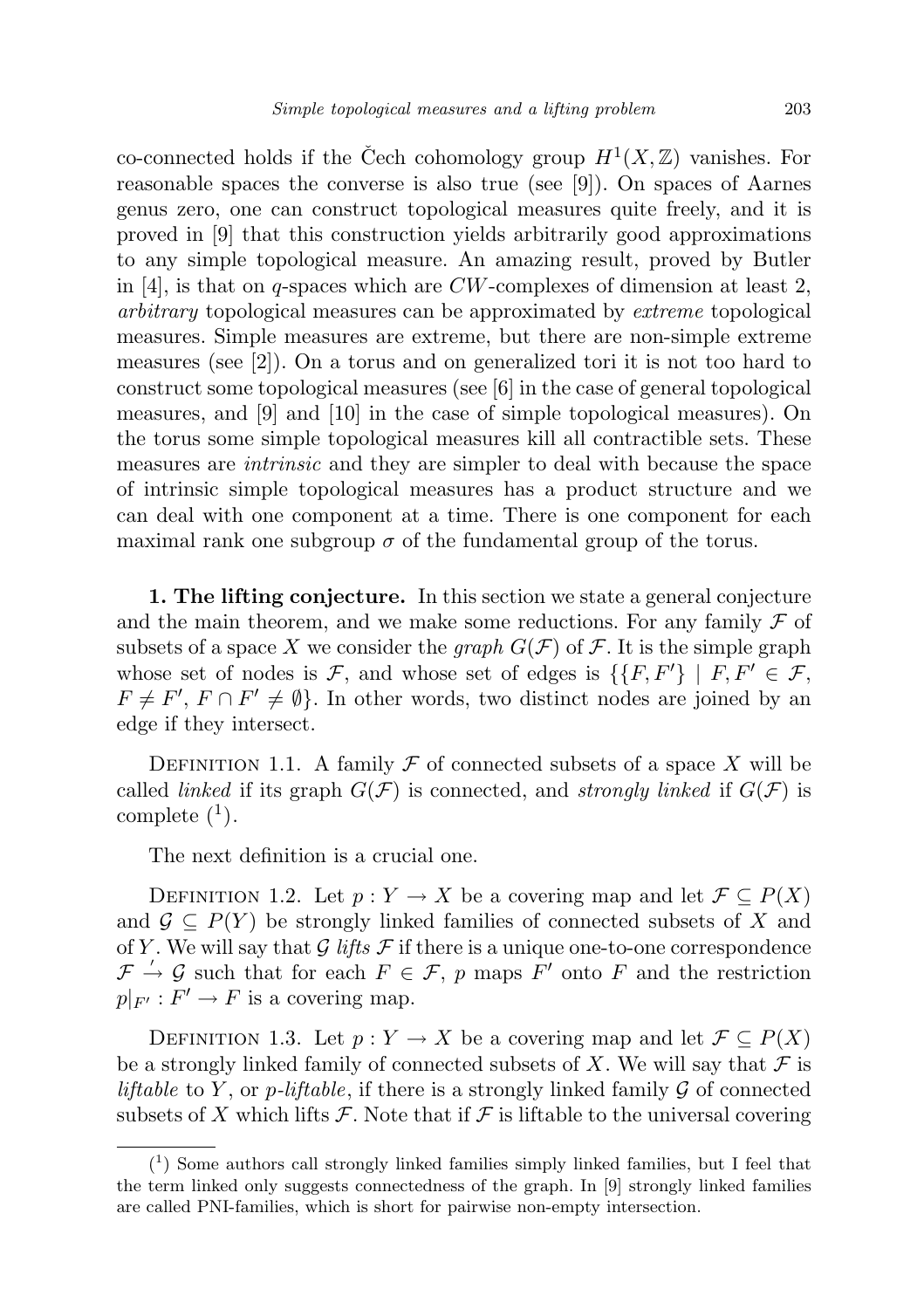space, then it is liftable to any covering space. We will call such a family universally liftable.

LEMMA 1.4. Let  $\mathcal E$  and  $\mathcal F$  be strongly linked families of connected subsets of X, and suppose every member of F contains a member of  $\mathcal E$ . Then if  $\mathcal E$ is p-liftable, so is  $\mathcal{F}$ .

DEFINITION 1.5. If  $\mu$  is a simple topological measure and  $\mathcal F$  is any family of closed or open subsets of a space X, we denote by  $\mathcal{F}_{\mu}$  the subset  ${A \in \mathcal{F} \mid \mu(A) = 1}.$  A family F of subsets of X such that  $\mu(F) = 1$  for each  $F \in \mathcal{F}$  will be called a  $\mu$ -family.

If X is a manifold and  $\mathcal F$  is a *finite* universally liftable strongly linked family of connected open or closed subsets of X, then  $\mathcal F$  is a  $\mu$ -family for a simple topological measure  $\mu$  on X, and this  $\mu$  can be chosen to be the direct image of a generalized point-measure supported by a compact subspace of the universal covering space of  $X$  (see [9]). In this article, however, we shall be more concerned with the converse. We believe that the following holds.

CONJECTURE 1.6. If  $\mu$  is a simple topological measure on a space X, then any  $\mu$ -family of connected open or closed subsets of X is universally liftable.

The reason for this conjecture is that we can prove it when  $X$  is a torus, and the family consists of non-contractible sets. The techniques we use may possibly work also for the n-torus.

In the rest of this paper X is a torus, and  $p: Y \to X$  is a universal covering space for X.

DEFINITION 1.7. Let  $(2)$   $\sigma \subseteq \pi_1(X)$  be a maximal rank one subgroup of the fundamental group of X. A connected open set  $U \subseteq X$  will be called a  $\sigma$ -set of X if the inclusion induces an isomorphism of  $\pi_1(U)$  onto  $\sigma$ . A connected closed set will be called a  $\sigma$ -set of X if its complement has a connected component which is a  $\sigma$ -set. The set of all open and closed  $\sigma$ -sets is denoted by  $\mathcal{A}_{\sigma}$ .

DEFINITION 1.8. Let  $\mathbb P$  denote the set of all maximal rank one subgroups of  $\pi_1(X)$ . The two-sided sets of X are the open or closed subsets of X that are  $\sigma$ -sets for some  $\sigma \in \mathbb{P}$ ,

$$
\mathcal{A}_{II}=\bigcup\{\mathcal{A}_{\sigma}\mid \sigma\in\mathbb{P}\}.
$$

There is a generalization of two-sided sets to *n*-sided sets (see [6]). It will take the rest of the paper to prove the following theorem.

<sup>(&</sup>lt;sup>2</sup>) We drop base-points since  $\pi_1(X)$  is commutative.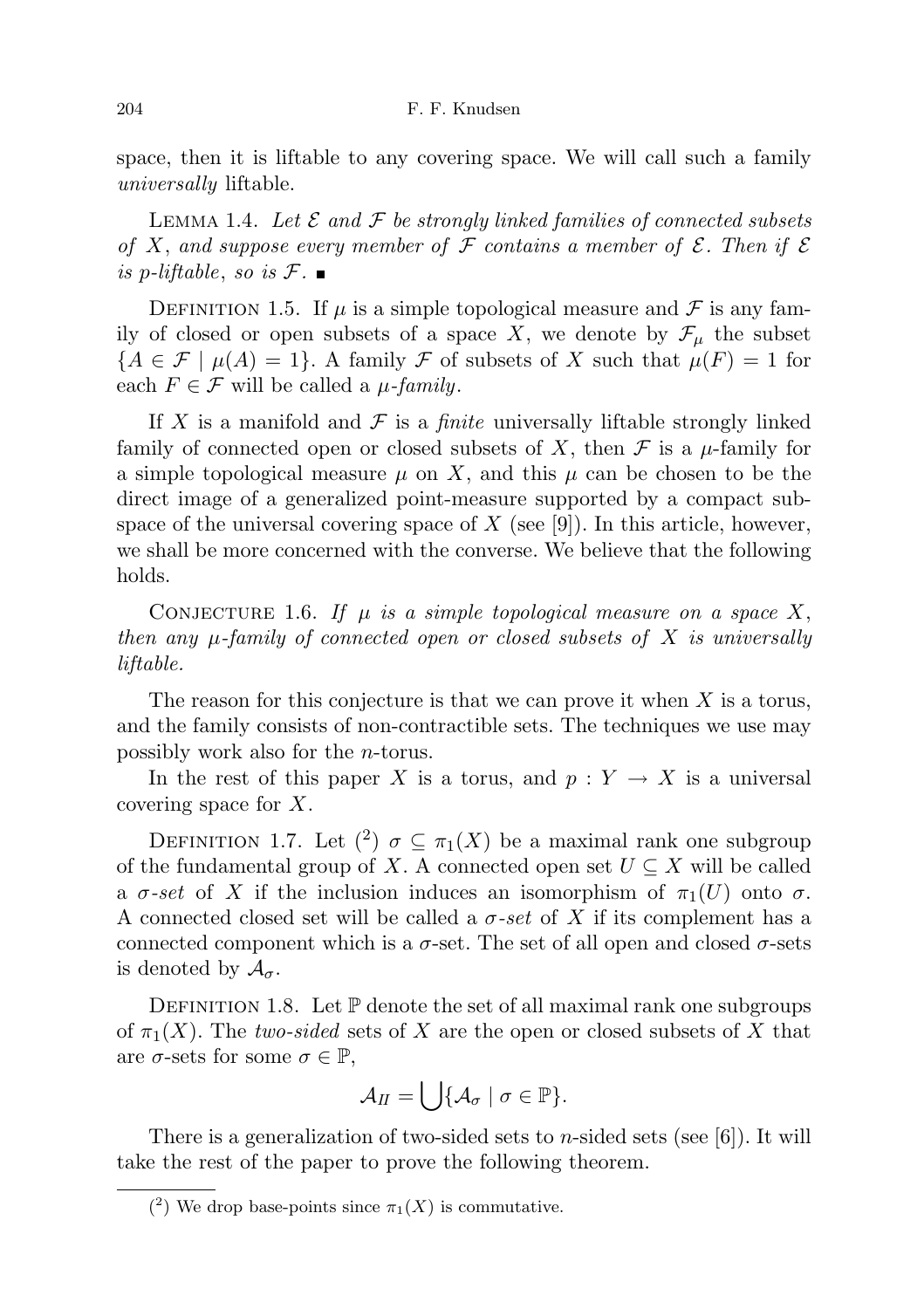THEOREM 1.9. For any simple topological measure  $\mu$  on the torus, the family  $A_{II,\mu}$  is universally liftable.

LEMMA 1.10. A family  $\mathcal{F} \subseteq \mathcal{A}_{II}$  is liftable if and only if  $\mathcal{F} \cap \mathcal{A}_{\sigma}$  is liftable for each  $\sigma \in \mathbb{P}$ .

Proof. If  $\sigma \neq \sigma'$ ,  $F \in \mathcal{A}_{\sigma}$  and  $F' \in \mathcal{A}_{\sigma'}$ , and  $\widetilde{F}$  and  $\widetilde{F'}$  are any lifts of F and  $F'$  to Y, then  $\widetilde{F} \cap \widetilde{F'} \neq \emptyset$ .

The group  $\sigma$  acts on the left on Y. Let Z be the orbit space of this action, and let  $r: Y \to Z$  and  $q: Z \to X$  be the corresponding decomposition of  $p: Y \to X$ . Then both r and q are even covers, Z is homeomorphic to a cylinder  $\mathbb{R}/\mathbb{Z} \times \mathbb{R}$  and is acted on by  $\pi_1(X)/\sigma \approx \mathbb{Z}$ .

LEMMA 1.11. For any  $\sigma$ -set A, the map r induces a one-to-one correspondence between the components of  $p^{-1}(A)$  and  $q^{-1}(A)$ , and the restrictions of q induces homeomorphisms from each connected component of  $q^{-1}(A)$  to A.

DEFINITION 1.12. For any space  $E$ , let  $Comp(E)$  be the set of connected components of  $E$ . If  $E$  and  $F$  are both subspaces of a common space, we write  $\text{Comp}_F (E)$  for the set of components meeting F.

LEMMA 1.13. If  $E \subseteq X$  and  $F \subseteq X$  be  $\sigma$ -sets and  $E_0$  a connected component of  $p^{-1}(E)$ , then  $Comp_{E_0}(p^{-1}(F))$  is finite.

*Proof.* By Lemma 1.11 the map  $r$  induces a one-to-one correspondence between  $\text{Comp}_{E_0}(p^{-1}(F))$  and  $\text{Comp}_{r(E_0)}(q^{-1}(F))$ , so it suffices to show that  $\text{Comp}_{r(E_0)}(q^{-1}(F))$  is finite. Let  $\{U, V\}$  be a covering of X by open σ-sets, and suppose  $F \subseteq U$ . If F is closed we can choose U to be the complement of a simple closed curve homotopic to a generator of  $\sigma$  in  $V =$  $X \setminus F$ , and if F is open, we choose  $U = F$  and V the complement of a simple closed curve homotopic to a generator of  $\sigma$  in U. Then since  $r(E_0)$  is relatively compact, it is covered be a finite number of connected components of  $q^{-1}(U)$  and  $q^{-1}(V)$ .

COROLLARY 1.14. A strongly linked family of  $\sigma$ -sets  $\mathcal F$  is universally liftable if and only if every finite subfamily  $\mathcal{F}' \subseteq \mathcal{F}$  is universally liftable.

*Proof.* The restriction of any lifting of the family  $\mathcal F$  to any subfamily  $\mathcal{F}' \subseteq \mathcal{F}$  is a lifting of  $\mathcal{F}'$  so we only have to look at the "if" part of the corollary. Fix a connected component  $E_0 \in p^{-1}(E)$  for some  $E \in \mathcal{F}$  and let

$$
\Gamma = \prod_{F \in \mathcal{F}} \operatorname{Comp}_{E_0}(p^{-1}(F)).
$$

Let  $p_F$  denote the projection from  $\Gamma$  onto the factor set  $\text{Comp}_{E_0}(p^{-1}(F))$ . For any subfamily  $\mathcal{F}' \subseteq \mathcal{F}$ , we define the subset  $\Gamma(\mathcal{F}') \subseteq \Gamma$  of lifts of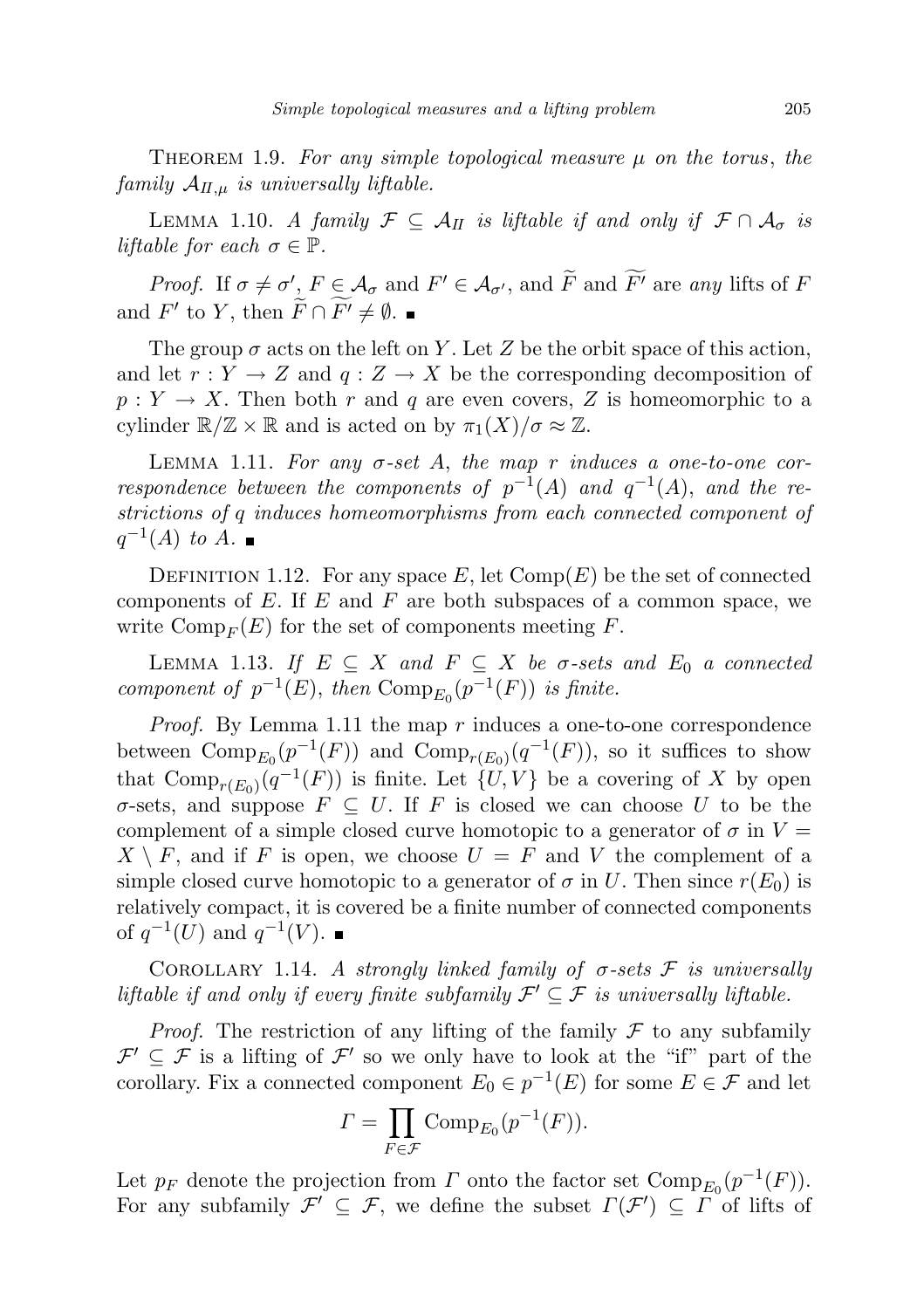$\mathcal{F}' \cup \{E\}$  to be

 $\Gamma(\mathcal{F}') = \{x \in \Gamma \mid \forall (F, G \in \mathcal{F}'), p_F(x) \cap p_G(x) \neq \emptyset\}.$ 

By definition  $\mathcal{F}' \cup \{E\}$  is universally liftable if and only if  $\Gamma(\mathcal{F}') \neq \emptyset$ . If we give each factor set  $\text{Comp}_{E_0}(p^{-1}(F))$  the discrete topology and  $\Gamma$  the product topology, the sets  $\Gamma(\mathcal{F}')$  are closed for finite families  $\mathcal{F}'$ . If  $P'(\mathcal{F})$ denotes the set of finite subfamilies of  $\mathcal{F}$ , it follows from Tikhonov's theorem and our assumption that  $\bigcap_{\mathcal{F}' \in P'(\mathcal{F})} \Gamma(\mathcal{F}') \neq \emptyset$ , and this is just another way of saying that the family  $\mathcal F$  is universally liftable.

DEFINITION 1.15. A neighboring family of a family  $\mathcal F$  is a family of connected open sets V together with a one-to-one correspondence  $i_{\mathcal{V}} : \mathcal{F} \to \mathcal{V}$ such that  $F \subseteq i_{\mathcal{V}}(F)$  for each  $F \in \mathcal{F}$ .

LEMMA 1.16. If F is a finite family of  $\sigma$ -sets, then F is universally liftable if and only if every neighboring  $\sigma$ -family is universally liftable.

*Proof.* By Lemma 1.11, q-liftability is equivalent to p-liftability, so we consider only q-liftability. Pick a connected component  $E$  of the pre-image of a member  $F \in \mathcal{F}$ , and let  $\mathcal{F}' = \bigcup_{F \in \mathcal{F}} \text{Comp}_E(q^{-1}(F))$  be the family of connected components of pre-images of members of  $\mathcal F$  meeting  $E$ . By Lemma 1.13,  $\mathcal{F}'$  is finite and any lifting of  $\mathcal F$  can be translated to a lifting  $s: \mathcal{F} \to \mathcal{F}'$ . For any neighboring  $\sigma$ -family V of  $\mathcal{F}$ , let V' be the neighboring family of  $\mathcal{F}'$  consisting of the connected components of the pre-images of the members of  $\mathcal V$ , containing members of  $\mathcal F'$ . If  $E_1$  and  $E_2$  are disjoint members of  $\mathcal{F}'$ , it might happen that  $i_{\mathcal{V}'}(E_1) \cap i_{\mathcal{V}'}(E_2) \neq \emptyset$ , but for a given disjoint pair  $E_1$  and  $E_2$  of members of  $\mathcal{F}'$  we can find a neighboring  $\sigma$ -family  $\mathcal V$  of F such that  $i_{\mathcal{V}'}(E_1) \cap i_{\mathcal{V}'}(E_2) = \emptyset$ . For each disjoint pair  $(E_1, E_2)$ , we pick such a family and call it  $\mathcal{V}_{(E_1,E_2)}$ . For  $F \in \mathcal{F}$ , let  $i_{\mathcal{V}_0}(F) = \bigcap i_{\mathcal{V}_{(E_1,E_2)}}(F)$ , where the intersection runs over all disjoint pairs. Since  $\mathcal{F}'$  is finite,  $\mathcal{V}_0$  =  $\{i_{\mathcal{V}_0}(F) \mid F \in \mathcal{F}\}\$ is a neighboring  $\sigma$ -family of  $\mathcal{F}$ , and  $s: \mathcal{F} \to \mathcal{F}'$  is a lift of F if and only if the composition  $s_0 = i_{\mathcal{V}_0'} \circ s \circ (i_{\mathcal{V}_0})^{-1}$  is a lift of  $\mathcal{V}_0$ .

COROLLARY 1.17. For a simple topological measure  $\mu$  on the torus X, if for all maximal rank one subgroups  $\sigma$  of the fundamental group the family  $\mathcal{U}_{\sigma,\mu}$  of open  $\mu$ -sets is liftable, so is  $\mathcal{A}_{H,\mu}$ .

COROLLARY 1.18. For a simple topological measure  $\mu$  on the torus X, the family of all open or closed non-contractible  $\mu$ -sets is liftable.

2. Outline of the proof. Since we prove only one theorem in this paper, and the proof is rather long and technical, this outline of the proof may be of some help to the reader. Many of the concepts we mention in this section are not yet defined, but we will refer to the appropriate definitions. The reason for basing the proof on  $vh_{\sigma}$ -curves or fibers (see Sections 3)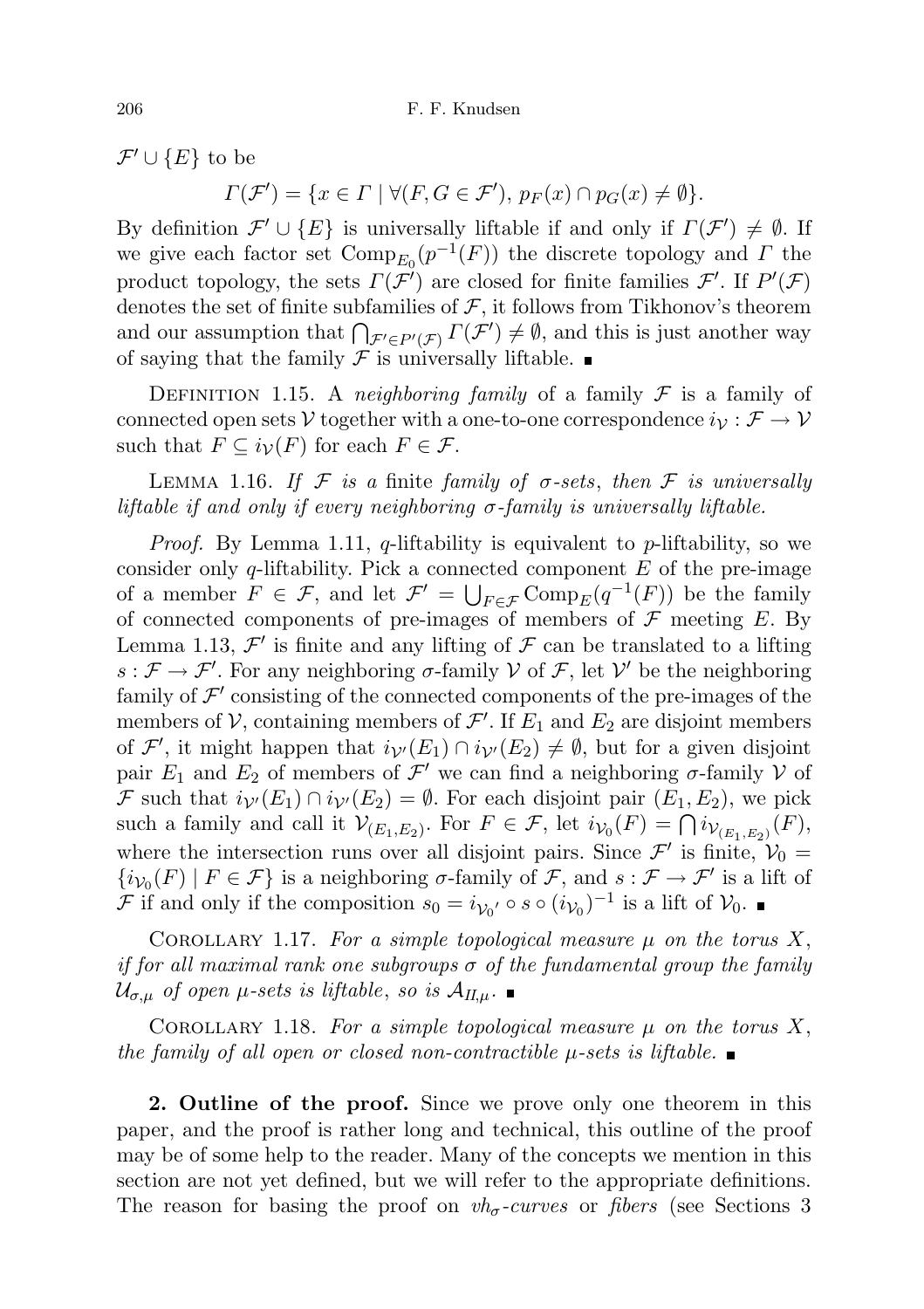and 4) is twofold. First, because the  $\sigma$ -component  $\mu_{\sigma}$  of a simple topological measure  $\mu$  (see Section 4) is determined by its restriction to vh<sub> $\sigma$ </sub>-fibers, and secondly, because the order-function allows us to use induction. The main technical lemma is Key Lemma 8.6, which we use to show that a  $\mu$ -fiber can be continuously shrunk through  $\mu$ -fibers to a  $\mu$ -fiber of lower order. The reader is advised to familiarize herself/himself with this lemma in the particular cases of fibers of order 4, 6 and 8. From the homotopy lifting property of covering maps, continuous shrinkings can be lifted to any covering of the torus, therefore we can shrink any lifting of a  $\mu$ -fiber to the lifting of a  $\mu$ -fiber of order 0. The proof then consists of two rather technical lemmas. The first is Lemma 9.4, which together with induction shows that when a lifted  $\mu$ -fiber is shrunk to a lifted  $\mu$ -fiber of order 0, this fiber is unique. The second is Lemma 9.8, which shows that two distinct lifted  $\mu$ -fibers that may be shrunk to the same order 0 fiber, intersect.

3. Properties of vh-curves and vh-domains on a torus. As in the previous section, let  $p: Y \to X$  be a universal covering of a torus X. We fix a maximal rank one subgroup  $\sigma \subseteq \pi_1(X)$  and two simple loops  $\sigma_1$  and  $\sigma_2$  in X such that the homotopy class  $[\sigma_1]$  generates  $\sigma$ , and the homotopy classes  $[\sigma_1]$  and  $[\sigma_2]$  generate  $\pi_1(X)$ . In order to talk about vh-curves and vh-domains we need special coordinates on Y .

DEFINITION 3.1. A homeomorphism  $\mathbf{x} = (x_1, x_2) : Y \to \mathbb{R}^2$  will be called  $(\sigma_1, \sigma_2)$ -coordinates if the action of the class  $[\sigma_i]$  on Y is given by

$$
\mathbf{x}([\sigma_1](y)) = \mathbf{x}(y) + (1,0), \quad \mathbf{x}([\sigma_2](y)) = \mathbf{x}(y) + (0,1).
$$

We define  $\widetilde{\mathbf{x}} = (\widetilde{x}_1, \widetilde{x}_2) : X \to \mathbb{R}^2/\mathbb{Z}^2$  by the equation  $\widetilde{\mathbf{x}} \circ p = \pmod{1} \circ \mathbf{x}$ .

In the following we will fix  $(\sigma_1, \sigma_2)$ -coordinates  $\mathbf{x} = (x_1, x_2) : Y \to \mathbb{R}^2$ , and  $(\tilde{x}_1, \tilde{x}_2) : X \to \mathbb{R}^2/\mathbb{Z}^2$ . Using these coordinates, we can define the direction and the turning direction of consecutive line segments direction and the turning-direction of consecutive line-segments.

DEFINITION 3.2. If e is any directed line-segment, we write  $\mathbf{v}(e) \in \mathbb{R}^2$ for its direction unit-vector. If  $e'$  is a directed line-segment immediately following e in a different, but not opposite direction, we write  $dir(e, e')$  for the turning-direction, which is either to the right or to the left. We have

$$
\operatorname{dir}(e, e') = \begin{cases} l & \text{if } \operatorname{det}(\mathbf{v}(e), \mathbf{v}(e')) > 0, \\ r & \text{if } \operatorname{det}(\mathbf{v}(e), \mathbf{v}(e')) < 0. \end{cases}
$$

DEFINITION 3.3. A simple closed curve  $\gamma : [a, b] \to X$  will be called a *vh-curve* of order  $n > 0$  with respect to **x** if there is a partition  $a = t_0 < t_1$  $\cdots < t_n = b$  such that on each interval  $[t_i, t_{i+1}]$ , we have  $\tilde{\mathbf{x}}(\gamma(t)) = \tilde{\mathbf{x}}(\gamma(t_i)) +$ <br>  $(t + t)\mathbf{x}(\gamma(t_1))$ , where  $\mathbf{x}(\gamma(t_1)) \in \{(1, 0), (0, 1), (1, 0), (0, -1)\}$  is the velocity  $(t-t_i)\mathbf{v}(\gamma(t_i))$ , where  $\mathbf{v}(\gamma(t_i)) \in \{(1,0), (0,1), (-1,0), (0,-1)\}$  is the velocity of  $\gamma$  on the interval  $[t_i, t_{i+1}]$ , and any two consecutive velocities are linearly independent. This means that the curve turns at the parameter values  $t = t_i$ .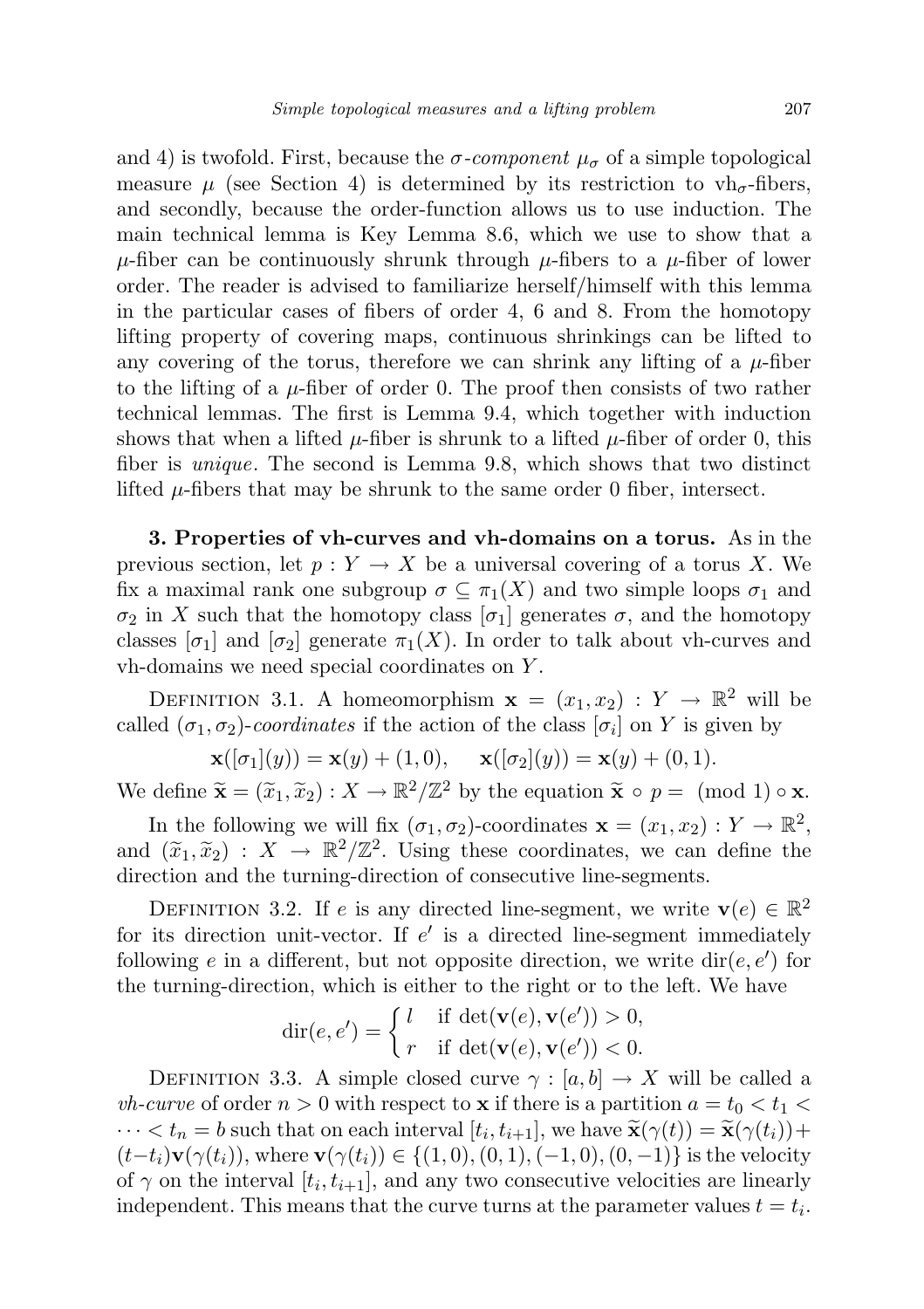We write  $\text{dir}_i(\gamma)$  for the turning-direction at the turning-point  $\gamma(t_i)$ . We denote by Turn( $\gamma$ ) = Turn<sub>l</sub>( $\gamma$ ) ∪ Turn<sub>r</sub>( $\gamma$ ) the set of turning-points of  $\gamma$ . The *i*th leg of a vh-curve  $\gamma$  is the set  $\text{leg}_i(\gamma) = {\gamma(t) | t \in [t_{i-1}, t_i]}$ . The length of the *i*th leg is  $|\text{leg}_i(\gamma)| = t_i - t_{i-1}$ . We denote by Leg( $\gamma$ ) the set of legs of  $\gamma$ . We will write  $|\gamma|$  for the image of  $\gamma$ , so that  $|\gamma| = \bigcup \text{Leg}(\gamma)$ . Since the curve bites itself on the tail, we extend the indexing of the turning-points to all of Z by periodicity. A *vh-curve* of order 0 is of the form  $\tilde{\mathbf{x}}(\gamma(t)) =$  $\widetilde{\mathbf{x}}(\gamma(a)) + (t-a)\mathbf{v}(\gamma(a))$  for  $0 \le t \le 1$ .

DEFINITION 3.4. A *vh-domain* is a domain D bounded by the images of vh-curves. We will say that a vh-domain  $D$  is proper if the interior of its complement is also a vh-domain. Note that a proper vh-domain is solid. If D is proper every connected component of the boundary gets an orientation. By choosing a turning-point on the boundary, we get a unique parameterization of that particular connected component of  $\partial D$  such that D lies to the left. There are at most two connected components of  $\partial D$ , and D is contractible if and only if the boundary consists of just one connected component.

DEFINITION 3.5. The *shape* of a vh-curve  $\gamma$  is the string shape( $\gamma$ ) =  $\text{dir}_0(\gamma)\text{dir}_1(\gamma)\dots\text{dir}_{n-1}(\gamma)$ . Curves of order 0 have no turns and therefore the shape of such curves is the empty string  $\lambda$ .

DEFINITION 3.6. Let v and w be strings over the alphabet  $\{l, r\}$ . A circular occurrence of v in w is a triple  $(y, x, z)$  of strings with  $x \neq w$ , y and z possibly empty, such that  $w = xy$ , and  $y = vz$  or  $v = yz$  and  $x = zz'$ . We have

$$
circoc(v, w) = \{(y, x, z) \mid x \neq w \land w = xy \land (y = vz \lor (v = yz \land \exists z' \ x = zz'))\}.
$$

Intuitively, a circular occurrence of v in w is an occurrence of v in w when we consider  $w$  as a circular string. For the *number* of circular occurrences we write  $\text{co}(v, w) = |\text{circocc}(v, w)|$ .

DEFINITION 3.7. Strings v, w in  $\{l, r\}^*$  will be called *circularly equiv*alent, written v circ w, if there are strings x and y such that  $v = xy$  and  $w = yx$ . We let |w| denote the equivalence class of w. If we look at v and w as circular strings,  $v \text{ circ } w$  means that  $w$  is obtained from  $v$  by a rotation.

The number of circular occurrences of a string v in a string w only depends on the circular equivalence class of  $w$ , so we can make the following definition.

DEFINITION 3.8. For a string v and a class  $|w|$ , we let  $\text{co}(v, |w|)$  =  $\mathrm{co}(v, w)$ .

EXAMPLE 3.9.  $\operatorname{co}(rr, rr) = 2$ .

DEFINITION 3.10. A turning-point  $q = \gamma(t_i)$  of a vh-curve  $\gamma$  will be called *stair-like* if the sequence  $\text{dir}_{i-1}(\gamma)\text{dir}_i(\gamma)\text{dir}_{i+1}(\gamma)$  is of the form rlr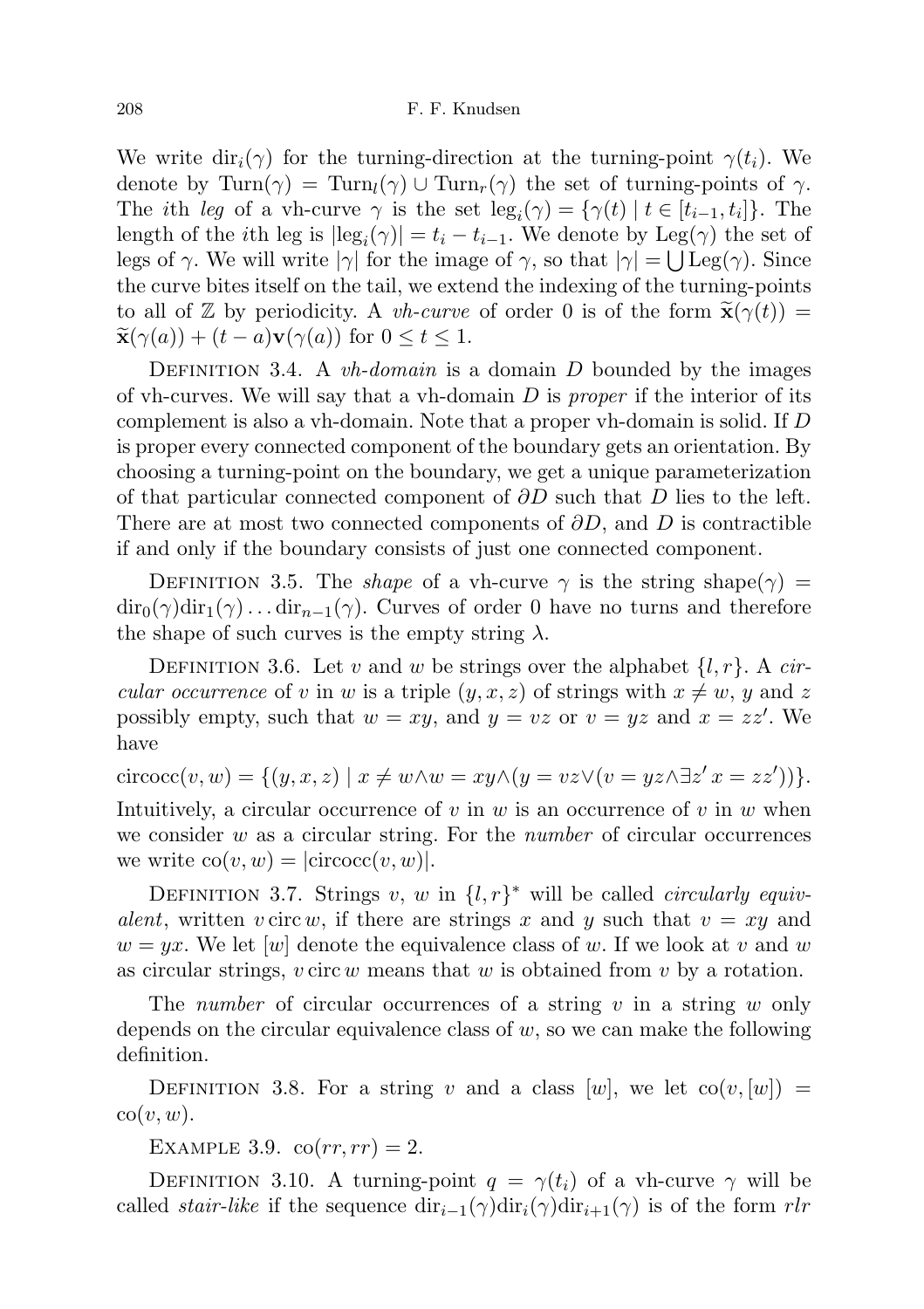or  $lrl.$  In the first case it is a  $l$ eft stair-like turning-point and in the second case it is a *right* stair-like turning-point. We denote by  $\text{Stair}(\gamma)$  the set of stair-like turning-points of  $\gamma$ . We have  $\text{Stair}(\gamma) = \text{Stair}_l(\gamma) \cup \text{Stair}_r(\gamma)$ .

Observe the following formulas.

LEMMA 3.11. For any vh-curve  $\gamma$  we have

 $|\text{Stair}_l(\gamma)| = |\text{co}(rlr, \text{shape}(\gamma))|, \quad |\text{Stair}_r(\gamma)| = |\text{co}(lrl, \text{shape}(\gamma))|.$ 

DEFINITION 3.12. We will call a pair  $d = (d_1, d_2)$  of consecutive turningpoints of a vh-curve  $\gamma$  a *double-turn* if the string  $\text{dir}_{\gamma}(d_1)\text{dir}_{\gamma}(d_2)$  is of the form *ll* or rr. In the first case it is a *left* double-turn and in the second case it is a right double-turn. We denote by  $\text{Double}(\gamma)$  the set of double-turns of  $\gamma$ . We have  $Double(\gamma) = Double_l(\gamma) \cup Double_r(\gamma)$ .

DEFINITION 3.13. If  $d \in \text{Double}(\gamma)$ , mid<sub> $\gamma$ </sub>(d) will denote the leg between  $d_1$  and  $d_2$ .

LEMMA 3.14. For any vh-curve  $\gamma$  we have

 $|{\rm Double}_l(\gamma)| = |{\rm co}(ll,{\rm shape}(\gamma))|, \quad |{\rm Double}_r(\gamma)| = |{\rm co}(rr,{\rm shape}(\gamma))|.$ 

DEFINITION 3.15. Let  $[w] \in \{r, l\}^* / \text{circ be a circular class. We choose a}$ representative string  $w$ , and if  $w$  contains both symbols we choose it such that it begins and ends with different symbols. Then  $w = a_1^{\alpha_1} \dots a_n^{\alpha_n}$  with  $a_i \in \{r, l\}, a_i \neq a_{i+1}, a_n \neq a_1 \text{ and } \alpha_i \geq 1.$  Let  $\sigma : \{1, k\} \to \{1, n\}$  be the increasing function onto the set of indices i such that  $\alpha_{\sigma(i)} \geq 2$ . Then put  $ds([w]) = [a_{\sigma(1)} \dots a_{\sigma(k)}].$  We call  $ds([w])$  the *derived shape-class* of [w] or of w.

The reader can check that the derived shape-class is well defined. The next two lemmas are crucial for showing the existence of what we will call order-reducing roofs (see Definition 3.38). If as in Definition 3.15,  $w =$  $a_1^{\alpha_1} \dots a_n^{\alpha_n}$  and  $a_{\sigma(j)} a_{\sigma(j+1)}$  is a circular occurrence of rr in ds([w]), then on the interval  $[\sigma(j), \ldots, \sigma(j+1)]$ , a takes alternating values starting and ending with r. Similarly a circular occurrence of ll in  $ds([w])$  gives rise to a circular occurrence of  $lrlr l...rl$  in w. Hence we have proved the formula below.

LEMMA 3.16. For any string  $w \in \{l, r\}^*$  we have the formula

 $\text{co}(lrl, [w]) - \text{co}(rlr, [w]) = \text{co}(ll, \text{ds}([w])) - \text{co}(rr, \text{ds}([w]))$ . ■

LEMMA 3.17. For any string w in  $\{r, l\}^*$  of length  $|w| \neq 1$ , we have the equality

$$
co(rr, w) - co(ll, w) = co(r, w) - co(l, w).
$$

*Proof.* We let  $F(w) = \text{co}(rr, w) - \text{co}(ll, w) - \text{co}(r, w) + \text{co}(l, w)$ , and consider the language  $L = \{w \mid F(w) = 0\}$ . The reader may check that L contains all strings of length 2. By structural induction it suffices to show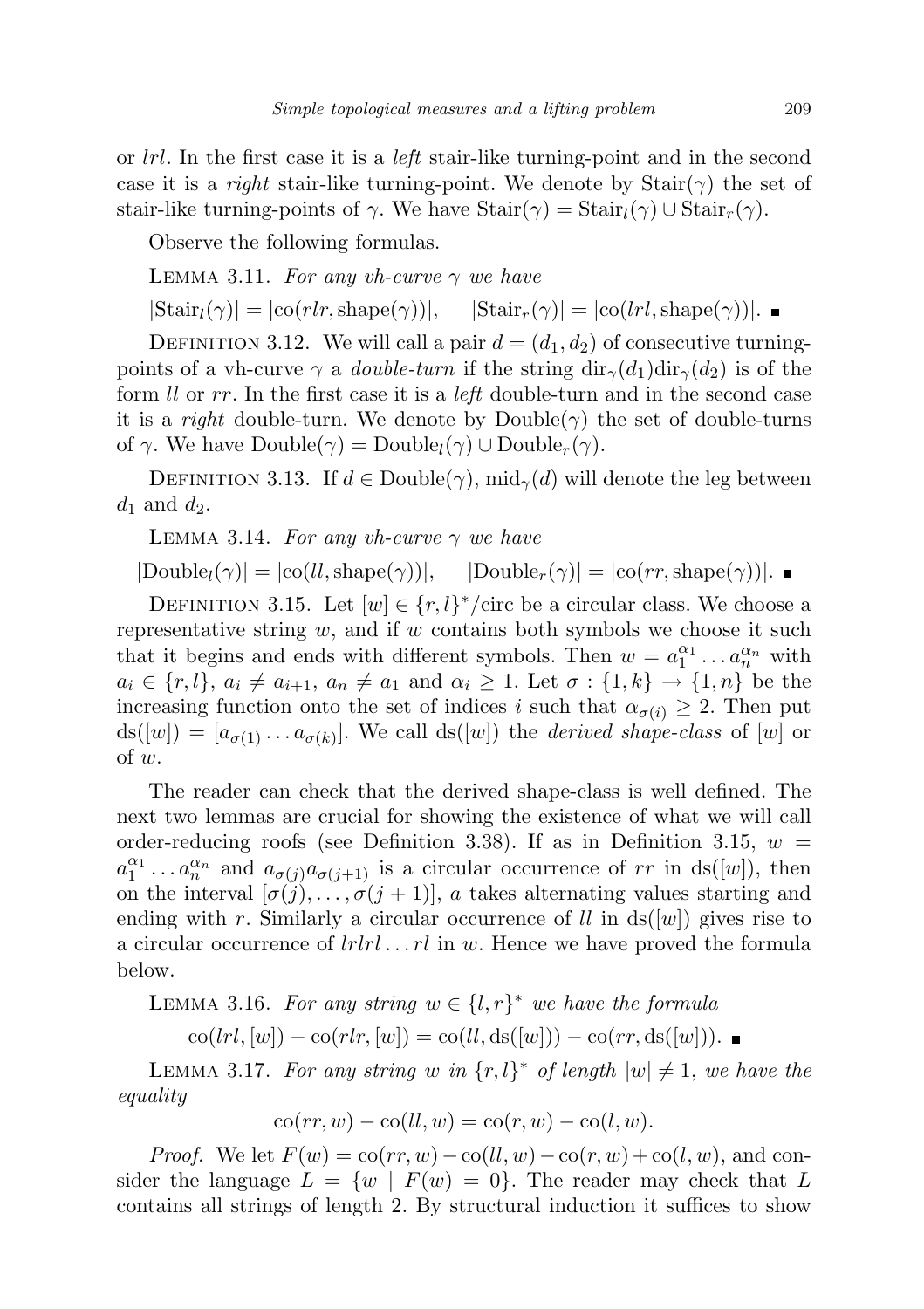that L is closed under the operations  $w \mapsto rw$  and  $w \mapsto lw$ , and by symmetry we need only consider  $w \mapsto rw$ . If  $w \in L$  and  $|w| \geq 2$ , there are four distinct cases,  $w = lxl$ ,  $w = lxr$ ,  $w = rxl$  and  $w = rxr$ . In the first case  $\text{co}(rr, rw)$  $\cot(rr, w)$  and  $\cot(l, rw) = \cot(l, w) - 1$ . In the other three cases  $\cot(rr, rw) =$  $\text{co}(rr, w) + 1$  and  $\text{co}(ll, rw) = \text{co}(ll, w)$ . This shows that  $rw \in L$ .

DEFINITION 3.18. For a turning-point  $p = \gamma(t_i)$  of a vh-curve  $\gamma$  we will denote by shadow<sub> $\gamma(p)$ </sub> or shadow<sub>i</sub> $(\gamma)$  the open rectangle determined by the two adjacent legs  $\text{leg}_i(\gamma)$  and  $\text{leg}_{i+1}(\gamma)$ .

DEFINITION 3.19. For a double-turn  $d = (d_1, d_2) \in \text{Double}(\gamma)$ , the shadow of d is the intersection shadow<sub> $\gamma$ </sub>(d) = shadow<sub> $\gamma$ </sub>(d<sub>1</sub>).  $\cap$  shadow<sub> $\gamma$ </sub>(d<sub>2</sub>). Shadows are shown in Figure 1.



Fig. 1. Left: the shadow of a right stair-like turn. Middle: two primary obstructions. Right: the shadow of a right double-turn.

DEFINITION 3.20. Let  $\Gamma$  be a family of vh-curves. A turning-point  $p =$  $\gamma(t_i)$  of a curve  $\gamma \in \Gamma$  is called  $\Gamma$ -unobstructed if the intersection of the closure of the shadow of  $\gamma(t_i)$  with the union of all the curves in  $\Gamma$  is contained in  $\text{leg}_{i-1}(\gamma) \cup \text{leg}_{i}(\gamma)$  (see Figure 1). A double-turn  $d = (\gamma(t_{i-1}), \gamma(t_i))$  of a curve  $\gamma \in \Gamma$  is called  $\Gamma$ -unobstructed if the intersection of the closure of the shadow of d with the union of all the curves in  $\Gamma$  is contained in the union of the five segments  $\text{leg}_{i-2}(\gamma), \text{leg}_{i-1}(\gamma), \ldots, \text{leg}_{i+2}(\gamma)$  (see Figure 2).

DEFINITION 3.21. Let  $\Gamma$  be a finite disjoint family of simple closed vhcurves. A turning-point  $q = \gamma'(t_j)$  primary-obstructs a turning-point  $p =$  $\gamma(t_i)$  if it lies in the  $\gamma$ -shadow of p, and the intersection of the closed rectangle determined by the points  $p$  and  $q$  with all of the curves of  $\Gamma$  is contained in the union of just the two adjacent legs at  $p$  and the point  $q$ . In symbols,  $\text{rectangle}(p, q) \subseteq \text{shadow}_{\gamma}(p), \text{ and } \text{rectangle}(p, q) \cap \bigcup \Gamma \subseteq \{q\} \cup \text{leg}_{i}(\gamma) \cup \{q\}$  $\log_{i+1}(\gamma)$ .

We leave the following observation to the reader.

Lemma 3.22. Whenever a turning-point q primary-obstructs a stair-like turn p, p is unique, and therefore the relation of primary obstruction is a partially defined function on the stair-like turns of the family  $\Gamma$ .

DEFINITION 3.23. Let  $\Gamma$  be a finite disjoint family of simple closed vh-curves, and let d and e be double-turns of curves in  $\Gamma$ . If mid(d)  $\subseteq$ shadow(e), we let shadow(e, d) be the open rectangle determined by the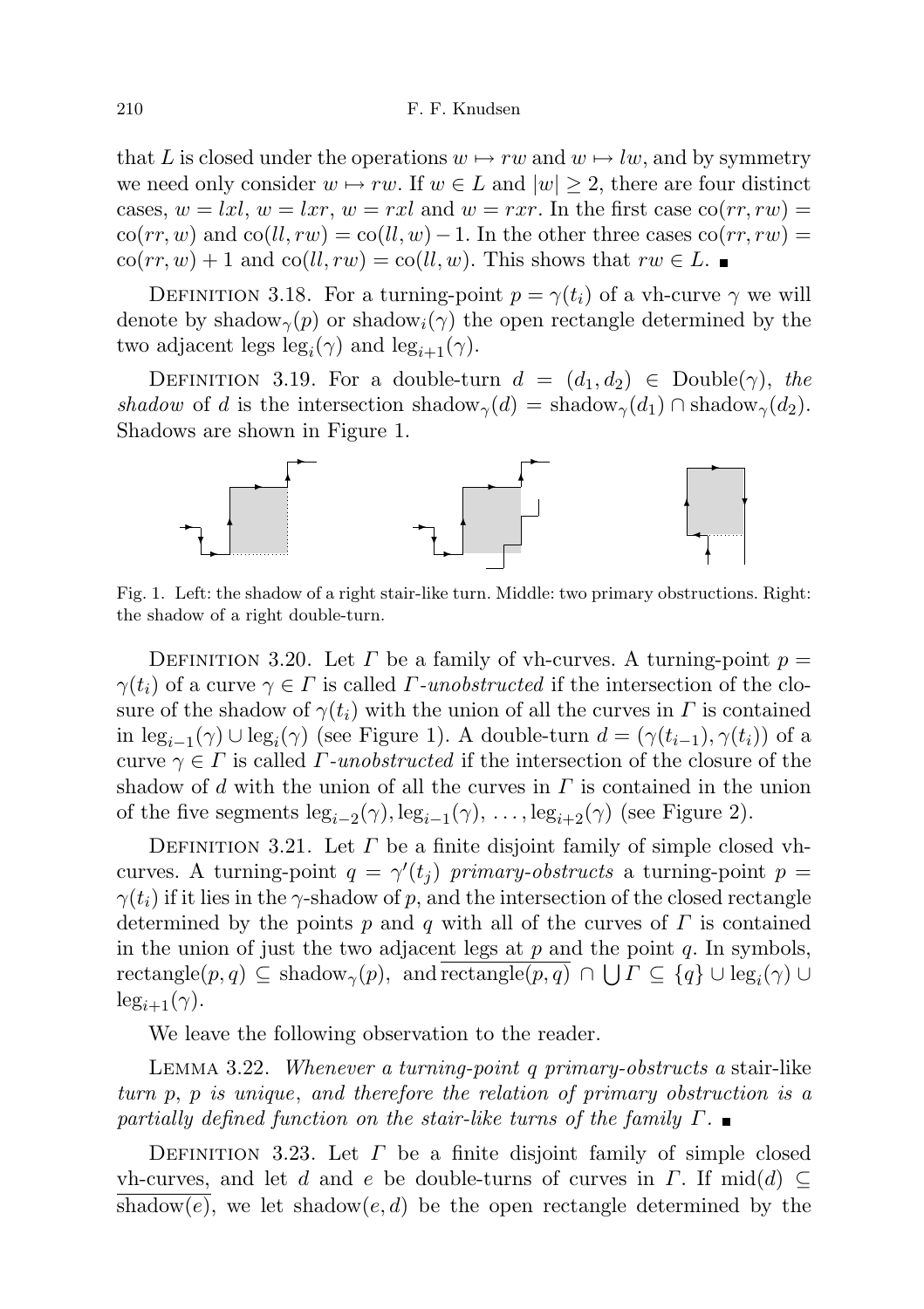shadow of e and the extension of the leg mid(d). We will say that d primary*obstructs e* if shadow $(e, d) \cap \Gamma = \emptyset$ .

DEFINITION 3.24. Whenever a double-turn d primary-obstructs  $e, e$  is unique and the double-turn  $d$  is strictly narrower than the double-turn  $e$ . Therefore the relation of primary obstruction defines for every such family  $\Gamma$  a directed forest which we denote by Forest $(\Gamma)$ . The leaves in the forest are the unobstructed double-turns.

Certain double-turns will be called tags. These are the double-turns whose closest successor or predecessor is a turn in the opposite direction. If they are equally close, they must both be opposite turns. We call such tags symmetric. This is the formal definition:

DEFINITION 3.25. A double-turn  $d = (\gamma(t_{i-1}), \gamma(t_i))$  will be called a tag if the following holds:

- (i) If  $|\text{leg}_{i-1}(\gamma)| < |\text{leg}_{i+1}(\gamma)|$ , then  $\text{dir}_{i-2}(\gamma) \neq \text{dir}_{i-1}(\gamma)$ .
- (ii) If  $|\text{leg}_{i-1}(\gamma)| > |\text{leg}_{i+1}(\gamma)|$ , then  $\text{dir}_{i}(\gamma) \neq \text{dir}_{i+1}(\gamma)$ .
- (iii) If  $|\text{leg}_{i-1}(\gamma)| = |\text{leg}_{i+1}(\gamma)|$ , then  $\text{dir}_{i-2}(\gamma) \neq \text{dir}_{i-1}(\gamma)$  and  $\text{dir}_{i}(\gamma) \neq$  $\mathrm{dir}_{i+1}(\gamma)$ .

Tags are shown in Figure 2.



Fig. 2. Left: an unobstructed right tag. Middle: a symmetric tag with one primary obstruction. Right: two consecutive unobstructed right tags or twin tags.

LEMMA 3.26. Let  $\gamma$  be a vh-curve in a finite disjoint family  $\Gamma$  of vhcurves. Let  $D = \{d_1, \ldots, d_k\}$  be k consecutive double-turns. Let  $D' \subseteq D$ be the unobstructed ones. Then  $D' \subseteq \{d_1, d_2, d_{k-1}, d_k\}$ . If  $D' \neq \emptyset$ , we have  $D' \cap \{d_1, d_k\} \neq \emptyset$ , and  $D' \cap \{d_1, d_k\}$  are the tags of  $D'$ .

Proof. We encourage the reader to draw the appropriate "fat" spirals. Fatness is because the loose end has to retrace the spiral.

COROLLARY 3.27. A vh-curve  $\gamma$  in a disjoint family  $\Gamma$  of vh-curves cannot have three consecutive tags. However , "twin tags" may occur and any subset of them may be  $\Gamma$ -unobstructed. Unobstructed twin tags look like framed corners (see Figure 2).

LEMMA 3.28. If  $\gamma$  is a vh-curve in a disjoint family  $\Gamma$  of vh-curves, and if  $\gamma$  has a Γ-unobstructed double-turn, then  $\gamma$  has a Γ-unobstructed tag turning the same way.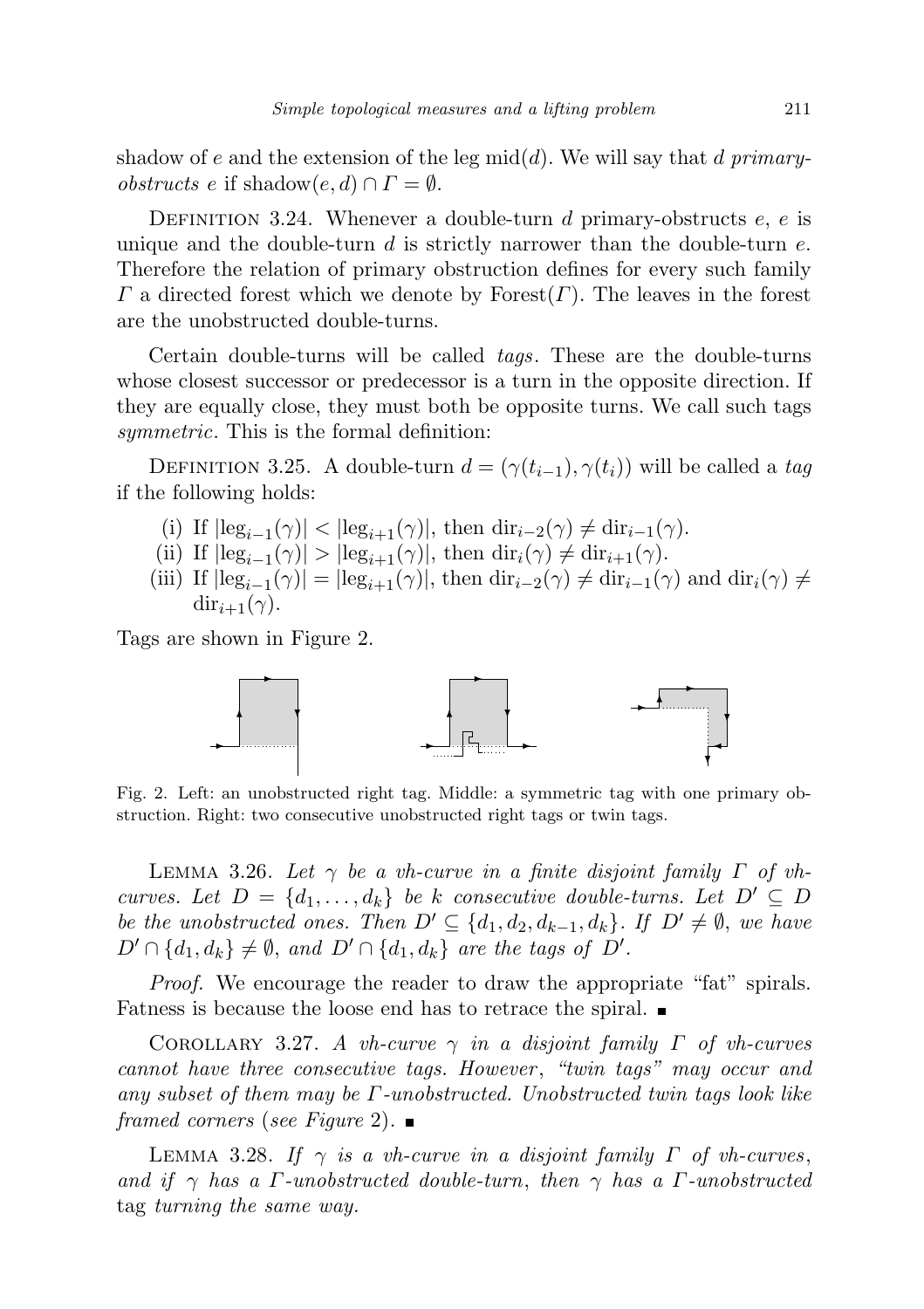### 212 F. F. Knudsen

Proof. The proofs for right and left turns are similar, so we may assume that  $d = (\gamma(t_{i-1}), \gamma(t_i))$  is an unobstructed left double-turn and not a tag. Assume that  $|\text{leg}_{i-1}(\gamma)| \geq |\text{leg}_{i+1}(\gamma)|$ . Then since d is unobstructed,  $dir_{i+2}(\gamma) = r$ , which shows that  $(\gamma(t_i), \gamma(t_{i+1}))$  is an unobstructed tag. If  $|\text{leg}_{i-1}(\gamma)| \leq |\text{leg}_{i+1}(\gamma)|$ , it follows for the same reason that  $(\gamma(t_{i-2}), \gamma(t_{i-1}))$ is an unobstructed tag.

DEFINITION 3.29. A simple closed vh-curve of homology class 0 divides the torus into two regions, exactly one of which is contractible. If the curve is the oriented boundary of the contractible region, we will say that the curve is left-turning, and in this case the contractible region lies to the left of the curve. Otherwise the curve is right-turning.

For the most part we shall be concerned with simple closed vh-curves whose free homotopy class generates the subgroup  $\sigma$  generated by the free homotopy class of the loop  $\sigma_1$ . Their dependence on the other generator  $\sigma_2$ is of minor importance.

DEFINITION 3.30. A vh-curve or a vh-domain which is also a  $\sigma$ -set will be called a  $vh_{\sigma}$ -curve or a  $vh_{\sigma}$ -domain. A vh<sub> $\sigma$ </sub>-curve  $\gamma$ , if properly oriented, is freely homotopic to  $\sigma_1$ . A vh<sub> $\sigma$ </sub>-domain D which is bounded by a vh<sub> $\sigma$ </sub>-curve  $\gamma'$  on the left and a vh<sub>σ</sub>-curve  $\gamma$  on the right will be denoted by  $D(\gamma, \gamma')$ . It is proper if and only if the curves are disjoint.

The reason for the right to left ordering is because we have chosen coordinates in such a way that if we stand on the outside of the torus and look in the x-direction, which is the direction of  $\sigma_1$ , the y-direction is from right to left.

Lemma 3.31. Any simple closed left-turning vh-curve has at least four unobstructed left double-turns. The corresponding statement holds for rightturning curves.

*Proof.* Let  $\gamma$  be a simple left-turning vh-curve. Since the contractible domain defined by  $\gamma$  always lies to the left of  $\gamma$ , no left double-turn can primary-obstruct a left double-turn. Primary obstruction defines a partial function from the right double-turns to the left double-turns. By Lemma 3.17 there are at least four left double-turns that are leaves in the forest of  $\gamma$ , and we can find two that are not consecutive.

LEMMA 3.32. Any simple closed  $vh_{\sigma}$ -curve of order at least four has at least one unobstructed double-turn in each direction.

Proof. If all turning-points are stair-like, the curve cannot have the right homotopy type, hence the forest of  $\gamma$  has leaves, and we may assume that  $\gamma$  has an unobstructed right double-turn. Also by the forest property of the primary obstruction relation and Lemma 3.17, not all left double-turns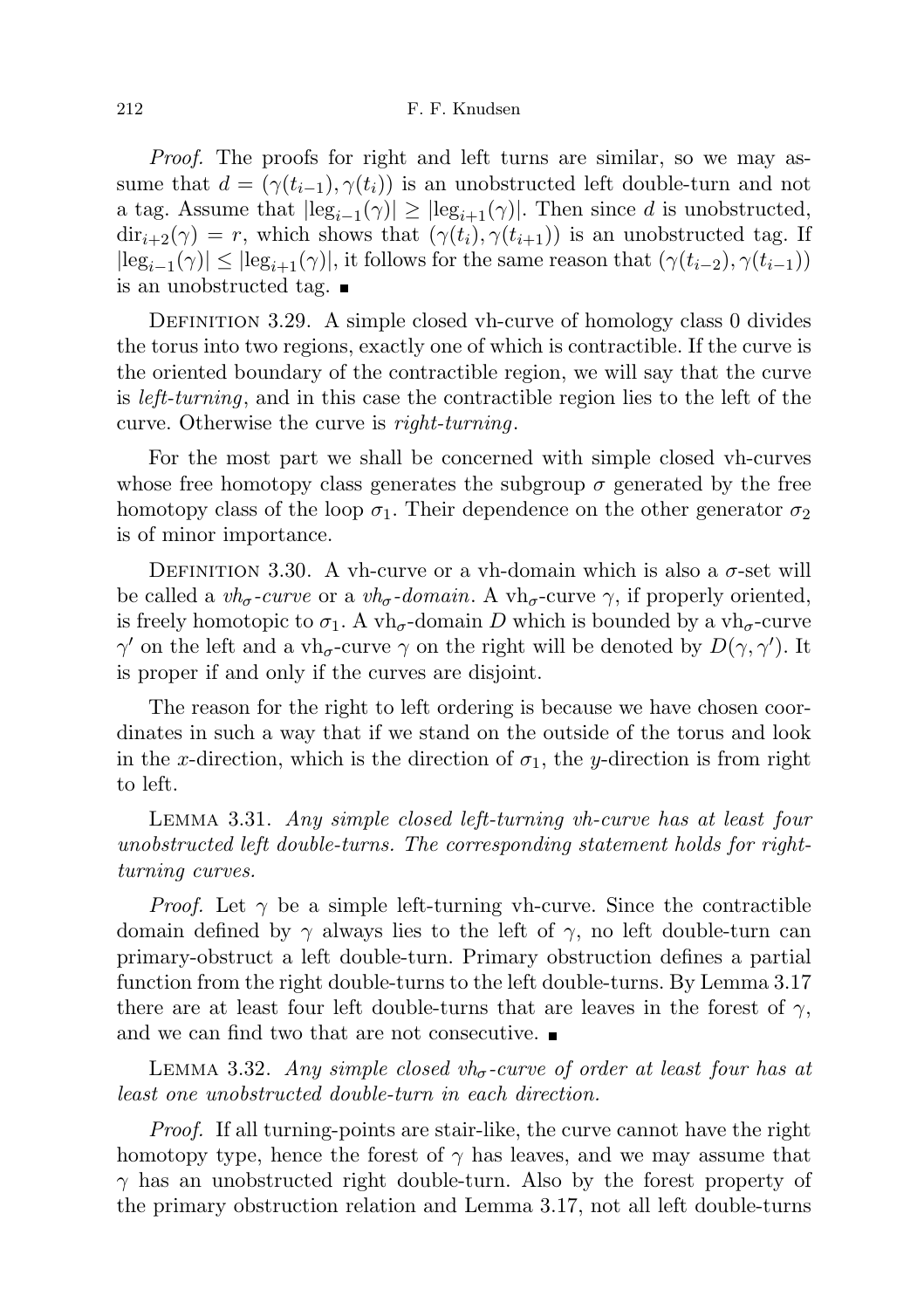are obstructed by left double-turns. Hence either we have an unobstructed left double-turn, or there is a right double-turn d primary-obstructing a left double-turn e. In the second case we can choose points  $p$  and  $q$  in the interior of the legs mid(d) and mid(e) so that the line-segment joining p and q in the shadow e is perpendicular to mid(d) and has length l. Let  $\delta : [0, l] \to X$ be the function parameterizing this line-segment, with constant speed, and such that  $\delta(0) = p$  and  $\delta(l) = q$ . Assume that  $\gamma : [a, b] \to X$  has turningpoints  $\{\gamma(t_0), \gamma(t_1), \ldots, \gamma(t_n)\}\)$ , where  $a = t_0 < t_1 < \cdots < t_n = b$ ,  $p = \gamma(u)$ ,  $q = \gamma(v)$ ,  $t_0 < u < t_1$  and  $t_k < v < t_{k+1}$ . Let  $\bar{\gamma}$  denote the periodic extension of  $\gamma$ . We define two simple closed vh-curves  $\gamma' : [v-l, b-a+u] \to X$  and  $\gamma'': [u, v + l] \to X$  as follows:

$$
\gamma' = \begin{cases}\n\delta(t - v + l) & \text{for } v - l \le t \le v, \\
\bar{\gamma}(t) & \text{for } v \le t \le b - a + u, \\
\gamma'' = \begin{cases}\n\gamma(t) & \text{for } u \le t \le v, \\
\delta(v + l - t) & \text{for } v \le t \le v + l.\n\end{cases}\n\end{cases}
$$

In  $\pi_1(X)$  we can write  $[\gamma'] = l'[\sigma_1] + m'[\sigma_2]$  and  $[\gamma''] = l''[\sigma_1] + m''[\sigma_2]$ . From the relations

$$
[\gamma'] \cap [\gamma'] = [\gamma''] \cap [\gamma''] = [\gamma'] \cap [\gamma''] = [\gamma'] \cap [\gamma] = [\gamma''] \cap [\gamma] = 0,
$$

and since  $\gamma'$  and  $\gamma''$  are simple, it follows that  $m'=m''=0$  and  $\{l',l''\}\subseteq\{0,1\},$ which shows that one of the curves  $\gamma', \gamma''$  is a vh<sub>σ</sub>-curve and the other, say  $\gamma''$ , is a null-homotopic left-turning curve. The turning-points  $\gamma''(t_k)$ , q, p,  $\gamma''(t_1)$ belong to two consecutive left double-turns of  $\gamma''$  that may or may not be unobstructed. By Lemma 3.31,  $\gamma''$  has at least two other  $\gamma''$ -unobstructed left double-turns, and these remain unobstructed when considered as left double-turns of γ.  $\blacksquare$ 

From Lemma 3.28 we get the following important result.

COROLLARY 3.33. Any simple closed vh-curve of order at least four has at least one unobstructed tag in each direction.

DEFINITION 3.34. A vh<sub>σ</sub>-domain  $D = D(\gamma, \gamma')$  is simple if ord $(\gamma)$ ord( $\gamma'$ ) and, possibly after re-indexing, shape( $\gamma$ ) = shape( $\gamma'$ ), each pair of turning-point  $\gamma(t_i)$ ,  $\gamma'(t_i)$  can be joined by a straight line, whose interior lies entirely in D.

DEFINITION 3.35. A vh<sub> $\sigma$ </sub>-domain will be called *elementary* if cutting off the shadow of a tag or stair-like turn leaves a simple  $vh_{\sigma}$ -domain. There are three types of elementary  $vh_{\sigma}$ -domains, shown in Figure 4.

DEFINITION 3.36. A vh<sub>σ</sub>-domain  $D = D(\gamma, \gamma')$  is *left reduced* if  $\gamma'$  has no  $\{\gamma, \gamma'\}$ -unobstructed right tags and no  $\{\gamma, \gamma'\}$ -unobstructed right stair-like turning-points. It is right reduced if  $\gamma$  has no  $\{\gamma, \gamma'\}$ -unobstructed left tags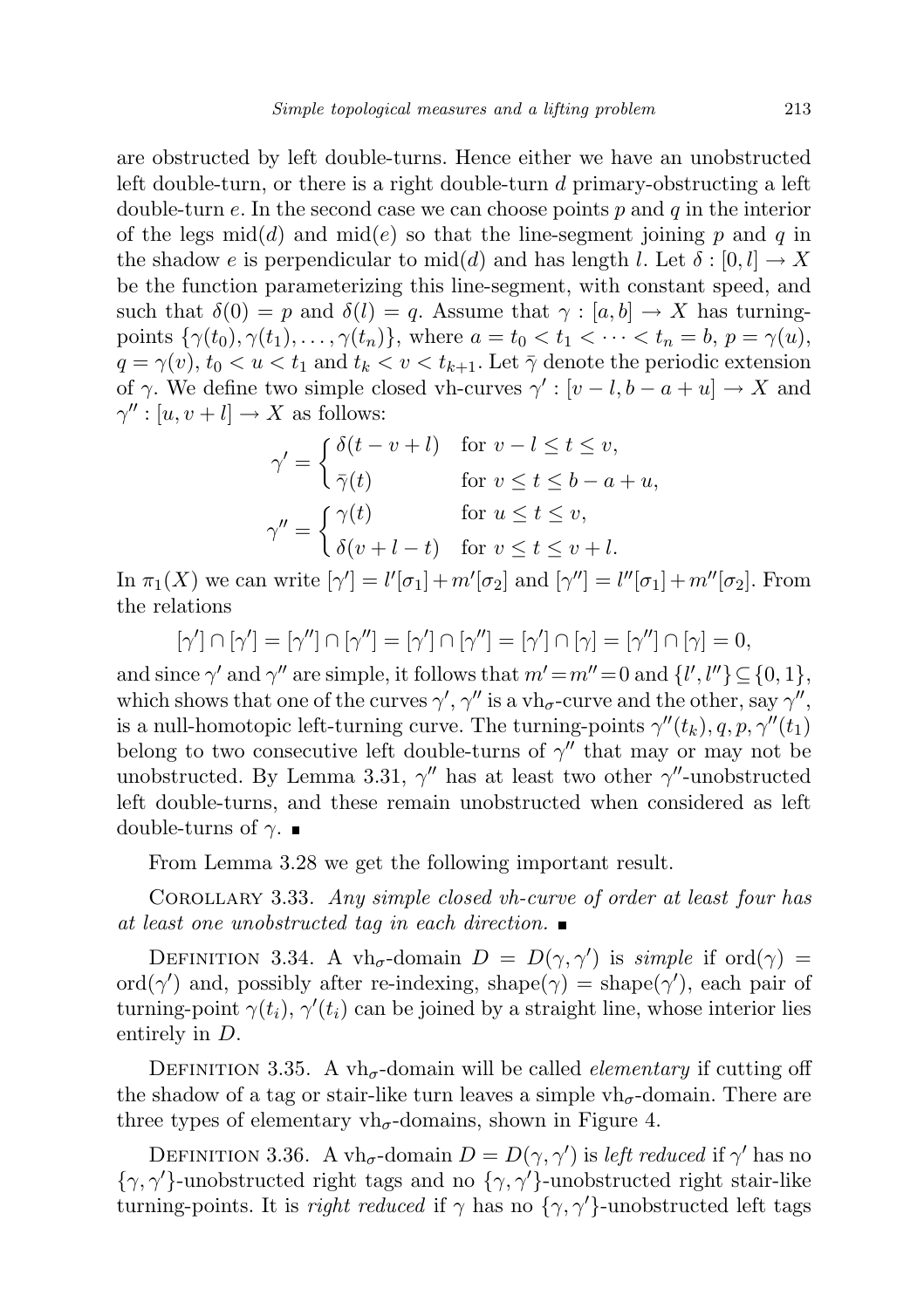and no  $\{\gamma, \gamma'\}$ -unobstructed left stair-like turns. If it is both right and left reduced, it is simply *reduced*.

LEMMA 3.37. Any reduced vh<sub> $\sigma$ </sub>-domain is simple.

Proof. Note that if a double-turn is primary-obstructed by a turningpoint, this turning-point is part of a double-turn. Let  $d'$  be the middle leg of a double-turn primary-obstructing a left double-turn of  $\gamma$ , with middle leg d. Assume that d' is a leg of  $\gamma$ . Then since D lies to the left of  $\gamma$ , d and  $d'$  have opposite directions. A perpendicular line-segment e joining  $d$  and  $d'$ to the left of both will cut the domain  $D$  into two disjoint domains with  $e$  as the common boundary. One of these domains is contractible and is bounded by a left-turning curve. By Lemma 3.31 this boundary has at least four unobstructed left double-turns, and at most two of them involve the leg  $e$ , showing that  $\gamma$  has an unobstructed left double-turn. By Lemma 3.28 it also has an unobstructed left tag. This is a contradiction since D is reduced. It follows that  $d'$  is the middle leg of a left double-turn of  $\gamma'$ . Similarly, every right double-turn of  $\gamma'$  is primary-obstructed by a right double-turn of  $\gamma$ . We have shown that we have partial surjections

 $\text{Double}_l(\gamma') \to \text{Double}_l(\gamma) \text{ and } \text{Double}_r(\gamma) \to \text{Double}_r(\gamma').$ 

Since a  $vh_{\sigma}$ -curve has the same number of right turning-points and left turning-points, it follows from Lemma 3.17 that the partial surjections above are bijections, and hence if a left stair-like turning-point of  $\gamma$  is primaryobstructed by a turning-point  $p'$ , then  $p'$  is a left stair-like turning-point of  $\gamma'$ . Therefore we have partial surjections of stair-like turning-points as well,

$$
Stair_l(\gamma') \twoheadrightarrow Stair_l(\gamma) \text{ and } Stair_r(\gamma) \twoheadrightarrow Stair_r(\gamma').
$$

By cutting  $D$  at the end and at the beginning of consecutive strings of length at least two of similar turns of  $\gamma$ , reducedness shows that  $\gamma$  and  $\gamma'$  have equal derived shapes,  $ds([\gamma]) = ds([\gamma'])$ . By Lemma 3.16,

$$
|\text{Stair}_r(\gamma)| - |\text{Stair}_l(\gamma)| = |\text{Stair}_r(\gamma')| - |\text{Stair}_l(\gamma')|.
$$

It follows that primary obstruction is a bijection of stair-like turns as well. Therefore primary obstruction is a bijection between all turns of  $\gamma$  and  $\gamma'$ , and hence D is simple.  $\blacksquare$ 

DEFINITION 3.38. A vh-roof or vh-fibration for a vh<sub> $\sigma$ </sub>-domain  $D =$  $D(\gamma, \gamma')$  is a continuous function  $f : \overline{D} \to [0, 1]$  with the following properties:

- (1) For all t,  $f(\gamma(t)) = 0$  and  $f(\gamma'(t)) = 1$ .
- (2) For all  $s \in [0,1]$ , the fiber  $f^{-1}(s)$  is the image of a simple vh<sub> $\sigma$ </sub>-curve.
- $(3)$  There is a subdivision of D into trapeziums and triangles on which the restriction of  $f$  is linear.
- (4) The order-function ord $(f^{-1}(-)) : [0,1] \to \mathbb{N}$  is lower semicontinuous.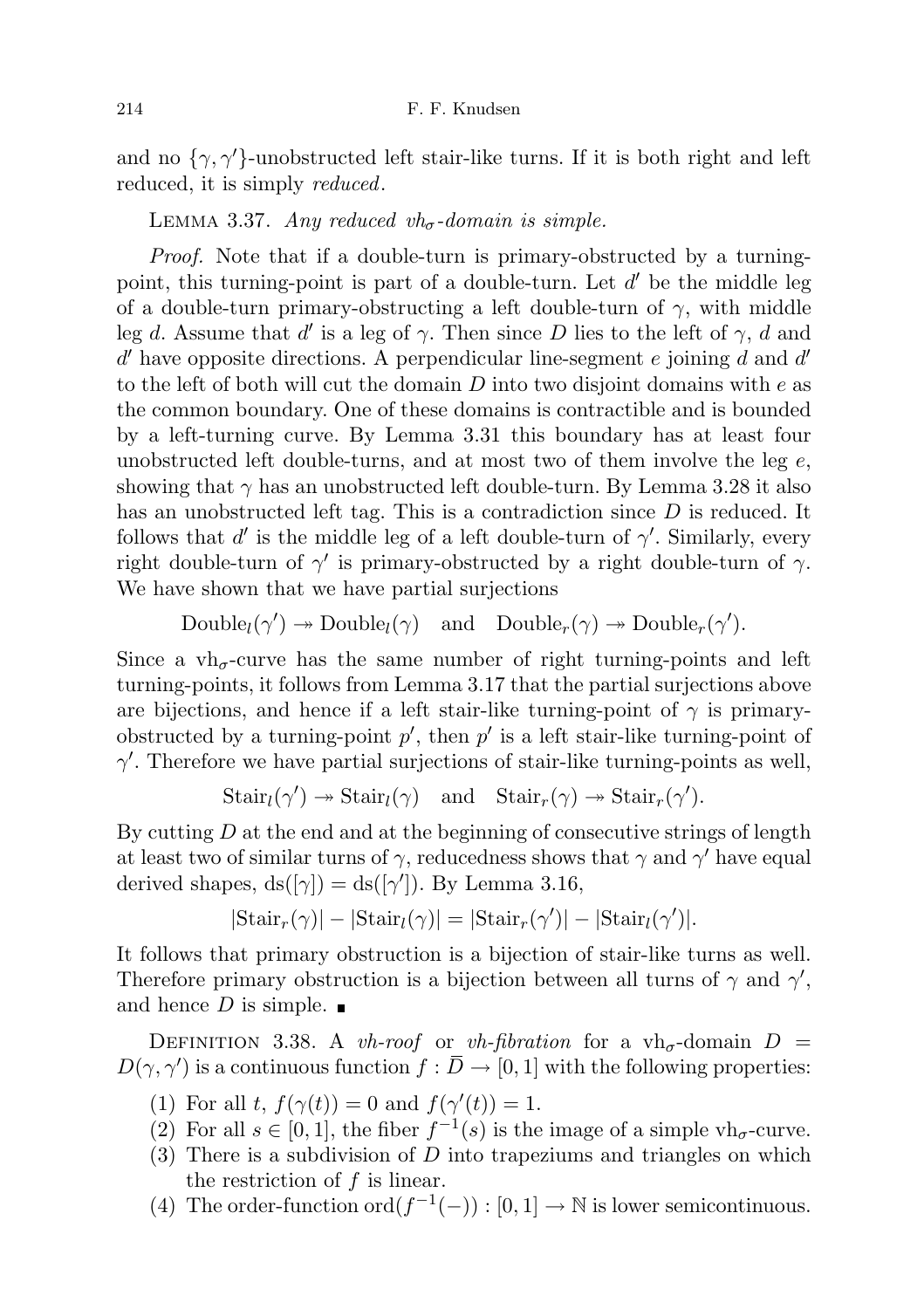(5) There is a sequence  $0 = r_0 < r_1 < \cdots < r_n = 1$  such that ord $(f^{-1}(-))$  is constant on the interval  $\langle r_i, r_{i+1} \rangle$  for  $0 \leq i < n$ .

A vh-roof will be called order-reducing if in addition it satisfies:

(6) If  $m = \min\{\text{ord}(f^{-1}(s)) \mid s \in [0,1]\}\text{, the set }\{s \mid \text{ord}(f^{-1}(s)) = m\}\$ is an interval  $[a, b] \subseteq [0, 1]$ , which is either equal to  $[0, 1]$  or contained in  $(0, 1)$ . In the latter case the order-function ord $(f^{-1}(-))$  is monotone on both  $[0, a]$  and  $[b, 1]$ .



Fig. 3. Part of an order-reducing vh-roof

Note that by lower semicontinuity and monotonicity, the order-function of an order-reducing vh-roof is constant in a neighborhood of  $\{0, 1\}$ .

THEOREM 3.39. Every  $vh_{\sigma}$ -domain has an order-reducing vh-roof.

Proof. If D is simple, the function which is linear on each trapezium of the domain is an order-reducing roof. If  $D$  is not simple, we may assume that the right boundary  $\gamma$  has an unobstructed left tag or a stair-like turn. We cut off the shadow of this tag or stair-like turn and obtain a domain  $D'$  of lower order. By induction  $D'$  has an order-reducing vh-roof  $f'$ . Let  $\gamma_s$  be the vh<sub> $\sigma$ </sub>-curve with image the fiber  $f^{-1}(s)$ . If  $k > 0$  is so small that the domain  $E' = D(\gamma_0, \gamma_k)$  is simple, and g is a vh-roof on the elementary domain  $E = D \setminus D(\gamma_k, \gamma_1) = D(\gamma, \gamma_k)$ , as shown in Figure 4, the function f defined by  $f(x) = (f'(x) + k)/(1 + k)$  for  $x \in D(\gamma_k, \gamma)$  and  $k \cdot g(x)/(1 + k)$ for  $x \in E$  is an order-reducing vh-roof on D.



Fig. 4. Vh-roofs on elementary domains in the case of a stair-like turn, symmetric tag and asymmetric tag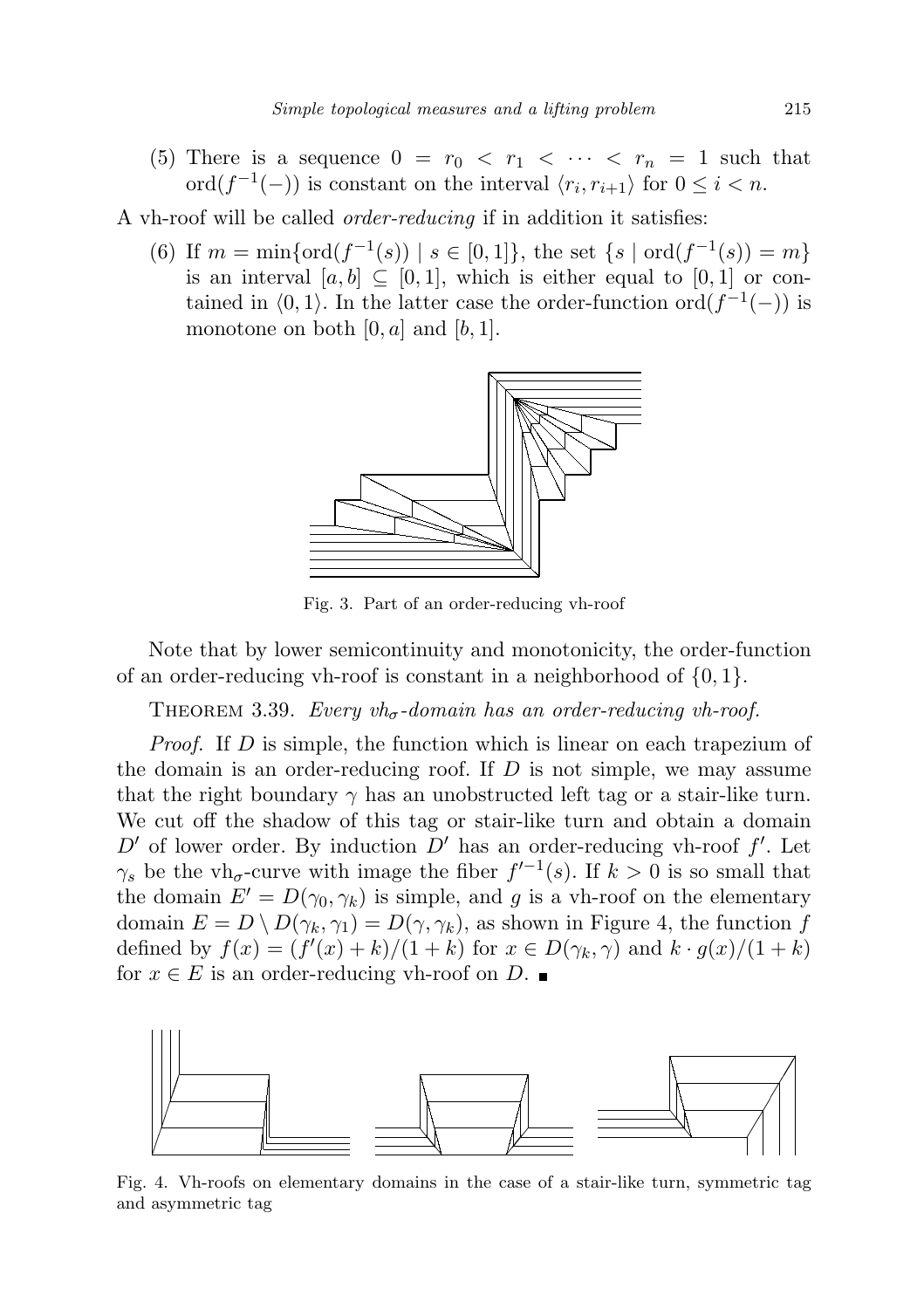4. Simple topological measures and vh-fibers. In this section we will show that the  $\sigma$ -component (Definition 4.2) of a simple topological measure  $\mu$  is determined by its restriction to vh<sub>σ</sub>-fibers,  $Vh_{\sigma}$ .

Since a curve is a function, and we are often interested only in the image of the curve, we make the following definition.

DEFINITION 4.1. By a  $vh\text{-}fiber$  we shall simply mean the image of a vh-curve. We denote the set of all vh<sub> $\sigma$ </sub>-fibers of X by  $\mathcal{V}h_{\sigma}$ .

Note that if K is a vh<sub>σ</sub>-fiber and  $p \in K$  is a corner of K, there is a *unique*  $\mathsf{v}\mathsf{h}_{\sigma}\text{-curve}\,\gamma$  with  $\gamma(a) = p, \, \gamma \sim \sigma_1$  and  $\gamma([a, b]) = K$ . If K does not have corners we can start the parameterization anywhere. The important thing is the orientation, which enables us to define left and right corners and, up to circular equivalence, the shape of a  $vh_{\sigma}$ -fiber.

Recall that  $\mathcal{A}_{\sigma}$  denotes the subfamily of the open or closed sets that are  $\sigma$ -sets (see Definition 1.7).

DEFINITION 4.2. For any topological measure  $\mu$  on the torus X, we denote by  $\mu_{\sigma}$  the restriction of  $\mu$  to the sets  $\mathcal{A}_{\sigma}$ , and call it the  $\sigma$ -component of  $\mu$ .

PROPOSITION 4.3. The  $\sigma$ -component of a simple topological measure is determined by its restriction to  $Vh_{\sigma}$ .

*Proof.* Let  $\theta$  and  $\theta'$  be simple topological measures whose restrictions to  $Vh_{\sigma}$  coincide. By additivity and symmetry it suffices to show that if  $\theta(U)$  = 1, then  $\theta'(U) = 1$  for any  $U \in \mathcal{U}_{\sigma}$ , the open  $\sigma$ -sets. By Definition 0.1(b), choose a solid closed  $\sigma$ -set  $F \subseteq U$  with  $\theta(F) = 1$ . By compactness we can cover  $F$  with a finite number of open rectangles with sides parallel to the coordinate axes and with closures lying in  $U$ . Their union is then a  $\operatorname{vh}_{\sigma}$ -domain  $D = D(\gamma, \gamma')$ , with  $\overline{D} \subseteq U$ . If  $f : \overline{D} \to [0, 1]$  is a reducing roof, there is a unique fiber  $f^{-1}(t)$  with  $\theta(f^{-1}(t)) = 1$ . The measures  $\theta$  and  $\theta'$ agree on  $f^{-1}(t)$ , and by monotonicity  $\theta'(U) = 1$ .

Corollary 4.4. In order to show Theorem 1.9, it suffices to show that the family  $Vh_{\sigma,\mu}$  of vh<sub> $\sigma$ </sub>-fibers with  $\mu$ -measure equal to one is liftable.

**5. Special domains.** In this section we study  $vh_{\sigma}$ -curves and  $vh_{\sigma}$ domains on the cylinder  $Z$  covering the torus  $X$ . The main result is a criterion for specialty, which will be used in Lemma 9.8, the final lemma in the proof of the lifting conjecture. Except for the definition of the various metrics, the reader may skip this section until then.

We let  $q: Z \to X$  be the covering map. The coordinates on Z are  $(\widetilde{x}_1, x_2)$ and when  $\sigma_2$  acts on Z as a covering transformation, we have  $x_2([\sigma_2](z)) =$  $x_2(z) + 1.$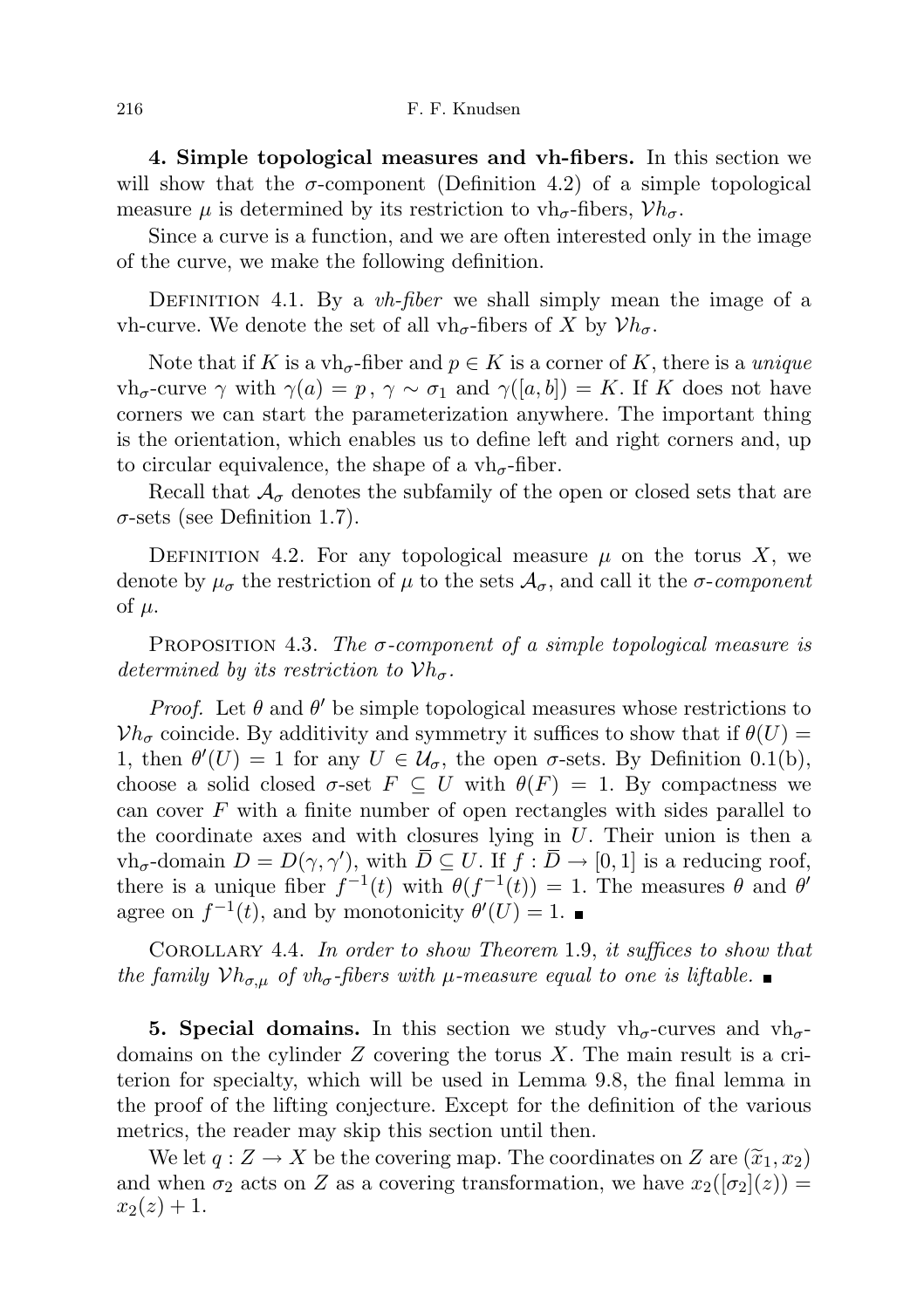DEFINITION 5.1. A simply closed curve  $\tilde{\gamma}: [a, b] \to Z$  will be called a *vh*curve if the composition  $\gamma = q \circ \tilde{\gamma}$  satisfies all the conditions of Definition 3.3, except it need not be *simply* closed. We say that a vh-curve  $\tilde{\gamma}$  is a  $v h_{\sigma}$ -curve if its projection is homotopic to  $\sigma_1$ . A vh-curve  $\tilde{\gamma}$  will be called special if  $q \circ \tilde{\gamma}$ is simply closed. We make the same definition for fibers on Z. We denote by  $Vh_{\sigma}$  the set of all special vh<sub> $\sigma$ </sub>-fibers in Z. The order-function defines gradings on both  $V h_{\sigma}$  and  $\widetilde{V}h_{\sigma}$ . We write  $V h_{\sigma}^{(2n)}$  for the set of vh $_{\sigma}$ -fibers of order not exceeding 2n. Each vh<sub>σ</sub>-fiber  $\widetilde{K}$  on Z divides Z into two disjoint sets: the points to the right of K, denoted by  $R(K) = \{z \mid z < K\}$ , and the points to the left of  $\widetilde{K}$ , denoted by  $L(\widetilde{K}) = \{z \mid z > \widetilde{K}\}.$ 

Note that the group  $\pi_1(X)/\sigma \approx \mathbb{Z}$  acts on  $\mathcal{V}_{h_{\sigma}}$ , and  $\mathcal{V}_{h_{\sigma}}$  is the quotient of the set of special fibers under this action. For any vh<sub> $\sigma$ </sub>-fiber  $\widetilde{K}$ , Z =  $R(K) \cup K \cup L(K)$ .

For each vh-curve  $\gamma : [a, b] \to X$  and each point  $z \in q^{-1}(\gamma(a))$  we have a unique commutative diagram



where r is the covering map  $r(t) = \exp(2\pi i \frac{t-a}{b-a})$  and  $\tilde{\gamma}(a) = z$ . We call  $\tilde{\gamma}$ the lift of  $\gamma$  determined by the choice of the starting point  $z \in q^{-1}(\gamma(a))$ .

LEMMA 5.2. If  $\tilde{\gamma}$  : [a, b]  $\to Z$  is a special vh-curve, then  $\gamma = q \circ \tilde{\gamma}$  is either homotopically trivial or a  $vh_{\sigma}$ -curve.

*Proof.* If the homotopy class  $[\gamma]$  is not in  $\sigma$  and  $\tilde{\gamma}: \mathbb{R} \to Z$  is the lift as defined by the commutative diagram (5.1), we have  $\tilde{\gamma}(a) \neq \tilde{\gamma}(b)$ , and this is a contradiction because  $\widetilde{\gamma}$  is a closed curve.

DEFINITION 5.3. Let  $\widetilde{K} < \widetilde{K}'$  be special vh<sub>σ</sub>-fibers on Z. We call the domain between them a  $vh_{\sigma}$ -domain on  $Z$ , and denote it by  $\widetilde{D}(\widetilde{K}, \widetilde{K}')$ . Even though the boundaries of a vh<sub>σ</sub>-domain  $\widetilde{D}$  are special, the restriction to  $\widetilde{D}$ of the projection q may not be one-to-one. We say that a  $vh_{\sigma}$ -domain  $\widetilde{D}$  is special if  $q|_{\widetilde{D}} : D \to q(D)$  is a homeomorphism.

DEFINITION 5.4. For any subset  $\widetilde{D} \subseteq Z$ , we denote by  $\widetilde{D}[1]$  the set  $[\sigma_2(D)]$ . Repeated actions of  $[\sigma_2]$  and its inverse yield the sets  $D[n]$  for every integer n.

For any special vh<sub>σ</sub>-fiber  $\widetilde{K}$ , the domain  $\widetilde{D}(\widetilde{K}, \widetilde{K}[1])$  is a fundamental domain for the action of  $[\sigma_2]$ , and we have the following result.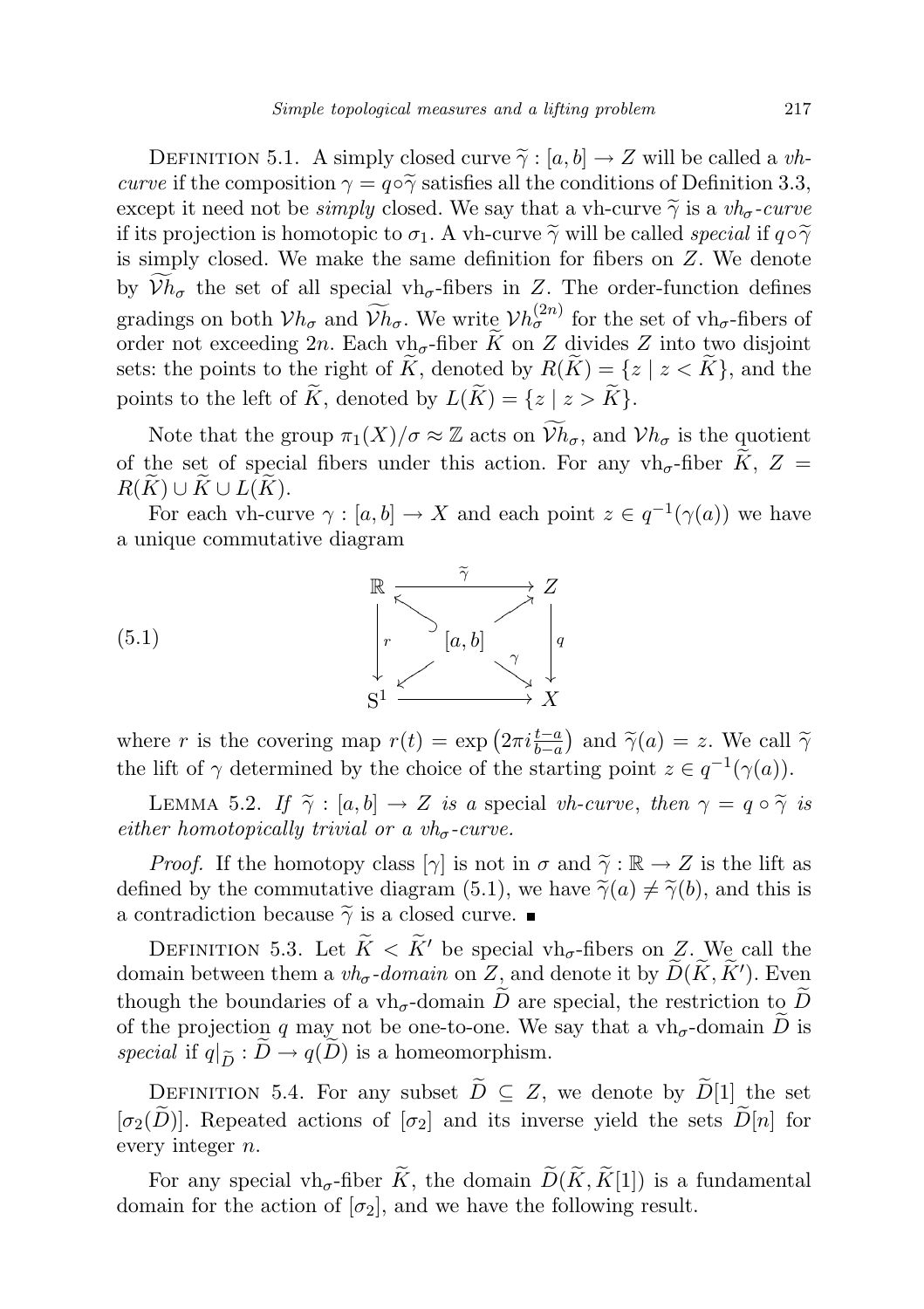LEMMA 5.5. The domain  $\widetilde{D} = \widetilde{D}(\widetilde{K}, \widetilde{K}')$  is special if and only if both  $\widetilde{K}$ and  $\widetilde{K}'$  are special, and  $\widetilde{K}' \leq \widetilde{K}[1]$ .

In order to state our main specialty criterion and also for various purposes later on, we need to use convenient metrics on the spaces  $Y, Z, X, Vh_{\sigma}$ and  $Vh_{\sigma}$ , depending on the choice of  $(\sigma_1, \sigma_2)$ -coordinates. We will simply write d for these metrics since there can be no ambiguity.

Let  $\tilde{\sigma}_1$ :  $[0,1] \to Z$  be the lift of  $\sigma_1$  given by  $\mathbf{x}_2(\tilde{\sigma}_1(t))=0$ . For a set  $\tilde{K} \in \mathcal{V}$ *h<sub>σ</sub>* and a point  $\widetilde{q} \in \widetilde{K}$ , let  $\widetilde{\gamma}(\widetilde{K}, \widetilde{q}) : [0, 1] \to Z$  be the parameterization of  $\widetilde{K}$ starting at  $\tilde{q}$ , with uniform speed and the direction making  $\tilde{\gamma}(\tilde{K}, \tilde{q}) \sim \tilde{\sigma}_1$ .

DEFINITION 5.6. For pairs of points  $(r_1, r_2) \in Y \times Y$ ,  $(q_1, q_2) \in Z \times Z$ and  $(p_1, p_2) \in X \times X$ , we define

$$
d(r_1, r_2) = \max\{|\mathbf{x}_1(r_1) - \mathbf{x}_1(r_2)|, |\mathbf{x}_2(r_1) - \mathbf{x}_2(r_2)|\},
$$
  
\n
$$
d(q_1, q_2) = \min\{d(r_1, r_2) | r_1 \in r^{-1}(q_1) \text{ and } r_2 \in r^{-1}(q_2)\},
$$
  
\n
$$
d(p_1, p_2) = \min\{d(r_1, r_2) | r_1 \in p^{-1}(p_1) \text{ and } r_2 \in p^{-1}(p_2)\}.
$$

For continuous functions  $\widetilde{\gamma}_1, \widetilde{\gamma}_2 : [0, 1] \rightarrow Z$  we define

$$
d(\widetilde{\gamma}_1, \widetilde{\gamma}_2) = \max\{d(\widetilde{\gamma}_1(t), \widetilde{\gamma}_2(t)) \mid t \in [0, 1]\}.
$$

For pairs of vh<sub>σ</sub>-fibers  $(\widetilde{K}_1, \widetilde{K}_2) \in \widetilde{\mathcal{V}}h_{\sigma} \times \widetilde{\mathcal{V}}h_{\sigma}$  and  $(K_1, K_2) \in \mathcal{V}h_{\sigma} \times \mathcal{V}h_{\sigma}$ , we will use the Fréchet-like distances defined by

$$
d_F(\widetilde{K}_1, \widetilde{K}_2) = \min\{d(\widetilde{\gamma}(\widetilde{K}_1, \widetilde{q}_1), \widetilde{\gamma}(\widetilde{K}_2, \widetilde{q}_2)) \mid \widetilde{q}_1 \in \widetilde{K}_1, \widetilde{q}_2 \in \widetilde{K}_2\},
$$
  

$$
d_F(K_1, K_2) = \min\{d(\widetilde{K}_1, \widetilde{K}_2) \mid (\widetilde{K}_1, \widetilde{K}_2) \text{ a lift of } (K_1, K_2)\}.
$$

For a point  $p$  and a compact set  $K$ , we define

$$
d(p, K) = \min\{d(p, p') \mid p' \in K\}.
$$

This distance is used to fatten up sets. For any  $\varepsilon > 0$ , and any set D, we call the set  $D_{\varepsilon} = \{p \mid d(p, D) < \varepsilon\}$  the  $\varepsilon$ -fattening of D. For compact sets  $K_1$  and  $K_2$ , the Hausdorff distance is

$$
d_{\rm H}(K_1,K_2)=\max\{d_{\rm asym}(K_1,K_2),d_{\rm asym}(K_2,K_1)\},
$$

where

$$
d_{\text{asym}}(K_1, K_2) = \sup \{ d(p, K_2) \mid p \in K_1 \} = \inf \{ \varepsilon \mid K_1 \subseteq (K_2)_{\varepsilon} \}.
$$

Lemma 5.7. All of the above functions are metrics.

*Proof.* Note that if  $(p_1, p_2) \in X \times X$ , and  $r_2 \in Y$  is any point in the fiber  $p^{-1}(p_2)$ , then  $d(p_1, p_2) = \min\{d(r_1, r_2) \mid r_1 \in p^{-1}(p_1)\}.$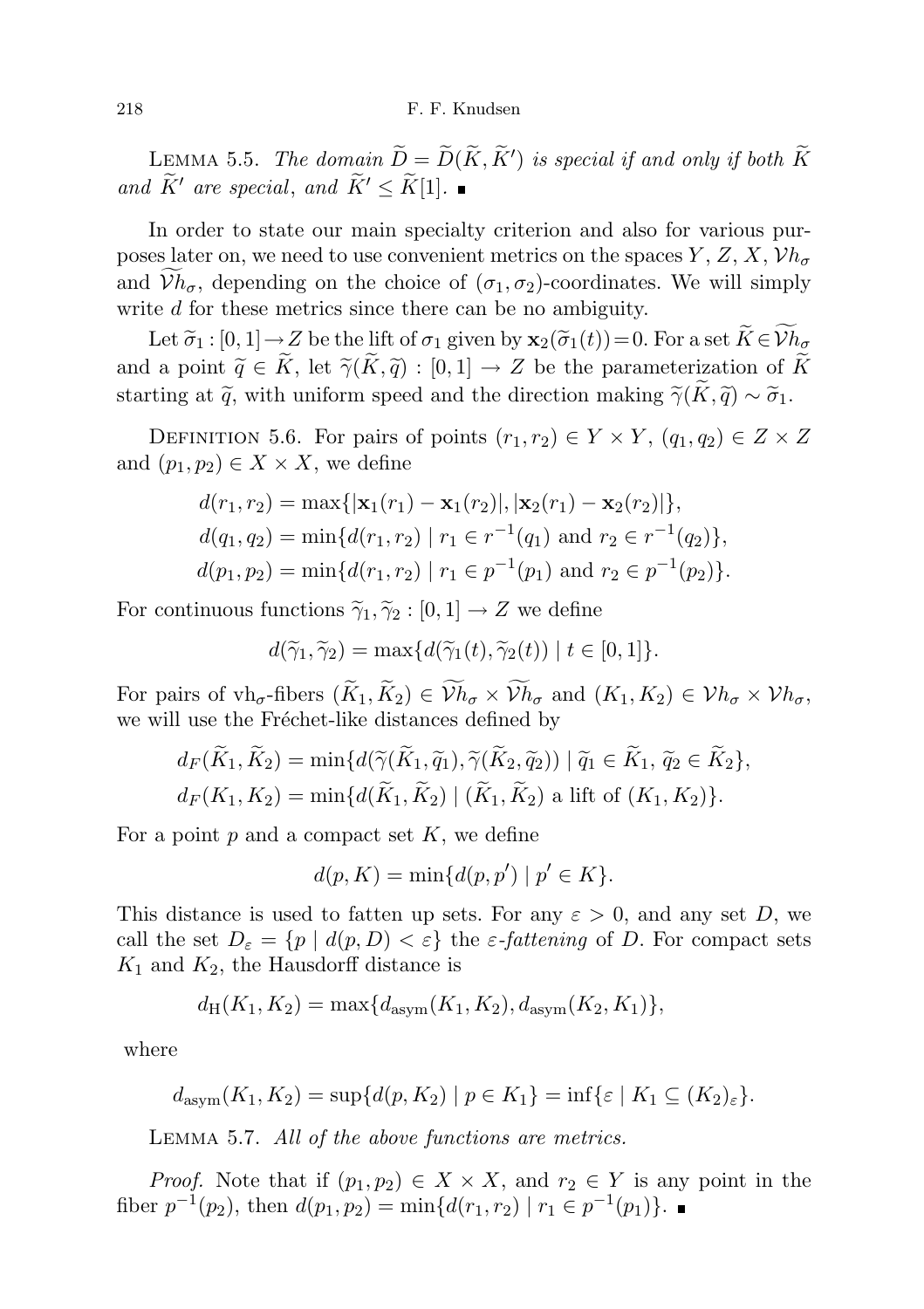Remark 5.8. Note that when we restrict ourselves to fibers of order  $\langle n, \rangle$  the Hausdorff and Fréchet metrics are equivalent.

In the rest of this section we will study the fine structure of  $vh_\sigma$ -domains in Z. Recall that they are of the form  $\widetilde{D} = \widetilde{D}(\widetilde{K}, \widetilde{K}')$  with  $\widetilde{K} < \widetilde{K}'$  and with both boundaries special. Our main result is that an  $(\varepsilon, \delta)$ -immobile, reduced  $vh_{\sigma}$ -domain is special.

DEFINITION 5.9. Let  $\widetilde{K}$  be a special vh<sub>σ</sub>-fiber and let  $d_{\widetilde{K}} : Z \to \mathbb{R}$ denote the distance from K. A number  $\varepsilon > 0$  will be called *left admissible* for  $\widetilde{K}$  if for every  $\delta < \varepsilon$ , the set  $\widetilde{K}_{\delta^+} = L(\widetilde{K}) \cap d_{\widetilde{K}}^{-1}$  $\widetilde{K}^{-1}(\delta)$  is a special vh<sub>σ</sub>-fiber, and the domain  $D(K, K_{\delta^+})$  is special. The least upper bound of the K left admissible numbers is called the *left fattening number* of  $\widetilde{K}$ .

We define the the *right fattening number* of  $\tilde{K}$  similarly.

An *admissible* number for  $\widetilde{K}$  is a number  $\varepsilon$  which is both left and right admissible, and such that for each  $\delta < \varepsilon$ , the  $\delta$ -fattening  $K_{\delta} = D(K_{\delta^-}, K_{\delta^+})$ is special. The least upper bound of the  $\widetilde{K}$  admissible numbers is called the *fattening number* of  $\widetilde{K}$ . We denote these numbers by  $\varepsilon_l(\widetilde{K}), \varepsilon_r(\widetilde{K})$  and  $\varepsilon(\widetilde{K})$ .

The reader may show that  $\varepsilon(\widetilde{K}) = \frac{1}{2} \min{\{\varepsilon_r(\widetilde{K}), \varepsilon_l(\widetilde{K})\}}.$ 

LEMMA 5.10. Let  $\widetilde{K} < \widetilde{K}'$  be special vh<sub>σ</sub>-fibers, and let  $0 < \delta < \varepsilon_l(\widetilde{K})$ . If  $d(z, \widetilde{K}) \leq \delta$  for every  $z \in \widetilde{K}'$ , then the domain  $\widetilde{D}(\widetilde{K}, \widetilde{K}')$  is special.

Note that we have a similar result using the right fattening number of  $\widetilde{K}'$ .

Since any special fiber is a lifting of a  $vh_{\sigma}$ -fiber on X, the fattening numbers are defined for fibers  $K \subseteq X$ . In order to find the fattening numbers without using lifts, we can do the following. It will be convenient to think in a non-standard way. On the non-standard torus, we let a fiber  $K$  consist of two disjoint fibers  $K^l$  and  $K^r$  of a non-standard distance less than any standard positive number. The points of  $K^l$  will be called the *left points* of K, and  $K^r$  consists of the *right points* of K. Two points p and p' of K will be called joinable if they belong to different parallel legs, possibly of opposite direction, and they can be joined by a line-segment meeting  $K$ only in  $p$  and  $p'$ . Using the joinability concept we can define the following numbers:

$$
\varepsilon_{ll}(K) = \inf \{ d(p, p') \mid p \in K^l, p' \in K^l, \text{ and } (p, p') \text{ joinable} \},
$$

$$
\varepsilon_{lr}(K) = \inf \{ d(p, p') \mid p \in K^l, p' \in K^r, \text{ and } (p, p') \text{ joinable} \},
$$

$$
\varepsilon_{rl}(K) = \inf \{ d(p, p') \mid p \in K^r, p' \in K^l, \text{ and } (p, p') \text{ joinable} \},
$$

$$
\varepsilon_{rr}(K) = \inf \{ d(p, p') \mid p \in K^r, p' \in K^r, \text{ and } (p, p') \text{ joinable} \}.
$$
Of course  $\varepsilon_{lr}(K) = \varepsilon_{rl}(K)$ .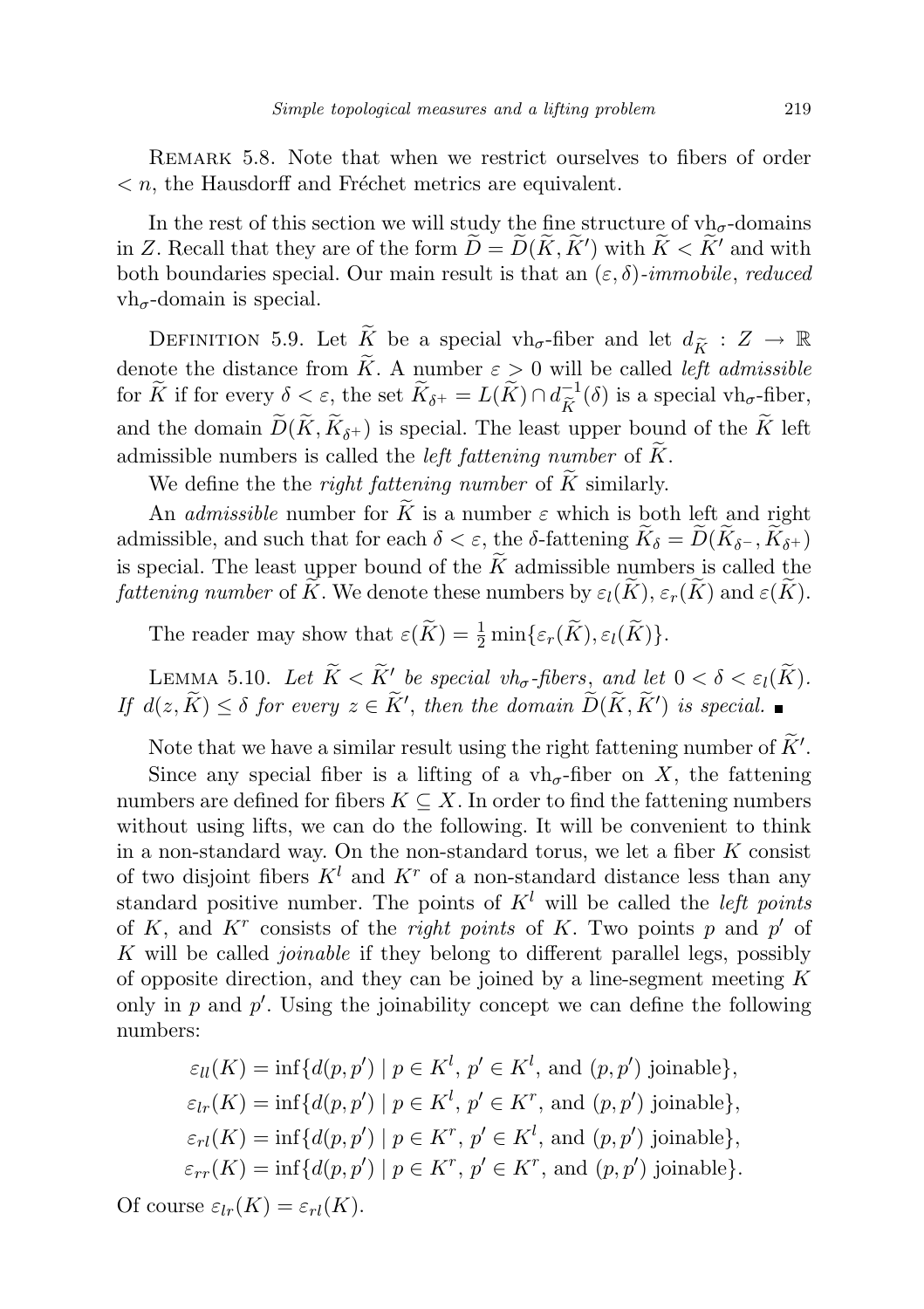Lemma 5.11. We have the following local formulas for the fattening numbers:

 $\varepsilon_l(K) = \min\{\varepsilon_{lr}(K), \frac{1}{2}\}$  $\frac{1}{2}\varepsilon_{ll}(K)$ ,  $\varepsilon_r(K) = \min\{\varepsilon_{rl}(K), \frac{1}{2}\}$  $\frac{1}{2}\varepsilon_{rr}(K)\}.$ 

The fattening numbers are positive since distinct parallel legs have positive distance. In order to prove Lemma 9.8, we need to generalize the primary obstruction relation on double-turns and stair-like turns.

DEFINITION 5.12. Let K be a vh<sub>σ</sub>-fiber, and let  $0 \leq \varepsilon < \varepsilon(K)$ , the fattening number of K. Consider the two disjoint fibers  $K_{\varepsilon+}$  and  $K_{\varepsilon-}$ . We will say that a left (resp. right) double-turn or stair-like turn of  $K$  is *primary*- $\varepsilon$ -obstructed if the corresponding turn of  $K_{\varepsilon}$ + (resp.  $K_{\varepsilon}$ -) is  $\{K_{\varepsilon}$ +,  $K_{\varepsilon}$ -}obstructed.

Note that if K is a  $vh_{\sigma}$ -fiber and  $0 \leq \varepsilon < \varepsilon_l(K)$ , the primary  $\varepsilon$ obstruction relation makes the double-turns of  $K$  into a forest. The proof of Lemma 3.32 essentially gives us the following strengthening.

LEMMA 5.13. Any vh<sub> $\sigma$ -fiber K of order at least four has at least one</sub>  $\varepsilon$ -unobstructed tag in each direction, provided that  $\varepsilon < \varepsilon(K)$ .

In particular, we observe the following.

COROLLARY 5.14. Let K be a  $vh_{\sigma}$ -fiber, and let  $0 < \varepsilon < \varepsilon(K)$ . If e is an  $\varepsilon$ -unobstructed tag of K, and if K' is the fiber obtained by chopping off the tag defined by e, then  $\varepsilon \leq \varepsilon(K')$ .

DEFINITION 5.15. Let  $\varepsilon > \delta > 0$ . A vh<sub>σ</sub>-domain  $\widetilde{D} = \widetilde{D}(\widetilde{K}, \widetilde{K}')$  will be said to have the  $(\varepsilon, \delta)$ -property if the following holds:

- 1)  $\varepsilon \leq \min{\{\varepsilon(K), \varepsilon(K')\}}$ .
- 2)  $\widetilde{K}_{\delta^+} \leq \widetilde{K}'$ .
- 3) Any double or stair-like turn of K that is  $\{K\}$ -unobstructed is  $\varepsilon$ -unobstructed, and the same for double and stair-like turns of  $K'$ .

Note that for any vh<sub>σ</sub>-domain  $\widetilde{D}$ , there are  $\varepsilon > \delta > 0$  such that  $\widetilde{D}$  has the  $(\varepsilon, \delta)$ -property.

DEFINITION 5.16. Let  $\varepsilon > \delta > 0$  and let  $\widetilde{D} = \widetilde{D}(\widetilde{K}, \widetilde{K}')$  be a vh<sub> $\sigma$ </sub>-domain with the  $(\varepsilon, \delta)$ -property. A leg of K (resp. K') will be said to be movable if it can be moved a positive distance to the left (resp. right) without destroying the  $(\varepsilon, \delta)$ -property. The domain will be called  $(\varepsilon, \delta)$ -*immobile* if there are no movable legs.

DEFINITION 5.17. A vh<sub> $\sigma$ </sub>-domain  $\widetilde{D} = \widetilde{D}(\widetilde{K}, \widetilde{K}')$  will be called *left re*duced if the lift of every  $\{K'\}$ -unobstructed right tag and right stair-like turn of  $K'$  is  $\{\widetilde{K}\}$ -obstructed. It will be called *right reduced* if the lift of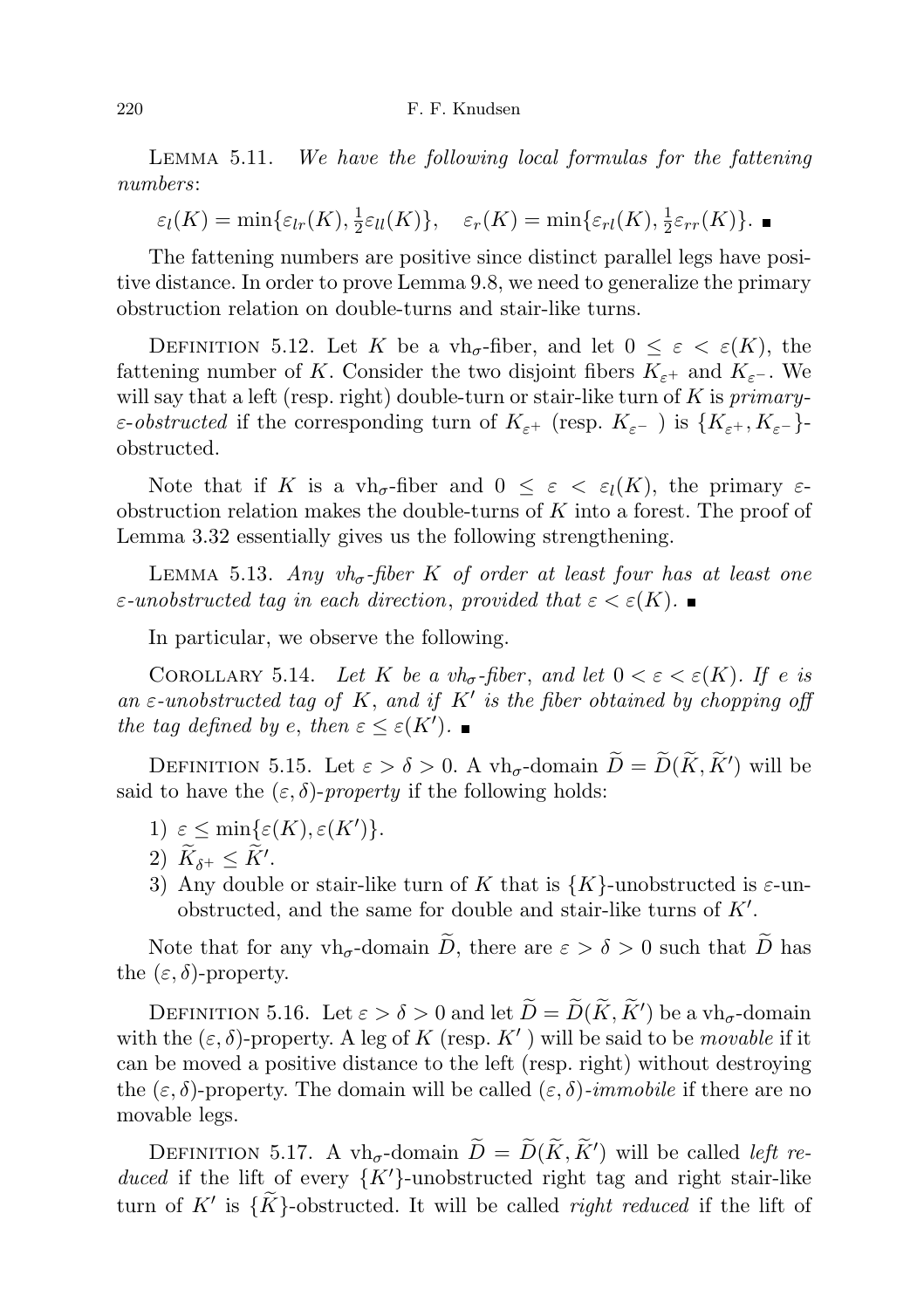every  $\{K\}$ -unobstructed left tag and left stair-like right turn of K is  $\{\tilde{K}'\}$ obstructed. A domain on  $Z$  will be called *reduced* if it is both left and right reduced.

DEFINITION 5.18. A double-turn  $e$  is *snugly obstructed* by a double-turn  $d$  if  $d$  is the only double-turn that primary-obstructs  $e$  and meets the shadow of e.

A stair-like turn e is *snugly obstructed* by a turning-point d if d is the only turning-point that primary-obstructs  $e$  and meets the shadow of  $e$ .

A vh<sub>σ</sub>-domain  $\widetilde{D} = \widetilde{D}(\widetilde{K}, \widetilde{K}')$  is *snugly reduced* if all the right doubleturns and stair-like turns of  $K'$  that are primary-obstructed by  $K$  are snugly obstructed by  $K$ , and the other way around.

DEFINITION 5.19. A situation will be a 5-tuple  $s = (p, p', \tilde{K}, \tilde{K}', c)$ where p and p' are points in X that have lifts  $\tilde{p}$  and  $\tilde{p}'$  to the special<br>the fibers  $\tilde{K}$  and  $\tilde{K}'$ . The points p and  $p'$  belong to the interiors of par $v \cdot v \cdot h_{\sigma}$ -fibers  $\widetilde{K}$  and  $\widetilde{K}'$ . The points p and p' belong to the interiors of parallel legs  $e$  and  $e'$  of the projected fibers  $K$  and  $K'$ , and  $c$  is a directed line-segment containing the points  $p$  and  $p'$ , meeting the legs they belong to transversally, and meeting  $p$  before  $p'$ .

DEFINITION 5.20. The direction of a situation  $s = (p, p', \widetilde{K}, \widetilde{K}', c)$  is the pair  $\text{dir}(s) = (\text{dir}(c, e), \text{dir}(c, e')) \in \{r, l\}^2$ , where e and e' are the legs that  $p$  and  $p'$  belong to.

DEFINITION 5.21. The level of a situation  $s = (p, p', \tilde{K}, \tilde{K}', c)$  is the integer k with the property that if  $\tilde{p}$ ,  $\tilde{p}'$  and  $\tilde{c}$  are lifts to Z of p, p' and c<br>with  $\tilde{\alpha} \in \tilde{K}$ ,  $\tilde{\alpha}' \in \tilde{K}'$  and  $a(\tilde{\alpha}) = c$ , then  $\tilde{\alpha}' \in \tilde{\alpha}[k]$ with  $\widetilde{p} \in \widetilde{K}$ ,  $\widetilde{p}' \in \widetilde{K}'$  and  $q(\widetilde{c}) = c$ , then  $\widetilde{p}' \in \widetilde{c}[k]$ .

We have the following very basic lemmas.

LEMMA 5.22. For situations  $s = (p, p', \widetilde{K}, \widetilde{K}', c), s' = (p', p'', \widetilde{K}', \widetilde{K}'', c)$ and  $s'' = (p, p'', \tilde{K}, \tilde{K}'', c)$ , where p, p' and p'' are three points on the segment c, we have

$$
level(s'') = level(s) + level(s').
$$

LEMMA 5.23. If in the situation  $s = (p, p', \widetilde{K}, \widetilde{K}, c)$ , p and p' are nearest neighbors on c, then the level is determined by the direction only, and we have

$$
level(s) = \begin{cases} 1 & \text{if } \operatorname{dir}(s) = ll, \\ 0 & \text{if } \operatorname{dir}(s) \in \{lr, rl\}, \\ -1 & \text{if } \operatorname{dir}(s) = rr. \end{cases}
$$

Proof. The case rl has been treated in the proof of Lemma 3.32. The case lr is similar. In the case ll, let  $\alpha = \gamma(K, p', p) * \gamma(c, p, p')$  and  $\beta =$  $-\gamma(c, p', p) * \gamma(K, p, p')$ . Then as K has no self-intersections we get  $[\alpha] * [\beta]$  $= [\gamma(K)] = [\sigma_1]$ , and the intersection number  $[\alpha] \cap [\beta]$  is 1. It follows that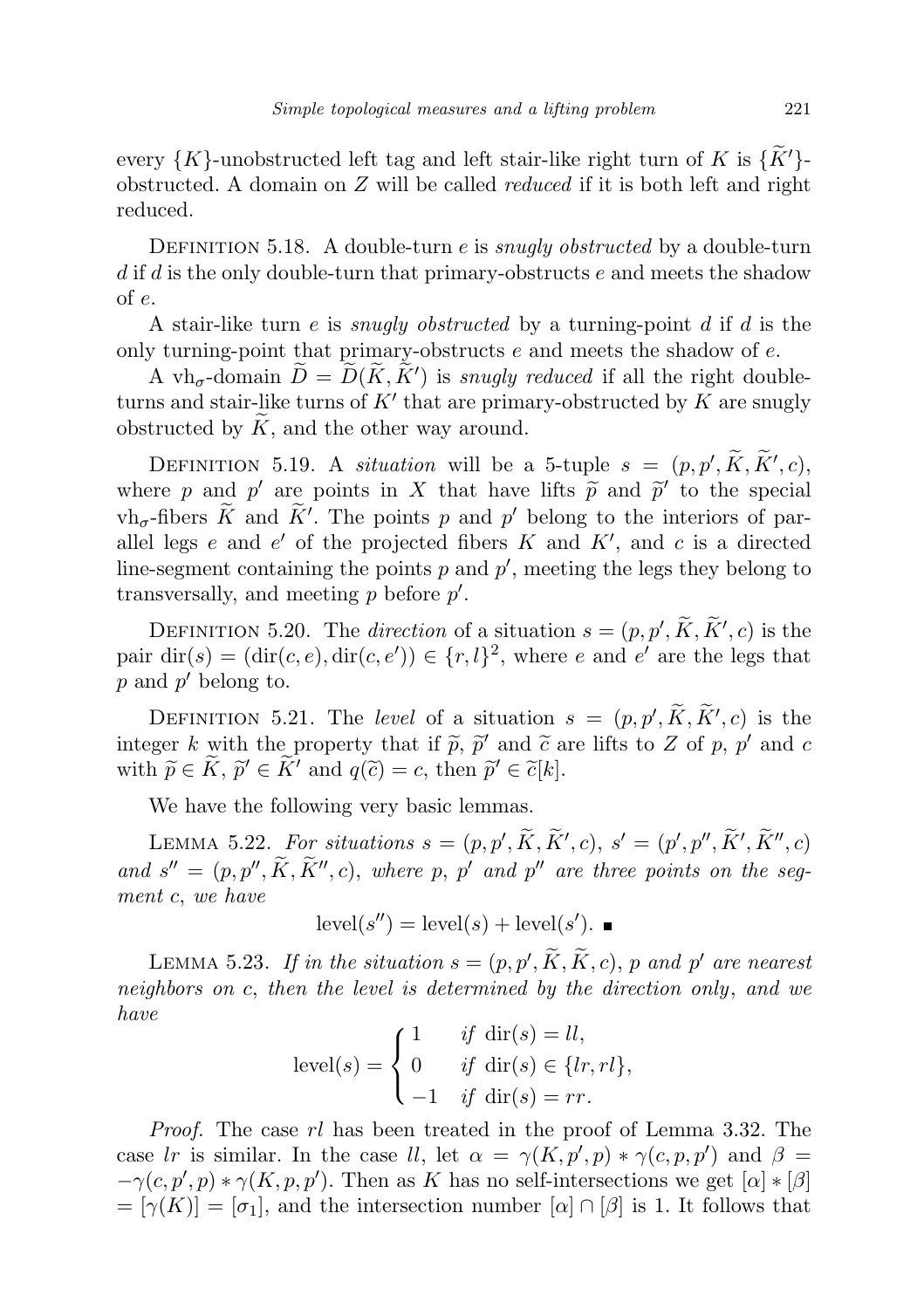$\alpha \sim (1-m)\sigma_1 - \sigma_2$  and  $\beta \sim m\sigma_1 + \sigma_2$ , showing that  $\tilde{p}' \in \tilde{c}[1]$ . We leave the case  $rr$  to the reader.

LEMMA 5.24. Let  $\widetilde{K} < \widetilde{K}'$  be vh<sub>σ</sub>-fibers and let c be a directed linesegment on X meeting both K and K' transversally. Let  $p_1, p_2 \in K$  and  $p'_2 \in K'$  be points in c with  $p_1 < p_2 < p'_2$ . Assume that both situations  $s_1 =$  $(p_1, p_2, \tilde{K}, \tilde{K}, c)$  and  $s_2 = (p_2, p'_2, \tilde{K}, \tilde{K}', c)$  have direction rr, that  $p_1$  and  $p_2$ are nearest neighbors, and that  $\text{level}(s_2) = 0$ . Then there is at least one point  $p'_1$  with  $p_1 < p'_1 < p'_2$  and with  $level(s_3) = 0$ , where  $s_3 = (p_1, p'_1, \tilde{K}, \tilde{K}', c)$ .

*Proof.* We may assume that c starts at  $p_1$ . If necessary we extend c, without making a loop, so that its lift  $\tilde{c}$  and its translations  $\tilde{c}[k]$  contain all intersection points with  $\tilde{K}$  and  $\tilde{K}'$ . Moving along  $\tilde{c}$  from  $\tilde{p}_1$ , where we<br>onter  $\tilde{D} - \tilde{D}(\tilde{K} \tilde{K}')$ , we have to eventually get out of the domain again, so enter  $\widetilde{D} = \widetilde{D}(\widetilde{K}, \widetilde{K}')$ , we have to eventually get out of the domain again, so let  $\tilde{p}'_1$  be the first point where we leave the domain again, and let  $p'_1$  be the projection. projection. (Note that if c makes a rational angle with the coordinate axis we may have to extend  $\tilde{c}$  to get out of the domain.) By additivity (Lemmas 5.22 and 5.23) it follows that if on c we have  $p_1 < p_2 < p'_2 < p'_1$  and  $p'_2$  and  $p'_1$ are nearest K'-neighbors, then  $(-1) + 0 + (-1) = 0$ . This is impossible, so either  $p_1 < p'_1 < p'_2$  or there are at least two points of K' of the opposite direction between  $p'_2$  and  $p'_1$ . Let  $q'$  be such a point with  $\text{dir}(c, q') = l$  and level $(p_1, q', \tilde{K}, \tilde{K}', c) = 0$ . But then the line-segment  $\tilde{d}$  enters  $\tilde{D}$  at  $\tilde{q}'$  before it has left it, which is impossible, and this proves the lemma.

# LEMMA 5.25. An  $(\varepsilon, \delta)$ -immobile, snugly reduced vh<sub>σ</sub>-domain is special.

*Proof.* By assumption  $\widetilde{K}'$  forms the left border of every double or stairlike left turn of  $K_{\delta+}$  corresponding to  $\{K\}$ -unobstructed left double or stairlike turns of  $K$ , and vice versa. We have to check this property for obstructed ones as well. Let p be a left turning-point of K, obstructed by a right turningpoint q of K, and let c be a directed line-segment joining p and q. At least one of the curves  $\alpha = \gamma(K, p, q) * -\gamma(c, q, p)$  and  $\beta = \gamma(c, p, q) * \gamma(K, q, p)$  is a left loop, so by Lemmas 3.31 and 3.28, slightly modified, we see that there is a  $\{K\}$ -unobstructed left tag of K inside the loop. By our assumption this tag is snugly obstructed by  $K'$  and cannot get in there without crossing c at least twice, in such a way that all situations that arise have level 0. Since  $K$ and  $\widetilde{K}^{\prime}$  enclose a domain, the part of  $K^{\prime}$  that is inside the loop  $\alpha$  or  $\beta$  is a left-turning loop, which shows that  $p$  is obstructed by a left turning-point  $p'$ of K'. By our assumptions the obstruction is snug and  $d(p, p') = \delta$ . Consider the case when p is primary-obstructed by another left turning-point q of  $K$ ; we will prove that p is snugly obstructed by a left turning-point of  $K'$  at distance  $\delta$ . Since a chain of such left-turning obstructions must terminate, we only have to prove that if q is snugly obstructed by a left turning-point of K' at distance  $\delta$ , so is p. Let q' be the left turning-point of K' obstructing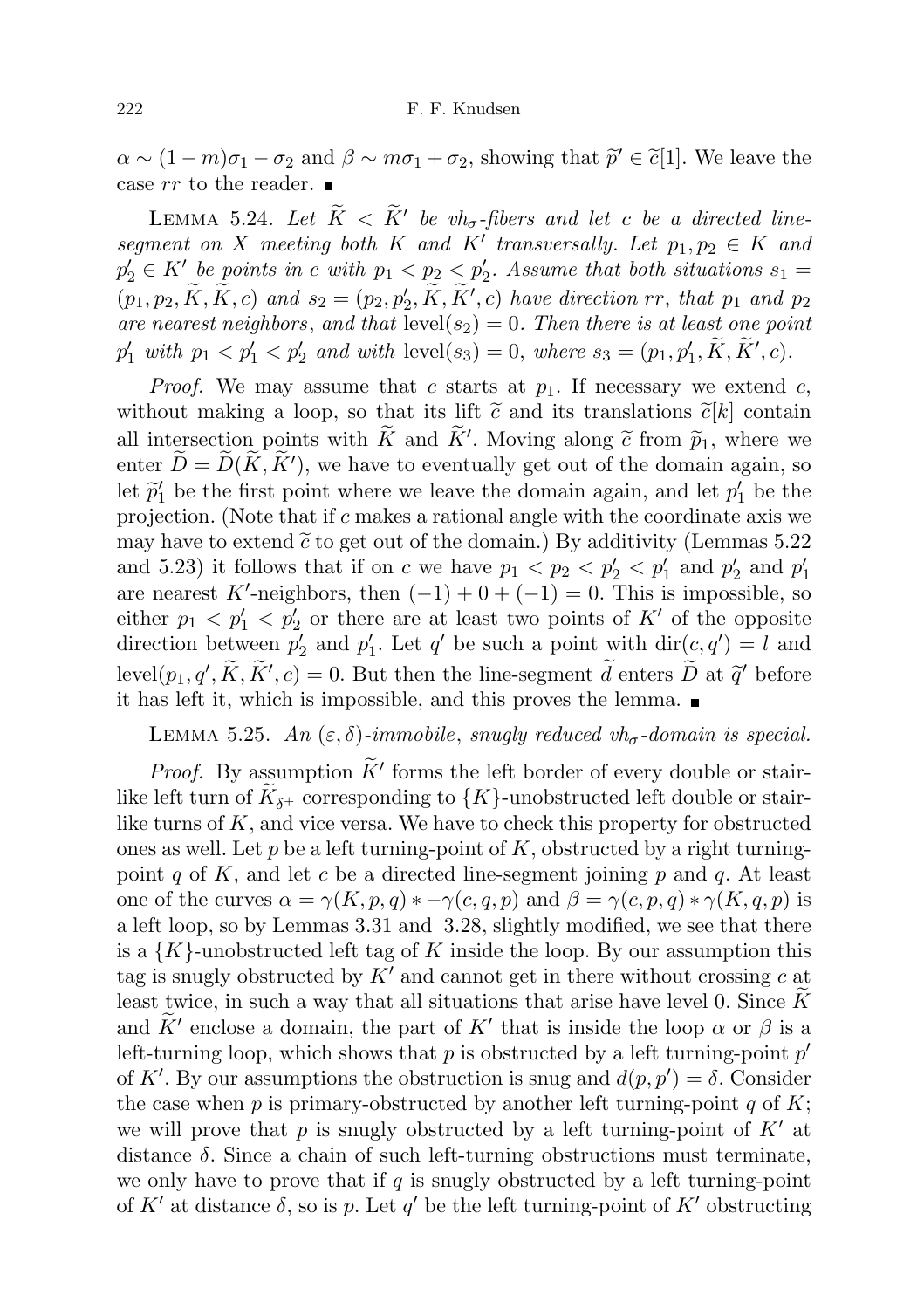q at distance  $\delta$ . By Lemma 5.24, there is a point p' of K' between p and q'. But since  $\varepsilon > \delta$ , it is in fact on the right side of q, which shows that  $K'$  primary-obstructs p, and by the assumptions this obstruction is snug and at distance  $\delta$ . A completely symmetric argument shows that all right turning-points of  $K'$  are snugly obstructed by right turning-points of  $K$ at distance  $\delta$ . Since the number of left turning-points equals the number of right turning-points for both fibers, it follows that  $\widetilde{K}' = \widetilde{K}_{\delta^+}$  and the proposition follows from Lemma 5.10.

6. Pseudo-vh<sub> $\sigma$ </sub>-domains and pseudo-roofs. The ideas of this chapter are quite simple and elementary, but a bit complicated to write down. To make it as simple as possible we were forced to invent a number of terms. We advice the reader to make her/his own drawings to see what is going on. The main theme in this section is about building pseudo-roofs over pseudo $vh_{\sigma}$ -domains. The main theorem is that order-reducing pseudo-roofs always exist, and can be approximated by regular order-reducing roofs of the same order. We also prove the crucial Lemma 6.38 about rightmost and leftmost fibers of directed pseudo-vh<sub> $\sigma$ </sub>-domains. For vh $_{\sigma}$ -fibers on X we have a reflexive relation which we will denote by  $\leq$  even though it is neither symmetric nor antisymmetric.

DEFINITION 6.1. We will say that  $K_1 \leq K_2$  if there is an open solid  $vh_{\sigma}$ -domain  $U \subseteq X$  such that  $K_1$  forms the left boundary and  $K_2$  forms the right boundary of U.

DEFINITION 6.2. For fibers  $K_1$  and  $K_2$  with  $K_1 \leq K_2$ , we denote by  $D(K_1, K_2)$  the solid closed vh<sub>σ</sub>-set  $X \setminus U$ , where U is the domain in Definition 6.1. We will call such a set a *pseudo-vh<sub>σ</sub>-domain*. If  $D = D(K_1, K_2)$ , we denote by  $Vh_{\sigma}(D)$  the set of vh<sub> $\sigma$ </sub>-fibers in D. Note that the restriction of  $\leq$  to  $Vh_{\sigma}(D)$  is a partial order.

Note that a pseudo-vh<sub>σ</sub>-domain is the closure of a vh<sub>σ</sub>-domain if and only if its complement is a proper vh<sub> $\sigma$ </sub>-domain.

DEFINITION 6.3. For any pseudo-vh<sub> $\sigma$ </sub>-domain  $D = D(K_1, K_2)$ , we define the order to be the sum of the orders of  $K_1$  and  $K_2$ .

DEFINITION 6.4. For any pseudo-vh<sub>σ</sub>-domain  $D = D(K_1, K_2)$ , the connected components of the interior of D will be called the *islands* of D.

DEFINITION 6.5. A pseudo-vh<sub>σ</sub>-domain  $D = D(K_1, K_2)$  will be called simple if there is an  $\varepsilon > 0$  such that for every  $0 < \delta < \varepsilon$ , the fattening  $D_{\delta}$ is simple.

DEFINITION 6.6. We will say that a contractible vh-domain  $R$  in  $X$  or Z is a generalized rectangle if its oriented boundary shape is  $ll(rl)^jll(rl)^k$ ,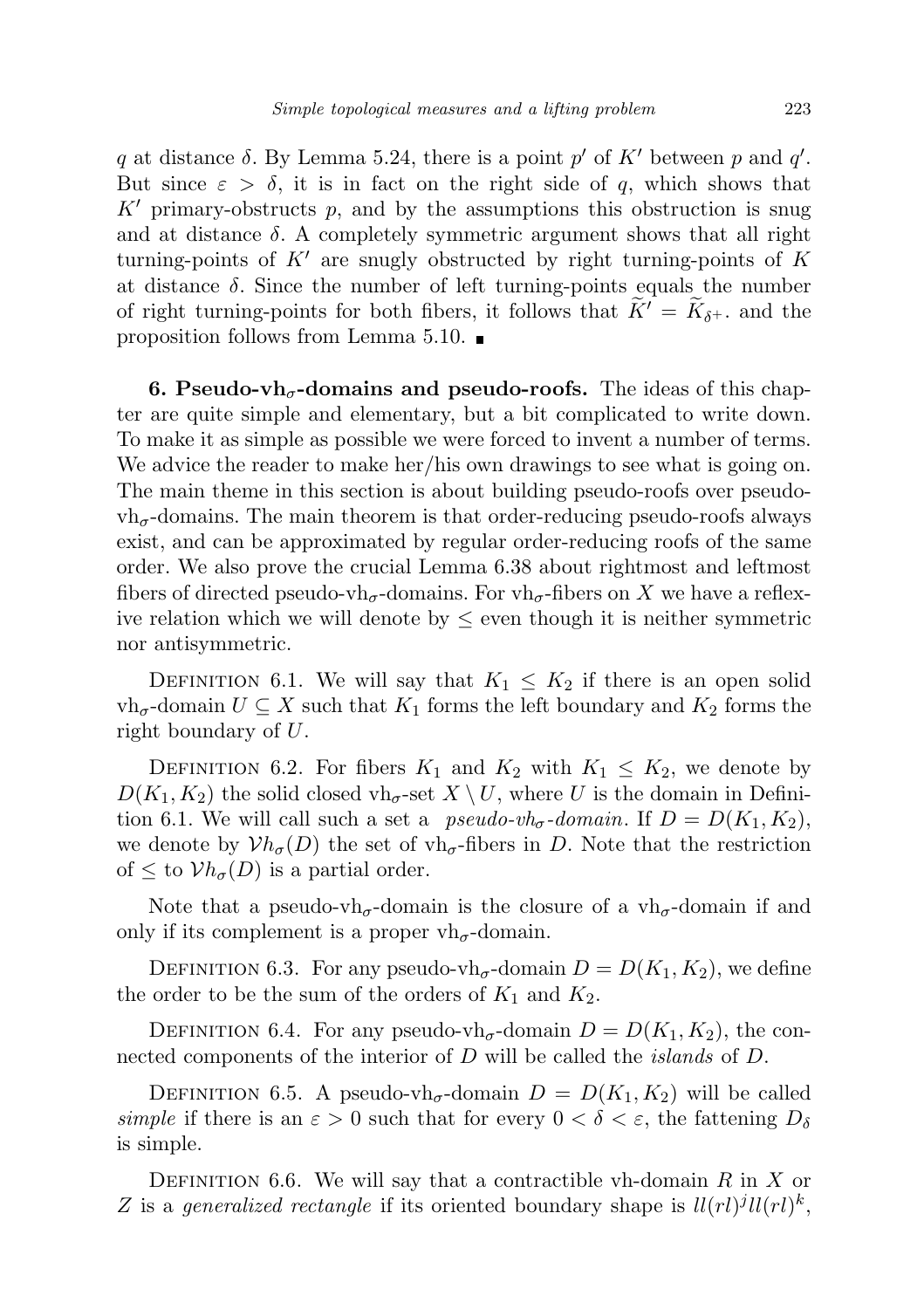$|j-k| \leq 1$ , and every inside shadow of stair-like turning-points is obstructed. We will say that a real-valued function is linear on  $R$  if it is continuous and linear on every trapezium determined by R.

DEFINITION 6.7. A pseudo-vh<sub> $\sigma$ </sub>-domain will be called *elementary* if there is an  $\varepsilon > 0$  such that for every  $0 < \delta < \varepsilon$ , the fattening  $D_{\delta}$  is elementary, and every island of D is a generalized rectangle.

REMARK 6.8. If a vh<sub> $\sigma$ </sub>-domain D is not simple, then  $D = E \cup D'$ , where  $E$  is elementary, has only one island, which is a rectangle, and  $D'$  is a pseudo- $\text{vh}_{\sigma}$ -domain, possibly without interior, and  $\text{ord}(D) - \text{ord}(D') \in \{2, 4\}.$ 

DEFINITION 6.9. Let  $K_1 \leq K_2$  be vh<sub> $\sigma$ </sub>-fibers and let  $D = D(K_1, K_2)$ . A pseudo-roof on D consists of a pair of functions  $f_1, f_2 : D \to [0,1]$  and a finite linearly ordered set  $F \subseteq \mathcal{V}h_{\sigma}(D)$ , called the *critical* fibers of the pseudo-roof, containing  $K_1$  and  $K_2$  and satisfying the following conditions.

- (a)  $f_1$  takes the value 0 on  $K_1$ , and  $f_2$  takes the value 1 on  $K_2$ .
- (b)  $f_1$  is lower semicontinuous,  $f_2$  is upper semicontinuous, and  $f_1 \leq f_2$ . The functions coincide and are continuous on the interior of D.
- (c) For every  $r \in [0,1]$ , the set  $F_r = \{p \mid f_1(p) \leq r \leq f_2(p)\}\$ is a  $v h_{\sigma}$ -fiber.
- (d) If  $f_1(p) < f_2(p)$ , then p belongs to at least two distinct critical fibers.
- (e) There is a finite sequence  $0 = r_0 < r_1 < \cdots < r_n = 1$  such that  $F = \{F_{r_0}, F_{r_1}, \ldots, F_{r_n}\}.$
- (f) For every pair of consecutive values  $r_i$ ,  $r_{i+1}$ , the vh<sub> $\sigma$ </sub>-domain  $D_i$  =  $D(F_{r_i}, F_{r_{i+1}})$  is simple or elementary, and  $f_1 = f_2$  is linear in the interior of any trapezium or rectangle determined by the islands of the  $D_i$ 's. Note that the restrictions of  $f_1$  and  $f_2$  to  $D_i$  are determined by their values on the fibers  $F_{r_i}$  and  $F_{r_{i+1}}$ , except in the case of an elementary domain whose island is the shadow of a stair-like turn. In this case there are two choices. The level curves may be either horizontal or vertical.

DEFINITION 6.10. A vh-pseudo-roof  $(f_1, f_2, F)$  on D will be called *orderreducing* if ord $(F_i)$  is non-increasing on an interval of the form  $\{0, \ldots, l\}$ , and non-decreasing on an interval of the form  $\{l, \ldots, n\}$ , where  $0 \leq l \leq n$ .

DEFINITION 6.11. The distance between two vh-pseudo-roofs  $(f_1, f_2, F)$ , and  $(f'_1, f'_2, F')$  is the number  $\max\{d_F(F_r, F'_r) \mid r \in [0, 1]\}$ . We define the distance between regular roofs and vh-pseudo-roofs in exactly the same way.

LEMMA 6.12. Every pseudo-vh<sub> $\sigma$ </sub>-domain has an order-reducing vhpseudo-roof, and for every vh-pseudo-roof  $(f_1, f_2, F)$  on D, there is a domain  $D' \supseteq D$  and a vh-roof f' on D', arbitrarily close, which can be chosen to be order-reducing if  $(f_1, f_2, F)$  is.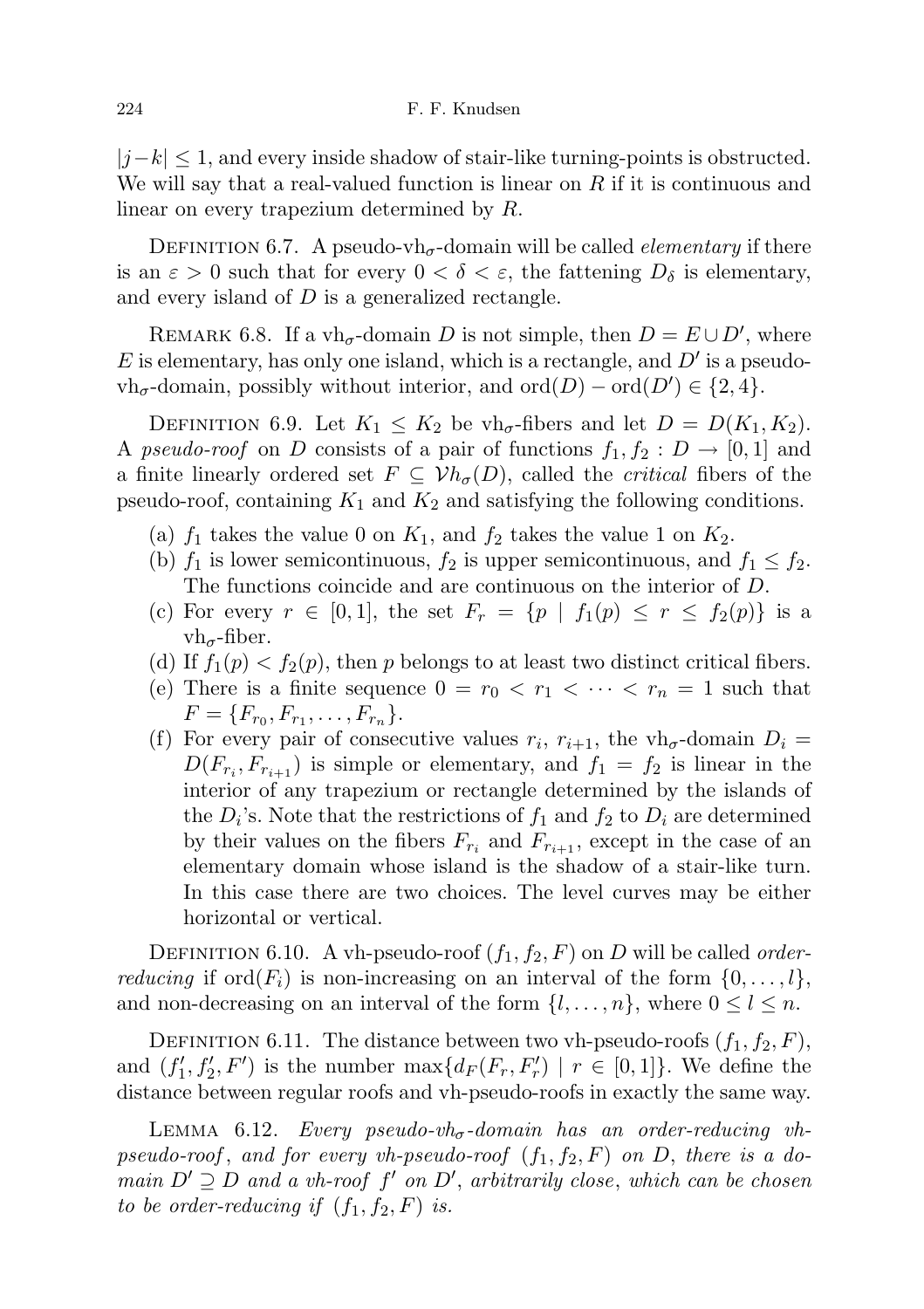Proof. If D is simple, we leave it to the reader to see that we have a unique reducing vh-pseudo-roof, and for all sufficiently small  $\delta > 0$ , the vh-roof on the fattening  $D<sub>δ</sub>$  is a vh-roof of distance less than  $δ$ . Let D be a pseudo-vh<sub> $\sigma$ </sub>-domain which is not simple. We may assume that  $D = D' \cup E$ , where  $E$  is elementary and the left boundary of  $E$  coincides with the right boundary of  $D'$ , and that this boundary has order strictly less than the order of the right boundary of  $D$  or  $E$ . By induction we have an orderreducing vh-pseudo-roof  $(f'_1, f'_2, F')$  on  $D'$  and a vh-pseudo-roof  $(f''_1, f''_2, F'')$ on E. Then for any  $k > 0$  the triple  $(f_1, f_2, F)$  defined by  $F = F' \cup F''$ and

$$
f_1(x) = \begin{cases} \frac{f'_1(x) + k}{1 + k} & \text{for } x \in D',\\ \frac{k \cdot f''_1(x)}{1 + k} & \text{for } x \in E \setminus D',\\ f_2(x) = \begin{cases} \frac{f'_2(x) + k}{1 + k} & \text{for } x \in D' \setminus E,\\ \frac{k \cdot f''_2(x)}{1 + k} & \text{for } x \in E, \end{cases} \end{cases}
$$

is an order-reducing vh-pseudo-roof on D.

To approximate a vh-pseudo-roof  $(f_1, f_2, F)$  on D, let  $\delta > 0$ . Let  $\text{grid}(F)$ be the grid consisting of the extensions of all legs of fibers in  $F$ , and let  $\varepsilon > 0$  be so small that the fattening grid $(F)_{\varepsilon}$  is homotopy equivalent to grid(F). We suppose that  $\delta < \varepsilon$ . Suppose  $F = \{F_{r_0}, F_{r_1}, \ldots, F_{r_n}\}$ . Let  $f_i: (F_{r_i})_{\delta} \to [0,1]$  be the vh-roof on the  $\delta$ -fattening of the *i*th critical fiber, and let  $K_i$  be the fiber  $f_i^{-1}(i/n)$ . The domains  $D_i = D(K_i, K_{i+1})$  are simple or elementary  $vh_{\sigma}$ -domains. We choose a vh-roof  $g_i$  on  $D_i$ . If  $D_i$  is simple there is only one choice, and if  $D_i$  is elementary we choose  $g_i$  so that the extra triangles can be contained in a rectangle of thickness  $\delta/n$ . In the case where the elementary domain is of the type corresponding to a stair-like turn, we have to make sure that we choose the triangle so that the level-curves of  $g_i$ are parallel to the level-curves of  $f_1$  or  $f_2$  outside the triangle. Then if we define  $g$  so that

$$
g|_{D_i} = (r_{i+1} - r_i)g_i + r_i,
$$

we obtain  $d(g,(f_1,f_2,F)) \leq \delta$ .

Before we end this section we will introduce the notion of elementary distortions, and leftmost and rightmost fibers of a pseudo-vh<sub> $\sigma$ </sub>-domain, and their properties.

DEFINITION 6.13. A leg a of a vh<sub> $\sigma$ </sub>-fiber F in a pseudo-vh<sub> $\sigma$ </sub>-domain D will be called *right movable* if the following holds: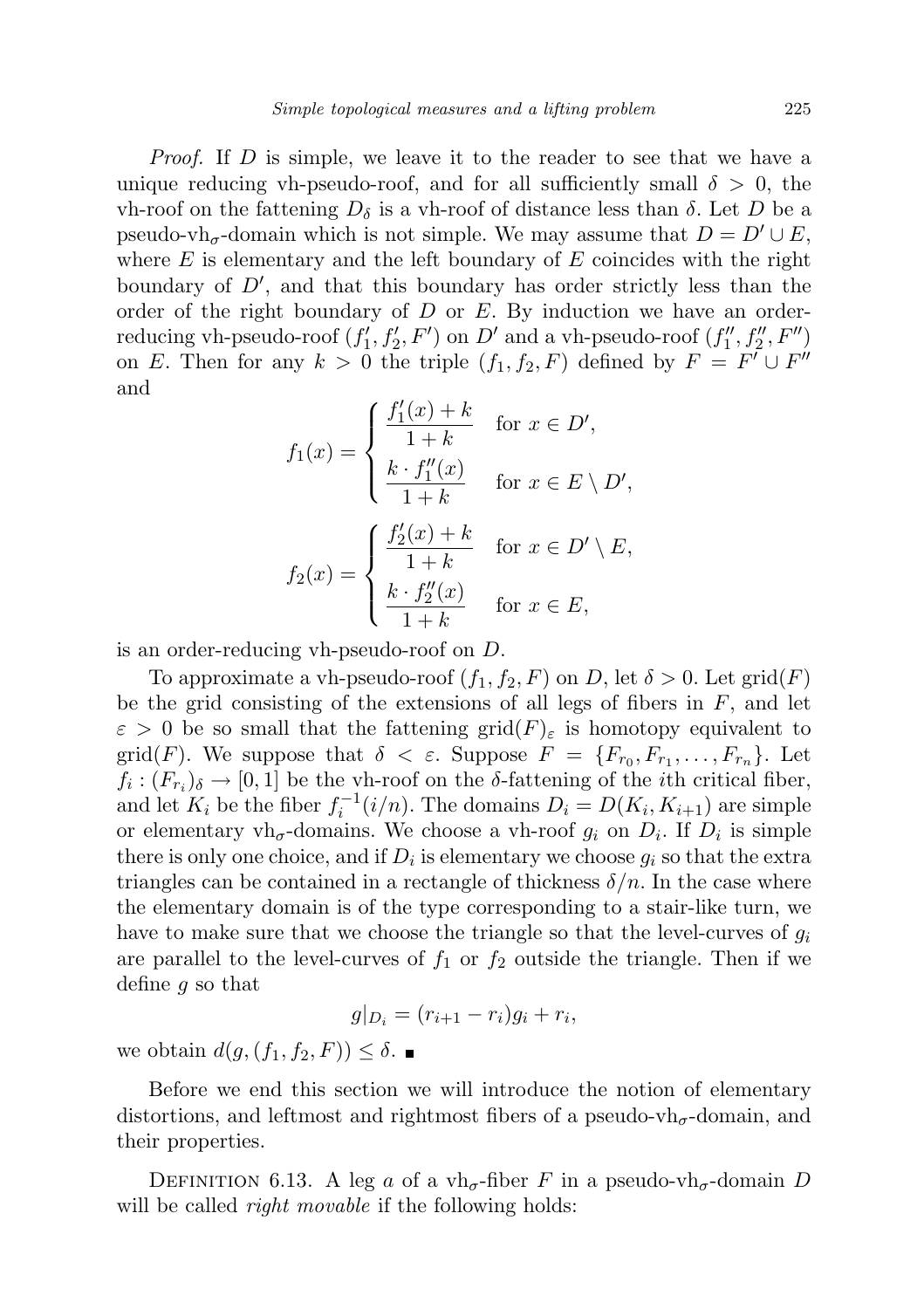### 226 F. F. Knudsen

- (i) There are vh<sub> $\sigma$ </sub>-fibers F' in D, with  $F' < F$ , not meeting the interior of the leg a, and such that the interior of the pseudo-domain  $D(F', F)$  is a single rectangle whose boundary has at most two legs contained in  $F'$ .
- (ii) The fibers  $F'$  satisfying (i) have a minimum.

If a leg a is right movable and  $F'$  is a fiber satisfying (i), we say that  $F'$  is a *right distortion* of  $F$  at  $a$ . The minimum fiber satisfying (i) is called the maximum right distortion of F at a. If  $F''$  is the maximum right distortion of F at a and  $\text{ord}(F'') < \text{ord}(F)$ , we call any right distortion of F at a strict. If  $\mathrm{ord}(F'') = \mathrm{ord}(F)$ , we call any right distortion of F at a neutral. We define left movability and left distortions similarly. We say a leg is movable if it is either left or right movable.



Fig. 5. In the first figure  $K'$  is a neutral right distortion of  $K$  and  $K$  is a maximal neutral left distortion of  $K'$ . The next three figures show proper right distortions, the last two are maximal.

DEFINITION 6.14. For a vh<sub>σ</sub>-fiber F in a pseudo-vh<sub>σ</sub>-domain D we have the following sets that may not be disjoint:

 $\text{Lmove}_{s}(F, D) = \text{the set of strictly left movable legs of } F \text{ in } D,$ Rmove<sub>s</sub> $(F, D)$  = the set of strictly right movable legs of F in D,  $\text{Lmove}_{n}(F, D) = \text{the set of neutrally left movable legs of } F \text{ in } D,$ Rmove<sub>n</sub> $(F, D)$  = the set of neutrally right movable legs of F in D.

DEFINITION 6.15. For  $vh_{\sigma}$ -fibers  $F < F'$  in a pseudo-vh<sub> $\sigma$ </sub>-domain D, we call  $F'$  a simple left distortion of  $F$  if there is a left movable leg  $a$  of  $F$  such that  $F'$  is a left distortion of  $F$  at a. We call  $F'$  a semisimple left distortion of F' if there is a sequence  $F_0 < F_1 < \cdots < F_m$  such that  $F_0 = F$ ,  $F_m = F'$ ,  $F_{i+1}$  is a simple left distortion of  $F_i$  for  $0 \leq i \leq m-1$ , and the interior of the domain  $D(F, F')$  consists of mutually disjoint open generalized rectangles. If P is one of the properties: right, left, maximum, strict, neutral, we call a semisimple distortion P if it is possible to choose a sequence of intermediate simple distortions which are all P.

REMARK 6.16. Note that the intermediate simple distortions are not unique, but the generalized rectangles are, so the definition does not depend on the particular sequence of simple distortions.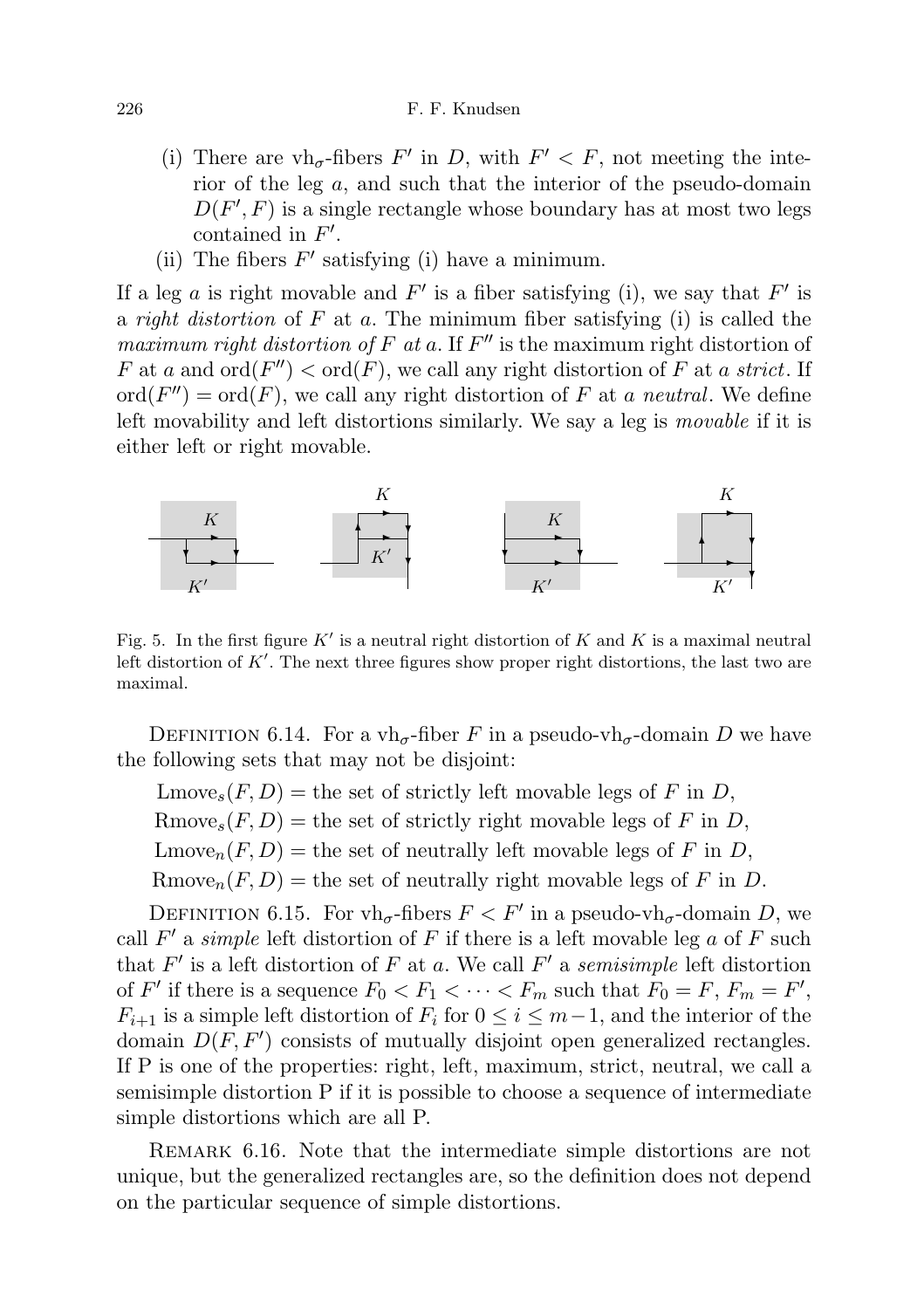DEFINITION 6.17. A vh<sub>σ</sub>-fiber F in a pseudo-vh<sub>σ</sub>-domain D will be called *rightmost* if none of the legs of  $F$  are right movable, which means that Rmove<sub>s</sub> $(F, D)$  = Rmove<sub>n</sub> $(F, D)$  = Ø. Similarly we define a *leftmost* fiber.

Note that a fiber of order zero is both leftmost and rightmost. In general the closest we can get to fibers that are both leftmost and rightmost is the following.

DEFINITION 6.18. A vh<sub>σ</sub>-fiber F in a pseudo-vh<sub>σ</sub>-domain D will be called central if it has no strictly movable legs and at most one neutrally movable leg. This means that  $Rmove_n(F, D) \cap Lmove_n(F, D) \in \{\emptyset, \{a\}\}.$  If F is central and has a two-way movable leg a, we call it the two-way movable leg of F. If we move all the right movable legs of a central fiber  $F$  all the way to the right, we get a fiber  $F_1$  of the same order as F, and  $F_1$  is a right neutral semisimple distortion of F. Similarly we get a left neutral semisimple distortion  $F_2$  of F, and  $F_1$  and  $F_2$  are neutral semisimple distortions of each other. A subdomain of a pseudo-domain D of the form  $D(F_1, F_2)$ , where  $F_1$  is the maximal right distortion and  $F_2$  the maximal left distortion of a central fiber  $F$ , will be called a *central domain of D*.

PROPOSITION 6.19. Let  $D = D(F_1, F_2)$  be a pseudo-vh<sub>o</sub>-domain such that  $F_1$  has no strict left movable leg, and  $F_2$  has no strict right movable leg. Then  $F_1$  and  $F_2$  are maximal neutral semisimple distortions of each other.

Proof. Let R be the closure of a connected component of D. By our assumption the part of the boundary that meets  $F_1$  cannot have two consecutive left turning-points, and the part of the boundary that meets  $F_2$ cannot have two consecutive right turning-points. This shows that  $R$  is contractible. When we move around the boundary of R counterclockwise we must have a surplus of four l's and therefore at least four circular occurrences of ll. Also every shadow of a right stair-like turning-point of  $F_2$ must be obstructed by  $F_1$  and vice versa. It follows that the shape of R is  $ll(rl)^{k}ll(rl)^{k}$  or  $ll(rl)^{k}ll(rl)^{k-1}$  for some  $k \geq 1$ . This shows the proposition.

DEFINITION 6.20. A sequence of  $vh_{\sigma}$ -fibers  $K_1 = F_0 < F_1 < \cdots$  $F_{k+m} = K_2$  will be called *special* if the following holds:

- (i) For  $i \in \{0, l-1\}$ ,  $F_{i+1}$  is a semisimple maximal left strict distortion of  $F_i$ .
- (ii) The fibers  $F_l$  and  $F_{l+1}$  are maximal neutral semisimple distortions of each other.
- (iii) For  $i \in \{l, l + m 1\}$ ,  $F_i$  is a maximal right strict semisimple distortion of  $F_{i+1}$ .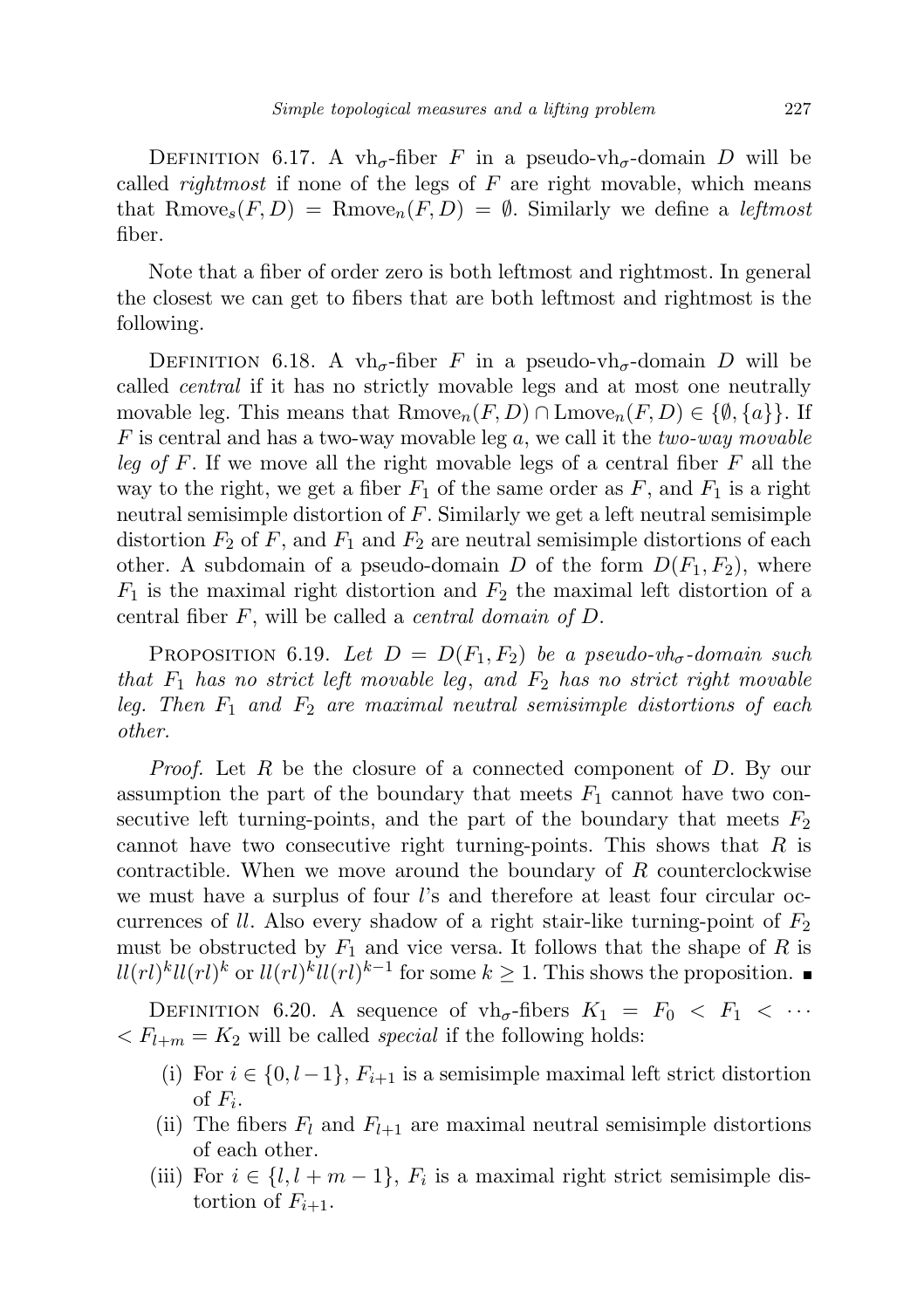### 228 F. F. Knudsen

DEFINITION 6.21. A vh-pseudo-roof  $f_1, f_2 : D \rightarrow [0, 1]$  on  $D = D(K_1, K_2)$ will be called *special* if its critical fibers  $K_1 = F_0 < F_{r_1} < \cdots < F_{r_n} = F_1 = K_2$ form a special sequence.

Note that special sequences are not unique, but the length might be well defined if every distortion is simple. I do not know the answer.

COROLLARY 6.22. Every pseudo-vh<sub>σ</sub>-domain  $D(K_1, K_2)$  has a special roof.  $\blacksquare$ 

The pseudo-vh<sub> $\sigma$ </sub>-domains that will play a leading role in what follows are the ones that we get by filling in the closure of the shadows of all or some of the unobstructed tags and double tags of a  $vh_{\sigma}$ -curve. Such pseudo-domains allow a decomposition into directed rectangles and hooks, i.e. domains of shape *lllllr*. See Figure 6.



Fig. 6. Part of a directed pseudo-domain. There are two right rectangles, two left rectangles, one right hook and one left hook. The darker ones are the right ones.

DEFINITION 6.23. A *direction* on a rectangle R in X or Z is a naming of its sides in positive order, east, north, west, south, together with a value right or left. We write east $(R)$  for the eastern edge of R, and similarly for the other directions. We will also consider degenerate directed rectangles. A degenerate directed rectangle is simply a line-segment with an eastern end a western end. The degenerate rectangles do not have a value right or left, and their only leg is both a northern and a southern edge. Even though their eastern and western edges are just points we will consider them to have direction perpendicular to the long edge. The reader may feel free to think non-standard.

DEFINITION 6.24. A direction on a hook L in X or Z is a naming of its sides in positive order, east, north<sub>2</sub>, north<sub>1</sub>, west, south<sub>1</sub>, south<sub>2</sub>, together with a value *right* or *left*. The value of a directed hook is actually determined by the naming of the edges. The value left is given to the hooks for which the right turn is between the northern edges, and they will be called *left-hooks*.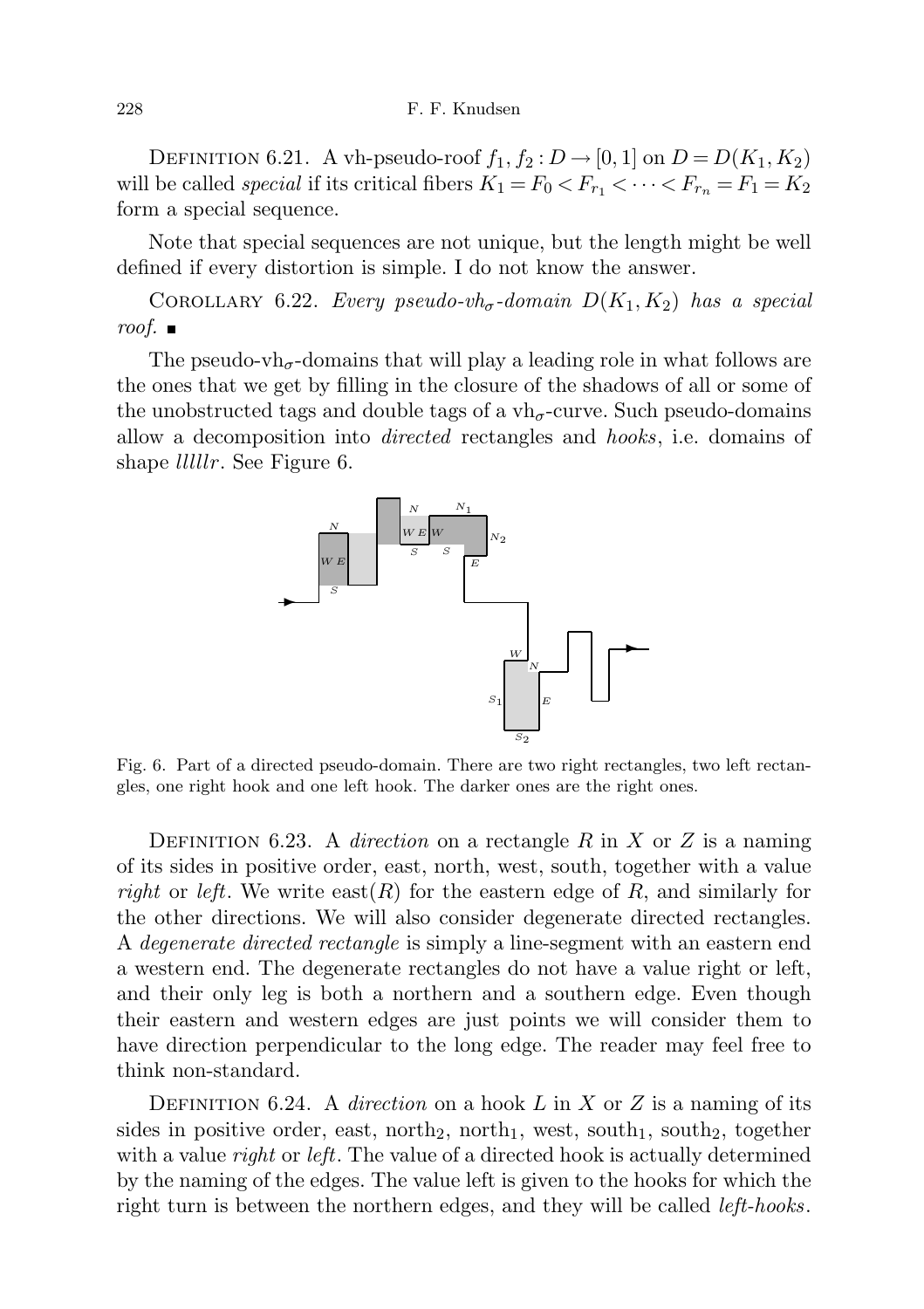The right-hooks have the right-turn between the southern edges. We write  $\text{east}(L)$  for the eastern edge of L, and similarly for the other directions.

DEFINITION 6.25. A directional decomposition of a pseudo-vh<sub> $\sigma$ </sub>-domain  $D = D(K_1, K_2)$  consists of a finite set S of directed rectangles and hooks,  $S = S_{LR} \cup S_{RR} \cup S_{LH} \cup S_{RH} \cup S_{\text{deg}}$ , such that:

- (i)  $D = \bigcup S$ .
- (ii) There is a circular enumeration  $S = \{S_0, S_1, \ldots, S_n\}$  such that only neighbors meet, and  $S_j \cap S_{j+1} \subseteq \text{east}(S_j) \cap \text{west}(S_{j+1}).$
- (iii) For each  $S_j \in \mathcal{S}$ , south $(S_j) \subseteq K_1$  and north $(S_j) \subseteq K_2$ .
- (iv) If two non-degenerate members of  $\mathcal S$  touch, they touch along parallel east-west edges and have opposite values.
- (v) The northern edge or edges of a left rectangle or hook always extend to the northern edge to at least one of its neighbors. Ditto for the southern edge or edges of right rectangles or hooks.

We will say that a directed pseudo-domain  $(D, \mathcal{S})$  is *eligible* if S contains both left and right elements.

If S is a directional decomposition of a pseudo-vh<sub> $\sigma$ </sub>-domain  $D =$  $D(K_1, K_2)$ , we can single out a special subspace of  $Vh_{\sigma}(D)$  consisting of S-fibers, and we also define a special *pseudo*-metric  $d_{\mathcal{S}}$  on the S-fibers.

DEFINITION 6.26. The S-fibers  $K \in \mathcal{V}h_{\sigma}(D)$  are the fibers with no turning-points in the interior of any of the rectangles of  $S$ , and exactly one turning-point in every hook of S. We denote the set of S-fibers by  $\mathcal{T}(D, \mathcal{S})$ .

DEFINITION 6.27. For a member  $S \in \mathcal{S}$  and  $\mathcal{S}$ -fibers  $K_1$  and  $K_2$ , we define  $d_S^{(-)}$  $S^{(-)}(K_1, K_2)$  to be the distance between  $K_1$  and  $K_2$  immediately after entering S, and  $d_S^{(+)}$  $S^{(+)}(K_1, K_2)$  to be the distance between  $K_1$  and  $K_2$ immediately before leaving S. We define  $d_S = d_S^{(-)} + d_S^{(+)}$  $S^{(+)}$ , and finally

$$
d_{\mathcal{S}} = \sum_{S \in \mathcal{S}} d_S.
$$

Note that  $d_{\mathcal{S}}$  is a metric when restricted to S-fibers.

DEFINITION 6.28. An S-vh-pseudo-roof on  $(D, S)$  is a vh-pseudo-roof on  $D$  whose fibers are  $S$ -fibers.

LEMMA  $6.29$ . The S-fibers enjoy the following properties.

- (i) The space  $\mathcal{T}(D, \mathcal{S})$  is a lattice, but not a sublattice of  $\mathcal{V}h_{\sigma}(D)$ .
- (ii) The order-function is lower semicontinuous.
- (iii) If  $K_1 \le L \le K_2$ , then  $d_{\mathcal{S}}(K_1, L) + d_{\mathcal{S}}(K_2, L) = d_{\mathcal{S}}(K_1, K_2)$ .
- (iv)  $d_S(K_1, K_2) = d_S(K_1 \wedge K_2, K_1 \vee K_2).$

*Proof.* Left to the reader.  $\blacksquare$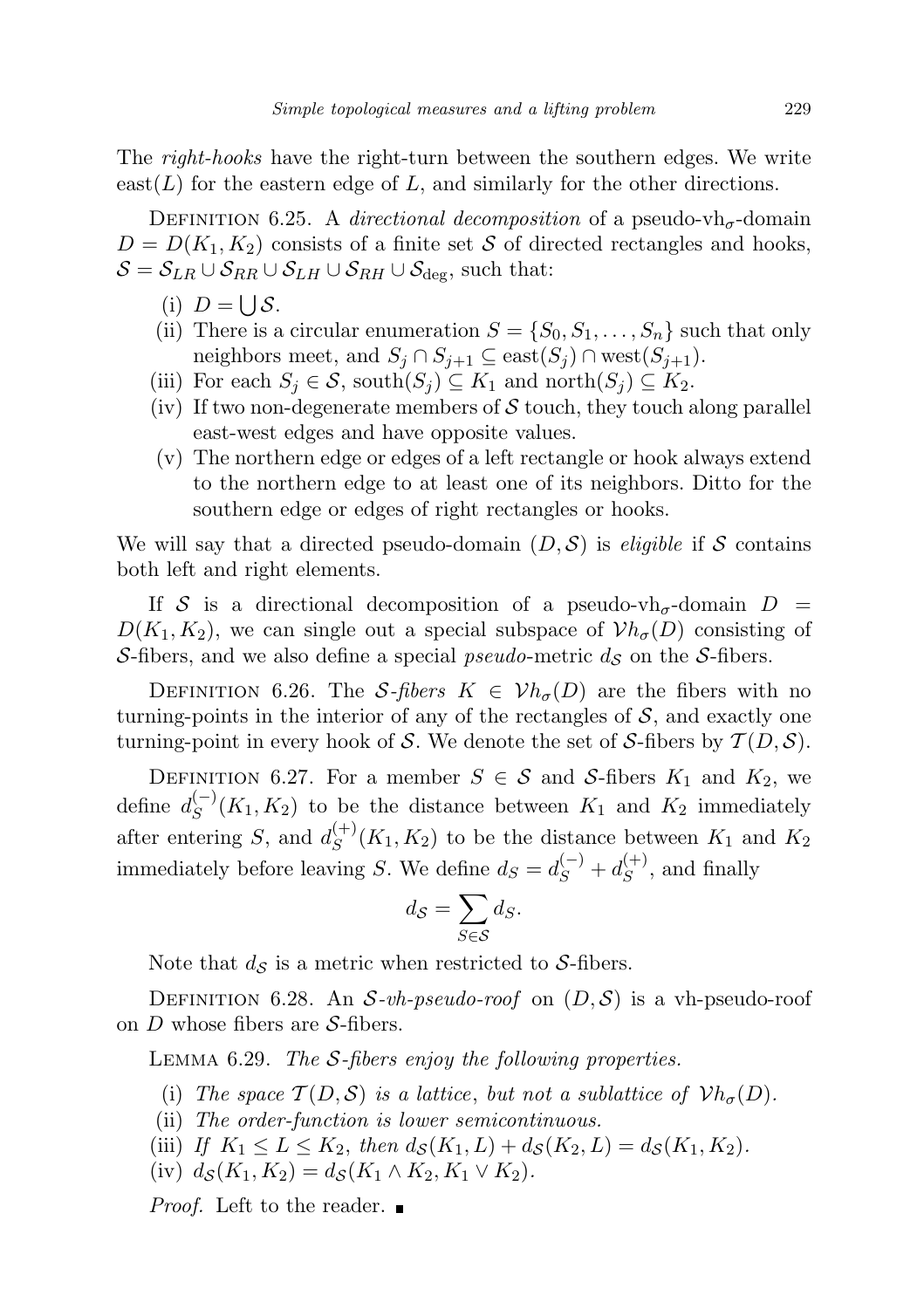It follows from Lemma 6.29(ii) that the order-function has a minimum value.

DEFINITION 6.30. The *order* of a directional decomposition  $S$ , ord $(S)$ , on a vh<sub> $\sigma$ </sub>-domain  $(D, \mathcal{S})$  is the maximum value the order of an S-fiber.

LEMMA 6.31. For any eligible pseudo-vh<sub>σ</sub>-domain  $D = D(K_1, K_2)$  with directional decomposition S, we have  $\text{ord}(D) < \text{ord}(\mathcal{S})$ .

*Proof.* This is because by Definition 6.25(v),  $K_1$  will skip a corner along the southern edge of a right rectangle or hook, and  $K_2$  will skip a corner along the northern edge of a left rectangle or hook, and since it is eligible, there are both left and right elements of  $S$ .

EXAMPLE 6.32. Let K be a vh<sub>σ</sub>-fiber with a vh<sub>σ</sub>-curve  $\gamma = \gamma(K)$ . Let D be the vh<sub> $\sigma$ </sub>-domain obtained by taking the union of K and the closures of some of the unobstructed tags of  $\gamma$ . Then if we have added the shadows of both some left tags and some right tags, we get a  $vh_{\sigma}$ -domain with a directional decomposition  $\mathcal S$  consisting of the closures of the shadows of the simple tags as the left and right rectangles, and the closures of the shadows of the twin tags as the hooks. The rest will be the degenerate rectangles. This decomposition is unique as long as we do not split legs into more than one degenerate rectangle. Note that the right tags correspond to right rectangles.

Note that there will be many different directed  $vh_{\sigma}$ -domains corresponding to a vh<sub> $\sigma$ </sub>-fiber K. If we fill in the closures of the shadows of all the unobstructed tags of K, we get the maximal directed  $vh_{\sigma}$ -domain corresponding to K, and this is always eligible by Lemma 3.32.

DEFINITION 6.33. The maximal directed  $vh_\sigma$ -domain corresponding to a vh<sub> $\sigma$ </sub>-fiber K of positive order will be denoted by  $(D(K), S(K))$ .

LEMMA 6.34. For any directed  $vh_{\sigma}$ -domain  $(D, \mathcal{S})$  such that no parallel degenerate edges are joined, there is a unique vh<sub>σ</sub>-fiber K with  $D \subseteq D(K)$ ,  $\mathcal{S} \setminus \mathcal{S}_{\text{deg}} \subseteq \mathcal{S}(K) \setminus \mathcal{S}(K)_{\text{deg}}$ , and  $\text{ord}(K) = \text{ord}((D, \mathcal{S}))$ .

Proof. Let

$$
\partial'(S) = \begin{cases}\n\bigcup \{\text{west}(S), \text{south}(S), \text{east}(S)\} & \text{for } S \in \mathcal{S}_{LR}, \\
\bigcup \{\text{west}(S), \text{north}(S), \text{east}(S)\} & \text{for } S \in \mathcal{S}_{RR}, \\
\bigcup \{\text{west}(S), \text{south}_1(S), \text{south}_2(S), \text{east}(S)\} & \text{for } S \in \mathcal{S}_{LH}, \\
\bigcup \{\text{west}(S), \text{north}_1(S), \text{north}_2(S), \text{east}(S)\} & \text{for } S \in \mathcal{S}_{RH}, \\
S & \text{for } S \in \mathcal{S}_{\text{deg}}.\n\end{cases}
$$

Then  $K = \bigcup \{ \partial'(S) \mid S \in \mathcal{S} \}.$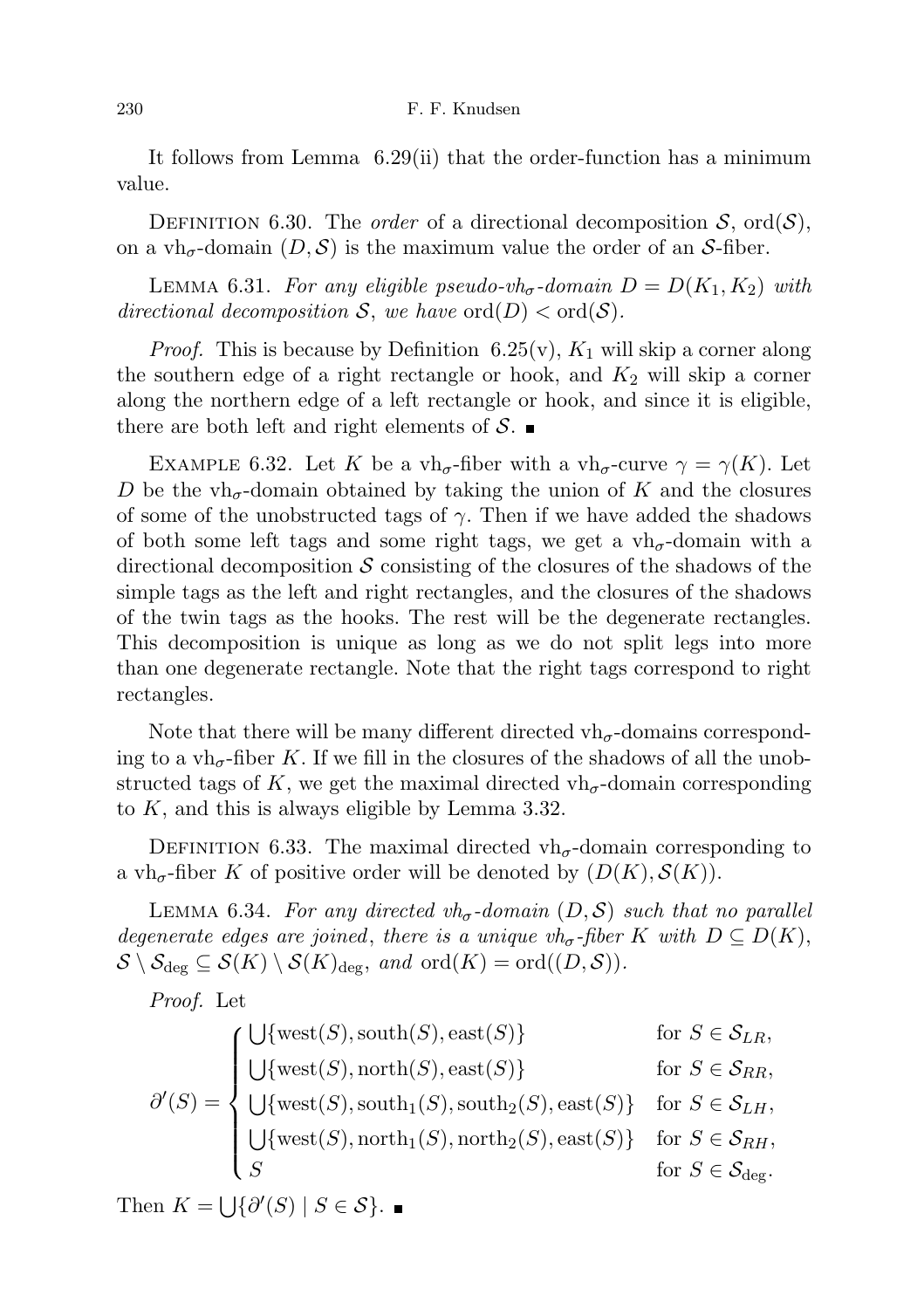Before we end this section we will prove some properties of leftmost, rightmost and *central* S-fibers of a directed pseudo-vh<sub> $\sigma$ </sub>-domain.

DEFINITION 6.35. An S-fiber F in a directed vh<sub>σ</sub>-domain  $(D, \mathcal{S})$  will be called a *central S*-fiber if either  $F$  is central, or there are central fibers  $F_1 < F < F_2$  without two-way movable legs and F contains consecutive legs c, a, d, Rmove<sub>s</sub> $(F) = \{a, c\}$ , Lmove<sub>s</sub> $(F) = \{a, d\}$  such that  $F_1$  is a strict right simple distortion of F both at a and c, and  $F_2$  is a strict left simple distortion of F both at a and d.

DEFINITION 6.36. By an *extreme S*-fiber we will mean an S-fiber that is either leftmost, rightmost or central.

DEFINITION 6.37. Let  $(D, \mathcal{S})$  be a directed pseudo-domain, and E a set of east-west edges along which two consecutive members of  $S$  are attached. We denote by  $\mathcal{T}^E(D, \mathcal{S})$  the space of S-fibers that cut straight through the borders in E.

LEMMA 6.38. In a directed  $vh_{\sigma}$ -domain,  $(D(K), S(K)) = D(K_1, K_2)$ , the following holds:

- (i) An S-fiber M is a rightmost (resp. leftmost) S-fiber if and only if every leg of M of the form  $rr$ ,  $rl$  or  $lr$  (resp. II,  $lr$  or  $rl$ ) contains a leg of  $K_1$  (resp.  $K_2$ ). In particular, every north-south leg of M contains a leg of  $K_1$  (resp.  $K_2$ ).
- (ii) No leftmost or rightmost  $S$ -fiber enters or leaves a right member of S at a left turning-point, nor does it enter or leave a left member of  $S$  at a right turning-point.
- (iii) If M is rightmost and cuts straight through an east-west attaching border, then all rightmost or central S-fibers M' with  $M \leq M'$ in the neighboring rectangles of this border cut straight through the same border.
- (iii<sup>∗</sup> ) If L is leftmost and cuts straight through an east-west attaching border, then all leftmost or central S-fibers  $L'$  with  $L' \leq L$  in the neighboring rectangles of this border cut straight through the same border.
- (iv) If M and L, then except if L is leftmost and M is rightmost and  $M < L$ , there is an east-west border e along which two consecutive members of  $S$  are attached, such that both  $M$  and  $L$  are members of  $\mathcal{T}^{\{e\}}(D, \mathcal{S})$ .

Proof. We leave the proof of (i) and (ii) to the reader. We proceed to prove (iii). If  $M'$  has a leg along this border, it could be moved in a neutral, improper way to make a right distortion, contradicting the fact that  $M'$  is rightmost. This also shows that (iv) holds in case the fibers are both central,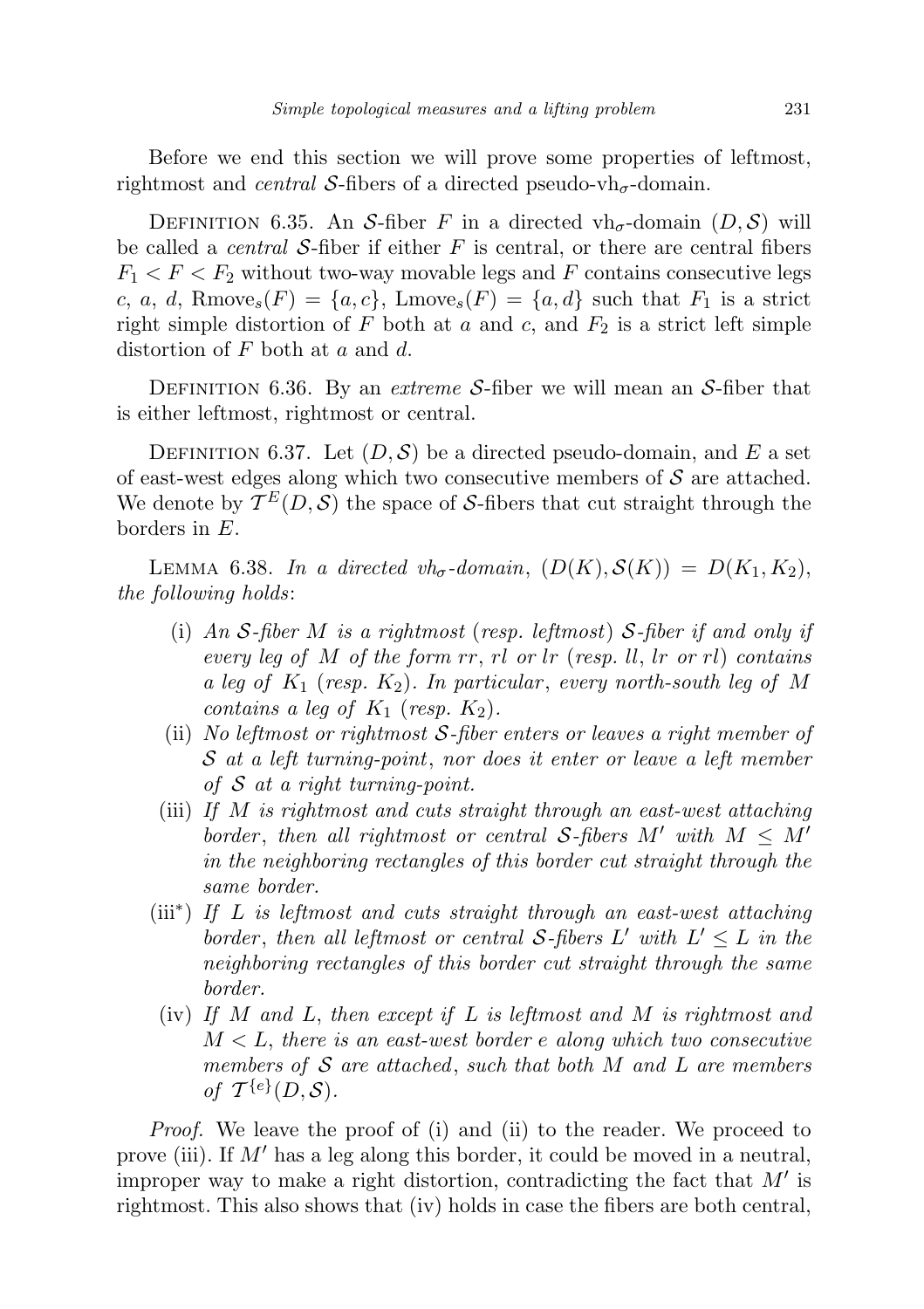one central and one rightmost or leftmost, both rightmost or both leftmost, and in the case of comparable leftmost and rightmost fibers. It remains to check the case of non-comparable rightmost and leftmost fibers. Assume then that L is leftmost, M is rightmost and  $L \nleq M$  and  $M \nleq L$ . Let p be a left turning-point of  $L$  on the right side of  $M$ . Since the north-south leg adjacent to q meets  $K_2$ , which is the very leftmost fiber of D, M has to cross or merge with this leg between q and where the leg meets  $K_2$ . Since L is leftmost, and M is to the left of L at p, the turn p preceding q is a right turning-point. By (i) this forces the leg  $p, q$  to meet  $K_2$  as well, and therefore M crosses or merges with the leg  $p, q$  between q and where the leg meets  $K_2$ . By symmetry, M has a right turning-point s on the right side of L between the points where it meets L on either side of  $q$ , and the legs of M adjacent to s both meet  $K_1$ . This shows that the square determined by the points q and s meet an even number of rectangles from  $S$ , and this proves (iv).  $\blacksquare$ 

7. Moving directed pseudo-vh<sub> $\sigma$ </sub>-domains. In this section we study families of  $vh_\sigma$ -fibers  $K_t$ , and directed pseudo-domains  $(D_t, \mathcal{S}_t)$  contained in  $(D(K_t), S(K_t))$ . The problem is that even if  $K_t$  is continuous,  $(D(K_t), S(K_t))$ might not be, even if the shape of  $K_t$  stays constant. If the family has constant order, the shape will also stay constant, and we need to keep track of the tags of  $K_t$ .

DEFINITION 7.1. Let  $w \in \{l, r\}^{2n}$ , and let K be a fiber with shape [w]. A matching m for the fiber K in  $w$  is an order-preserving correspondence m between the turning-points of  $K$  and the word  $w$ .

Note that if  $|w| = 2n$ , the number of such matchings equals the order of the isotropy subgroup of w in the translation group  $\mathbb{Z}/2n\mathbb{Z}$  acting on  $\{l, r\}^{2n}$ . In particular, there are exactly two matchings in the case  $w = rrllrrll$ .

DEFINITION 7.2. For a matched fiber  $(K, m, w)$  we have a subset which we name  $\text{Unobst}(K, m, w) \subseteq \text{circoc}(rr, w) \cup \text{circoc}(ll, w)$ , consisting of the circular occurrences that correspond to unobstructed tags.

LEMMA 7.3. Let U be a connected component of  $\mathcal{V}h_{\sigma}^{(2n)} \setminus \mathcal{V}h_{\sigma}^{(2n-2)}$  of shape  $[w]$ . Let  $U^*$  be the cover on which m is globally well defined. Then the function Unobst :  $U^* \to P(\text{circoc}(rr, w) \cup \text{circoc}(ll, w))$  is lower semicontinuous. In other words, for any  $V \subseteq$  circocc(rr, w)  $\cup$  circocc(ll, w), the set  $\{(K,m) \mid V \subseteq \text{Unobst}(K,m)\}\$ is open.

*Proof.* If a tag of a matched fiber  $(K, m)$  is unobstructed, the legs not adjacent to the tag have some distance from the tag, so the tag remains unobstructed in a neighborhood. Obstructed tags, on the other hand, may be unobstructed at fibers arbitrarily close.  $\blacksquare$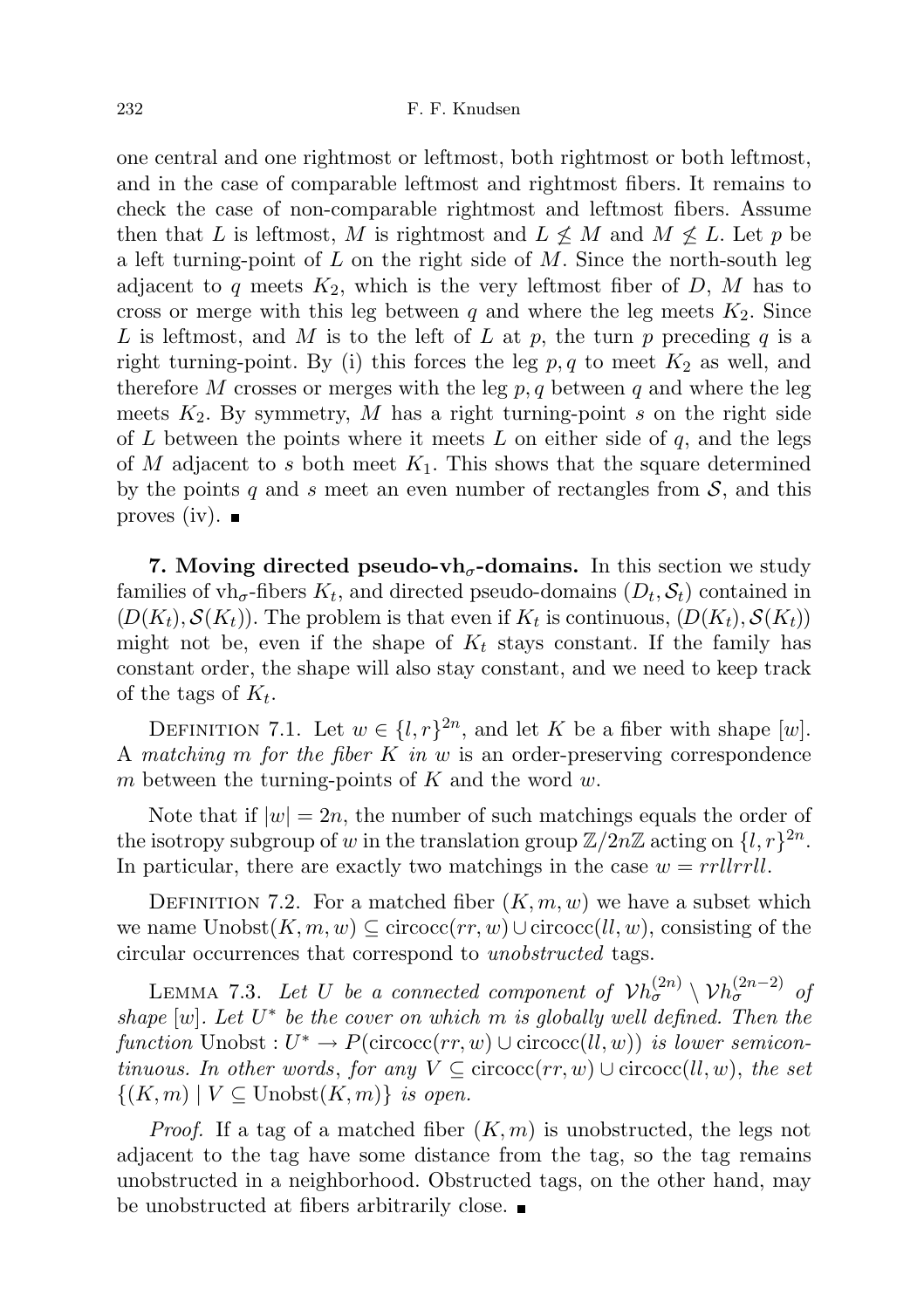Note that Unobst is constant in the case  $w = rrllrrll$  and may vary with subsets having from two to five members in the case  $w = \frac{r}{l}$ llerrrl. By Lemma 3.32, the cardinality of any subset  $\text{Unobst}(K, m)$  is at least 2.

DEFINITION 7.4. Let  $w \in \{l, r\}^{2n}$ , and let  $E \subseteq \text{circoc}(rr, w)$   $\cup$ circocc(ll, w). If K is a fiber with shape [w] and m is a matching for K in w, we write  $\mathcal{S}_E(K) = \mathcal{S}_E(K,m,w)$  for the subset of  $\mathcal{S}(K)$  consisting of the rectangles and hooks corresponding, through  $m$ , to occurrences of  $xx$ 's, or of  $xxx$ 's such that both suboccurrences of  $xx$  belong to E. We write  $D_E(K) = D_E(K, m, w)$  for the corresponding directed pseudo-domain. We will call E eligible for  $(K, m, w)$  if  $(D_E(K, m, w), S_E(K, m, w))$  is eligible (see Definition 6.25).

DEFINITION 7.5. Let  $K_t$ ,  $t \in \langle a, b \rangle$ , be a continuous family of fibers in  $\mathcal{V}h_{\sigma}^{(2n)} \setminus \mathcal{V}h_{\sigma}^{(2n-2)}$  of shape  $[w]$ , and let  $m_t$  be a continuous matching. A subset  $E \subseteq \text{circoc}(rr, w) \cup \text{circoc}(ll, w)$  will be called *stable* at a point  $t_0 \in \langle a, b \rangle$ if there is a neighborhood U of  $t_0$  such that  $D_E(K_t, m_t, w)$  is continuous (in the Hausdorff metric).

Note that E is stable at  $t_0$  if and only if  $\text{Unobst}(K_t, m_t, w) \cap E$  is constant for t near  $t_0$ . From Lemma 7.3, we get the following corollary.

COROLLARY 7.6. For any continuous matched family  $(K_t, m_t, w)$  and any interior point  $t_0$ , the set  $E = \text{Unobst}(K_{t_0}, m_{t_0}, w)$  is eligible and stable.  $\blacksquare$ 

The main result of this section is the following.

PROPOSITION 7.7. Let  $K_t$ ,  $t \in [0,1)$ , be a continuous family of fibers with  $\text{ord}(K_t) = 2n$  for  $t > 0$ . Assume that w and v are the shapes of  $K_t$  and  $K_0$ , and that  $m_t$  and n are matchings such that we can write  $v = \alpha_1, \ldots, \alpha_{2k}$ ,  $w = x_1, y_1, \ldots, x_{2k}, y_{2k}$  and for a turning-point  $p(t)$ , the letter  $m_t(p(t))$  occurs in  $x_i$  if and only if  $\lim p(t)$  is a turning-point of  $K_0$  and  $n(\lim p(t))$  $= \alpha_i$ , and it occurs in  $y_i$  if and only if  $\lim p(t) \in \langle n^{-1}(\alpha_i), n^{-1}(\alpha_{i+1})\rangle$ . Let E be the set of xx occurrences in w occurring in the words  $x_iy_ix_{i+1}$  for which  $\alpha_i, \alpha_{i+1}$  correspond to an unobstructed tag in  $K_0$ . Then the following holds:

- (i) The limit  $\lim_{t\to 0^+} D_E(K_t) = D_0$  exists, and is contained in  $D(K_0)$ .
- (ii) There is an  $\varepsilon > 0$  such that E is eligible for all  $0 < t < \varepsilon$ .

*Proof.* We see (i) because the rectangles and hooks of  $\mathcal{S}_E(K_t, m_t, w)$ that do not persist get absorbed by the interiors of the legs of  $K_0$  as t tends to zero. Next let  $\varepsilon$  be so small that all vanishing turning-points  $p(t)$ converge to points in closed intervals  $[q - \varepsilon, q' + \varepsilon]$  of legs  $[q, q']$  of  $K_0$ , and  $\text{Unobst}(K', n', v) = \text{Unobst}(K_0, n, v)$  for all matched fibers  $(K', n', v)$ of distance less than  $\varepsilon$  from  $(K_0, n, v)$ . We consider a rectangular domain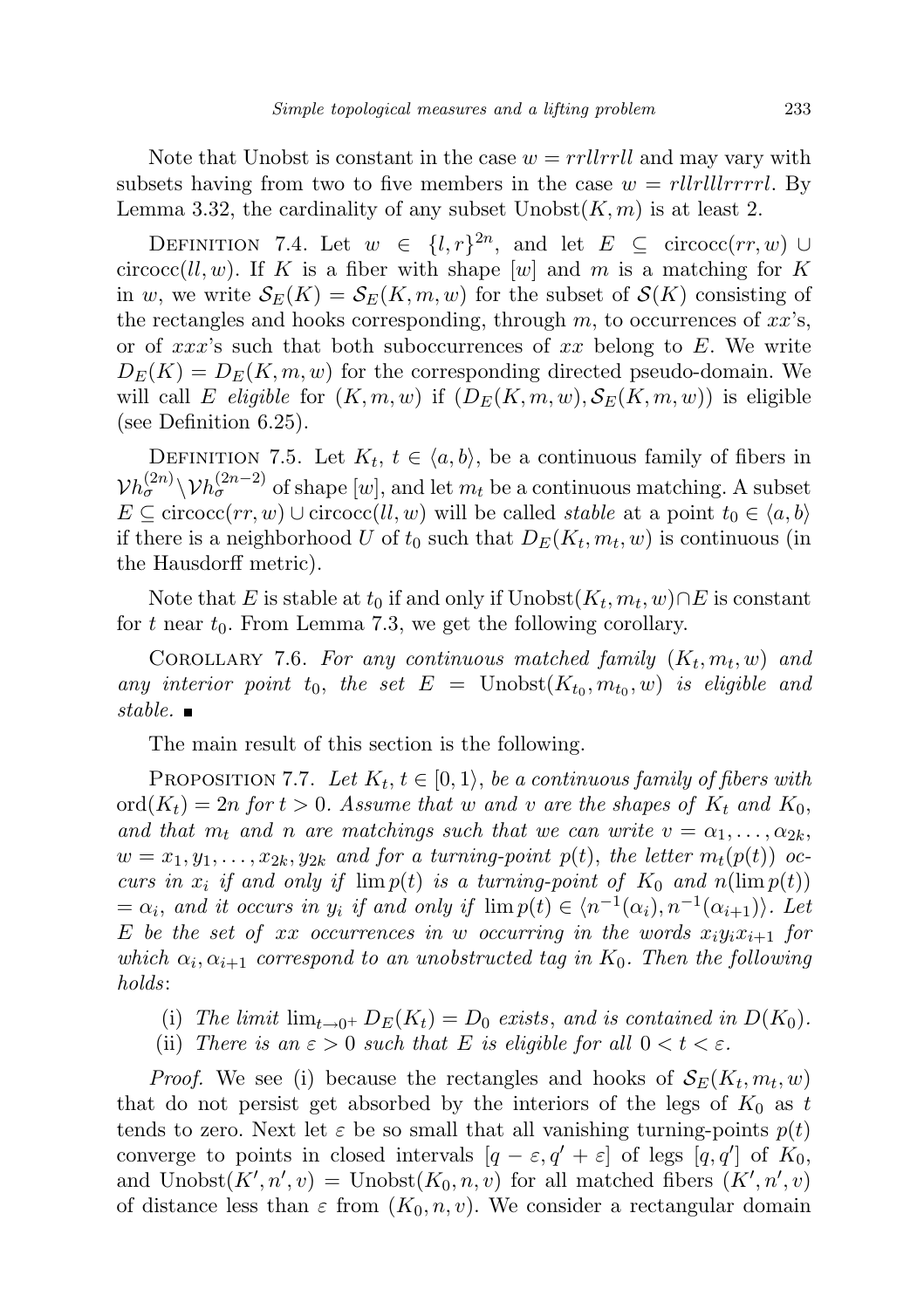of thickness less than  $\varepsilon$  containing the middle leg of an unobstructed tag, hosting tag, of  $K_0$ . For  $t < \varepsilon$  we join the part of  $K_t$  in this rectangle to a leg parallel to the middle leg of the hosting tag. This will form a right (resp. left)-turning closed curve if the hosting tag is a right (resp. left) tag, and the proposition follows from Lemmas 3.31 and 3.32.

Note that the limit  $D_0$  may not be eligible. It can in fact be  $K_0$  itself.

8. Reduction. In this section we prove a key result. As in the earlier sections, we consider the spaces Y, Z, X, with  $\sigma$ -coordinates x and  $\tilde{x}$ . We also fix an intrinsic simple topological measure  $\mu$  on X. From now on we simplify our language and drop the index  $\sigma$ . The vh<sub> $\sigma$ </sub>-fibers are simply called fibers, and fibers with  $\mu$ -measure equal to 1 are called  $\mu$ -fibers. Before we prove the key lemma we make some simple observations.

LEMMA 8.1. If  $\Upsilon$  is any bounded space of fibers in a pseudo-domain D, say in the Hausdorff metric, the subspace  $\Upsilon_{\mu}$  of all  $\mu$ -fibers in  $\Upsilon$  is closed  $in \mathcal{T}$ .

*Proof.* This follows from Definition 0.1 since the fibers are closed and  $\gamma$ is a Hausdorff space.

LEMMA 8.2. Let  $F_1 \leq F \leq F_2$  be fibers in a pseudo-domain D. Then if both  $F_1$  and  $F_2$  are  $\mu$ -fibers, so is F.

*Proof.* Let K be a fiber in the complement U of the (closed) pseudodomain  $D(F_1, F_2)$ . The interior  $V_1$  of  $D(F, K)$  has  $\mu$ -measure 0 because it is disjoint from  $F_1$ , and the interior  $V_2$  of  $D(K, F)$  has  $\mu$ -measure 0 because it is disjoint from  $F_2$ . By additivity  $\mu(V_1 \cup K \cup V_2) = 0$ , so  $\mu(F) = 1$ . ■

LEMMA 8.3. Let  $f_1, f_2 : D \rightarrow [0, 1]$  be a pseudo-roof on a pseudodomain D. Then if  $\mu(D) = 1$ , there is a non-empty interval  $[t_1, t_2] \subseteq [0, 1]$ such that  $\mu(F_t) = 1$  if and only if  $t \in [t_1, t_2]$ .

We consider a left movable leg a, and a right movable leg  $b \neq a$  of a fiber F in a pseudo-domain D. We let  $F_2$  be the maximum simple left distortion of F at a, and  $F_1$  be the maximum simple right distortion of F at b. We denote by  $R_1$  the closed rectangle determined by F and  $F_1$ , and we denote by b' the leg of  $F_1$  opposite b. Similarly we have  $F_2$ ,  $R_2$  and a'. We divide this situation into three distinct, exhaustive cases:

Case 1: The rectangles are disjoint.

CASE 2a: The rectangles touch, and a and b are not parallel.

CASE 2b: The rectangles touch, and  $a$  and  $b$  are parallel.

Note that in Case 2a,  $D(F_1, F_2) = R_1 \cup R_2$  is almost always a hook, but possibly just one rectangle. In Case 2b,  $R_1 \cup R_2$  is almost always a shape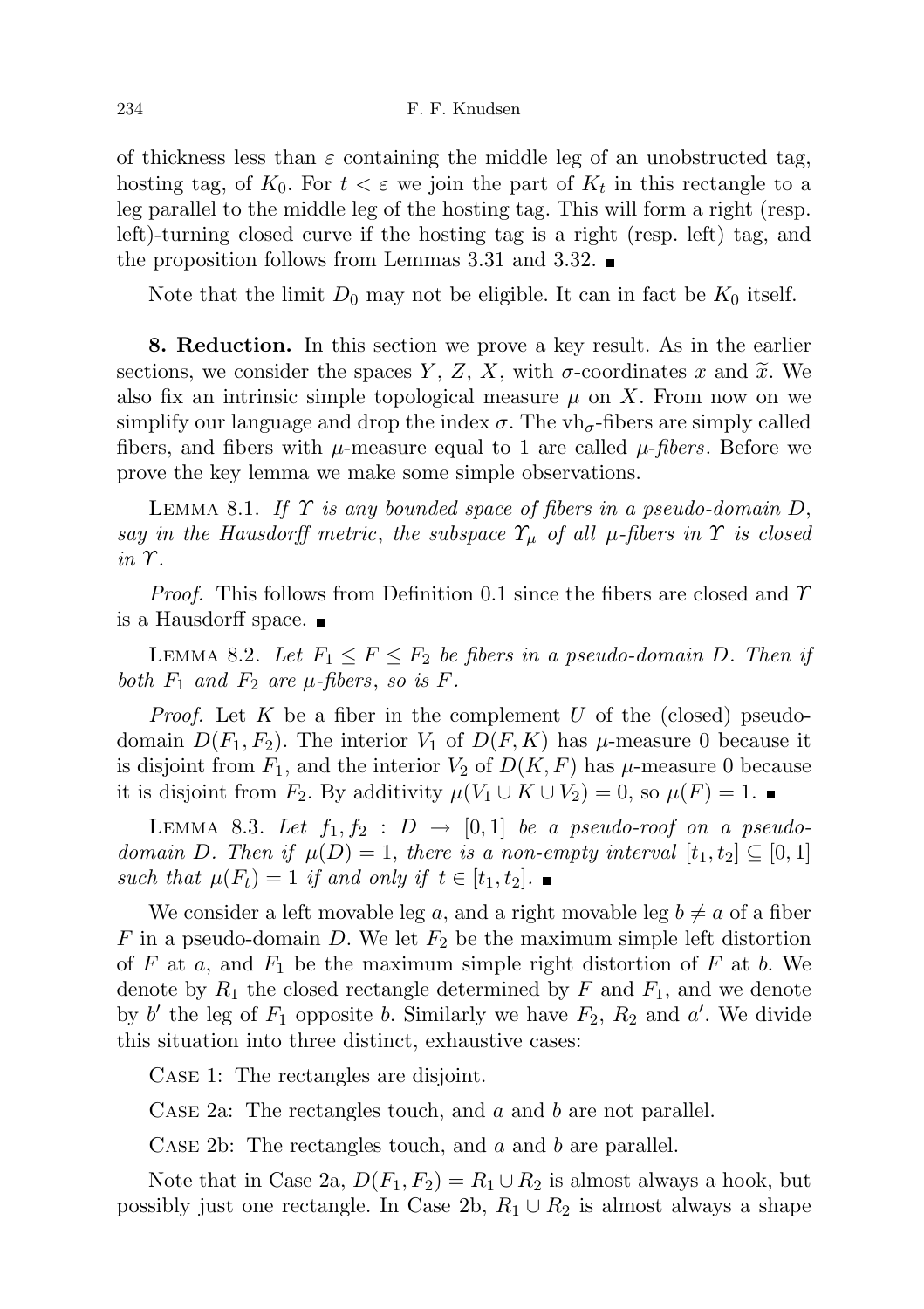of type  $(llrl)^2$ , and in special cases a hook, a rectangle, or two rectangles meeting at a corner.

DEFINITION 8.4. Let D, F, a, a', b', b and  $R_1, R_2$  be as above. A pair of line segments  $a''$  and  $b''$  in the rectangles  $R_1$  and  $R_2$  will be called *admissible* if either a and b are not parallel, or the smaller rectangles  $R_1'' \subseteq R_1$  determined by a and  $a''$  and  $R''_2 \subseteq R_2$  determined by b'' are either disjoint or meet only at a corner where necessarily  $a''$  and  $b''$  extend each other. We call the corresponding pair  $(F''_1, F''_2)$  an *admissible pair of simple distortions at the* pair  $(a, b)$ . The fiber  $F''$  with  $\text{ord}(F'') \leq \text{ord}(F)$  of  $D'' = D(F''_1, F''_2)$  will be called the *critical*  $(a'', b'')$ -fiber of F at  $(a, b)$ ; it contains at least a part of a'' and b''. We denote by  $\text{Adm}(F, D, a, b)$  the space of all critical  $(a'', b'')$ -fibers of F at  $(a, b)$ . A fiber  $H \in \text{Adm}(F, D, a, b)$  will be called maximal if either  $a' = a''$ ,  $b' = b''$ , or the legs  $a''$  and  $b''$  are extensions of each other, in which case we are guaranteed that  $\text{ord}(H) < \text{ord}(F)$ .

Note that the critical fiber always divides the pseudo-domain  $D''$  into rectangles.

DEFINITION 8.5. Given D, F, a, a', b', b and  $R_1, R_2$  as above, and suppose that F is a  $\mu$ -fiber. We will call a critical  $(c, d)$ -fiber  $G \in \text{Adm}(F, D, a, b)$ with  $\mu(G) = 1$  a  $(c, d)$ -reduction of F at  $(a, b)$ . We denote by  $\text{Red}(F, D, a, b)$ the space of all  $(c, d)$ -reductions of F at  $(a, b)$ . A  $(c, d)$ -reduction of F at  $(a, b)$  is maximal if it is maximal as a member of  $\text{Adm}(F, D, a, b)$ .

The key lemma is this:

LEMMA 8.6. If F is a  $\mu$ -fiber in a pseudo-domain D, and  $(a, b)$  a pair of legs with a left movable and b right movable, then the space  $\text{Red}(F, D, a, b)$ is connected and contains maximal reductions.

*Proof.* Note first that  $\text{Red}(G, D, c, d) \subseteq \text{Red}(F, D, a, b)$  for any  $(c, d)$ reduction G of F at  $(a, b)$ . Also if  $G_1$  is a  $(c_1, d_1)$ -reduction with  $d_1$  closest to b', and if  $G_2$  is a  $(c_2, d_2)$ -reduction with  $c_2$  closest to a', we have  $G_1 \leq G_2$ , and so by Lemma 8.2, there is a  $(c_2, d_1)$ -reduction of F at  $(a, b)$ . Let  $(a'', b'')$ be an admissible pair at  $(a, b)$ , and let  $D'' = D(F''_1, F''_2)$ . Consider the reducing pseudo-roof  $f_1, f_2 : D'' \to [0, 1]$  with one critical fiber  $F_{1/2}$  being the critical  $(a'', b'')$ -fiber at F at  $(a, b)$ . Then every fiber  $F_t$  either contains  $b''$ or at least part of  $a''$ , so by Lemma 8.3 there is a fiber  $G = F_t$  which is a  $(c, d)$ -reduction with  $a'' = c$  or  $b'' = d$ . If G is any  $(c, d)$ -reduction which is not maximal, then  $c$  is a left movable and  $d$  a right movable leg of  $G$ , and there is an admissible pair  $(c'', d'')$  for  $(c, d)$  and a  $(c', d')$ -reduction G' of G which is also a  $(c', d')$ -reduction of F and closer to a possible maximal one. This proves the lemma.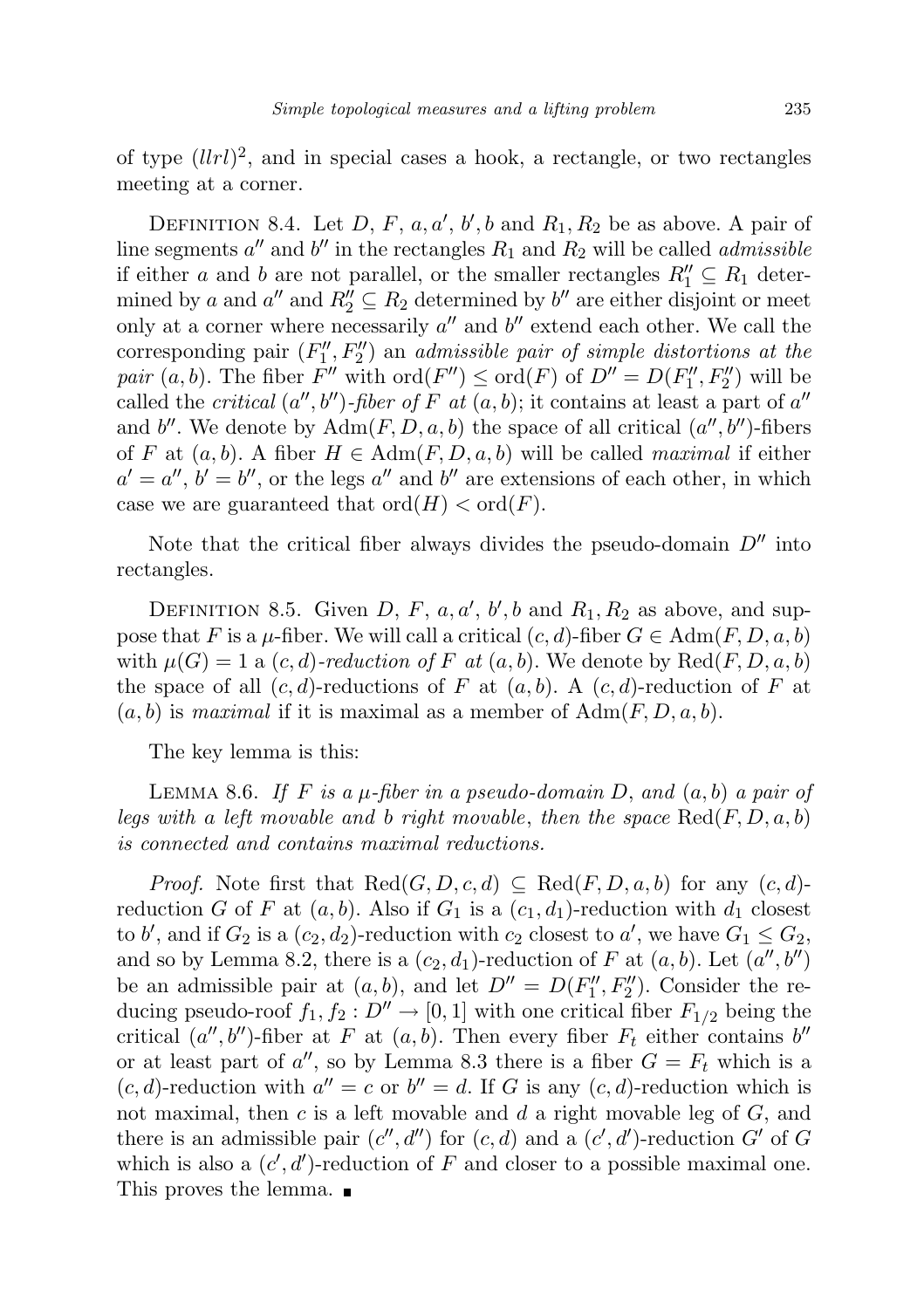LEMMA 8.7. Let  $F$  be a  $\mu$ -fiber in a pseudo-domain  $D$  and suppose  $F$ has legs  $a \in \text{Left}_s(F, D)$ ,  $b \in \text{Right}_s(F, D)$  and  $a \neq b$ . If  $F'$  is a maximal  $(a, b)$ -reduction, then ord  $F' < \text{ord } F$ .

DEFINITION 8.8. We let  $Vh^{(2n)}(D)$  be the space of fibers in a pseudodomain  $D$  of order not exceeding  $2n$ . The more interesting space is the subspace  $\mathcal{V}h_{\mu}^{(2n)}(D)$  of  $\mu$ -fibers in  $\mathcal{V}h^{(2n)}(D)$ .

COROLLARY 8.9. For every natural number n, every connected component of the compact space  $V h_{\mu}^{(2n)}(D)$  contains either a leftmost, rightmost or central fiber.

*Proof.* For  $n = 0$ ,  $V h_{\mu}^{(2n)}(D)$  is either empty or contains a single fiber, which is both leftmost, rightmost and central. For  $n = 1$ ,  $\mathcal{V}h_{\mu}^{(2n)}(D)$  is empty and the corollary holds trivially. Assume that the corollary does not hold and let  $n$  be the smallest number for which there is a connected component W of  $V h_{\mu}^{(2n)}(D)$  without a leftmost, rightmost or central fiber. By our choice of n, all fibers of W have order  $2n$ , and do not contain leftmost, rightmost or central fibers. By Lemma 8.7, any fiber  $F$  in  $W$  cannot have both left and right strictly movable legs. No fiber can have a single leg that is both left and right strictly movable, because a two-way strictly movable leg has strictly movable neighboring legs. Hence, by symmetry, we may assume that Rmove<sub>s</sub> $(F, D) = \emptyset$ . If Lmove<sub>s</sub> $(F, D) \neq \emptyset$ , it follows from Lemma 8.6 that we can use one of these legs to eliminate all right movable legs since by assumption the order cannot decrease. But then the result is a leftmost fiber. This is a contradiction, so F has only neutrally movable fibers. Let  $F$ be any fiber in W and assume that  $|{\rm{Lmove}}_n(F, D) \cap {\rm{Rmove}}_n(F, D)| > 1$ . We can use the process of Lemma 8.6 to push all but possibly one of them to the extreme left or right. The result is a central fiber, and this contradicts our assumption.

LEMMA 8.10. For any set E of east-west edges of a directed pseudodomain  $(D, S)$ ,  $\mathcal{T}_{\mu}^{E}(D, S)$  is connected.

Proof. If not, we have compact disjoint non-empty sets whose union is  $\mathcal{T}_{\mu}^{E}(D, \mathcal{S})$ . The minimum distance is obtained, say, by S-fibers  $K_1$  and  $K_2$ . Then  $K_1 \vee K_2$  and  $K_1 \wedge K_2$ , and every fiber in an S-pseudo-roof of  $D(K_1 \vee K_2, K_1 \wedge K_2)$ , are all in  $\mathcal{T}_{\mu}^E(D, \mathcal{S})$ . Such a roof will contain a  $\mu$ -fiber, and any fiber  $L \in D(K_1 \vee K_2, \overline{K}_1 \wedge K_2)$  satisfies  $d_{\mathcal{S}}(K_1, L) < d_{\mathcal{S}}(K_1, K_2)$ . This is a contradiction.

LEMMA 8.11. If  $(D, \mathcal{S})$  is a directed pseudo-domain of order ord $(\mathcal{S}) = 2n$ , then every connected component of the compact space  $V h_{\mu}^{(2n-2)}(D)$  containing a central  $\mu$ -fiber contains an S-central  $\mu$ -fiber.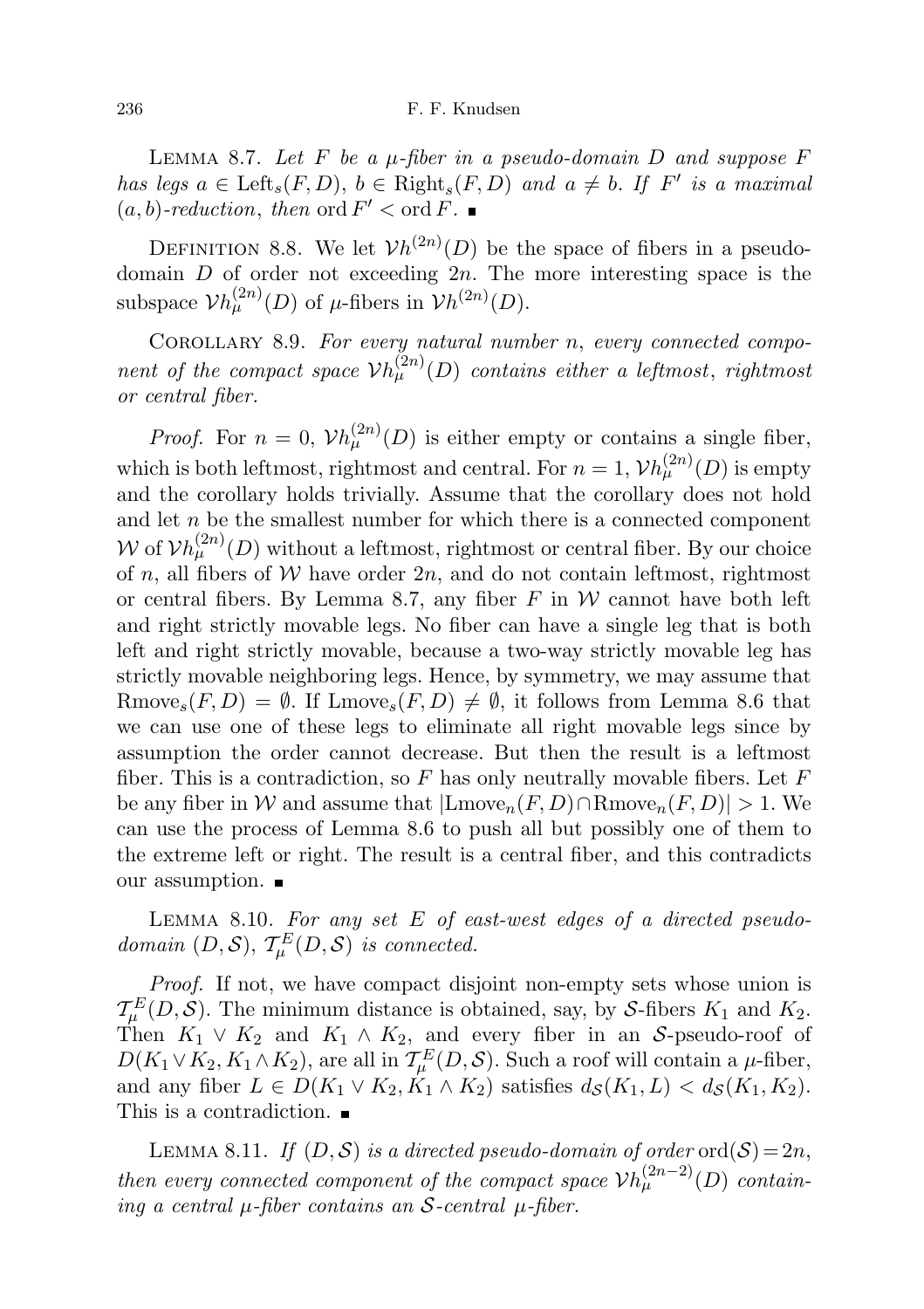*Proof.* Let F be a central  $\mu$ -fiber of  $V h_{\mu}^{(2n-2)}(D)$ , and let  $F_1$  and  $F_2$  be as in Definition 6.18. If  $F$  is an  $S$ -fiber there is nothing to prove, so we may assume that  $F_1 < F < F_2$ . There will be an even number of rectangles from S meeting the rectangle determined by  $F_1$  and  $F_2$ , and if E denotes the set of east-west borders of these rectangles, then  $|E| \geq 1$  and there is an S-pseudo-roof of  $D(F, F)$  all of whose fibers are in  $\mathcal{T}_{\mu}^{E}(D, \mathcal{S})$ . Hence we have an S-central  $\mu$ -fiber G with  $\text{ord}(G) \leq 2n-2$  and  $F_1 < G < F_2$ . By Lemma 8.7, F and G are in the same connected component of  $\mathcal{V}h_{\mu}^{(2n-2)}(D)$ .

By combining these lemmas with Lemma  $6.38(iv)$ , we get another key result.

PROPOSITION 8.12. If  $(D, \mathcal{S})$  is an eligible directed pseudo-domain with  $\text{ord}(\mathcal{S}) = 2n$  and  $\mu(D) = 1$ , then the compact space  $\mathcal{V}h_{\mu}^{(2n-2)}(D)$  is nonempty and connected.

*Proof.* Note that in the exceptional case  $M < L$  in Lemma 6.38(iv), it follows from Lemma 8.2 that  $\mathcal{V}_h^{(2n-2)}(D(M,L)) = \mathcal{V}_h^{(2n)}(D(M,L))$ , and  $Vh^{(2n-2)}(D(M,L))$  is connected since any fiber in  $D(M,L)$  of order not exceeding  $2n-2$  can occur in a pseudo-roof for  $D(M, L)$ . ■

**9. Lifting vh<sub>** $\sigma$ **</sub>-fibers right.** We fix notation as in the previous sections, and add to this the following special fiber, and its lifts to Z.

DEFINITION 9.1. We denote by I the fiber whose curve  $\gamma$  is given by  $\widetilde{x}_1(\gamma(t)) = t \pmod{1}$  and  $\widetilde{x}_2(\gamma(t)) = 0 \pmod{1}$ . The lift of I to Z, whose<br>curve  $\widetilde{\gamma}_n(\gamma(t))$  is given by  $\widetilde{x}_1(\gamma(t)) = t \pmod{1}$  and  $x_2(\gamma(t)) = n$  is denoted curve  $\widetilde{\gamma}^{(n)}$  is given by  $\widetilde{x}_1(\gamma^{(n)}(t)) = t \pmod{1}$  and  $x_2(\gamma^{(n)}(t)) = n$ , is denoted by  $\widetilde{I}^{(n)}$ . We call I the equator.

Without loss of generality, we assume that  $\mu(I) = 1$ . Note that  $\widetilde{\mathcal{V}}h_{\mu}^{(0)} =$  $\{\widetilde{I}^n \mid n \in \mathbb{Z}\}\$  is just a discrete space. We next look into the connectivity of  $\widetilde{\mathcal{V}}h_{\mu}^{(2n)}$  for all  $n \in \mathbb{N}$ .

DEFINITION 9.2. We denote by  $\widetilde{\mathcal{W}}h^{(2n)}_\mu$  the subspace of  $\widetilde{\mathcal{W}}h^{(2n)}_\mu \times \widetilde{\mathcal{W}}h^{(2n-2)}_\mu$ consisting of pairs  $(\widetilde{K}, \widetilde{K}')$  such that  $\widetilde{K}$  and  $\widetilde{K}$  are lifts of  $\mu$ -fibers, and  $\widetilde{K}' \in \widetilde{\mathcal{V}}h_{\mu}^{(2n-2)}(\widetilde{D}(\widetilde{K}))$ . We let  $p_1$  and  $p_2$  be the two projections from  $\widetilde{\mathcal{W}}h_{\mu}^{(2n)}$ . If  $\phi: [a, b] \to \widetilde{V}h^{(2n)}_\mu$  is a continuous map, we simply denote by  $\widetilde{W}h(\phi)$  the pullback of the image of  $\phi$  by  $p_1$ .

DEFINITION 9.3. Let  $\phi : [a, b] \to \widetilde{\mathcal{V}} h_{\mu}^{(2n)}$  be a continuous map, and suppose  $\text{ord}(\phi(t)) = 2n$  for all t. We can choose a matching w. For any set of  $E \subseteq \text{circoc}(xx, w)$ , we let  $Wh_E(\phi)$  denote the subspace of fibers  $K' \in \widetilde{\mathcal{V}}h_{\mu}^{(2n-2)}$  $_{\mu}^{(2n-2)}(D_E(\phi(t))).$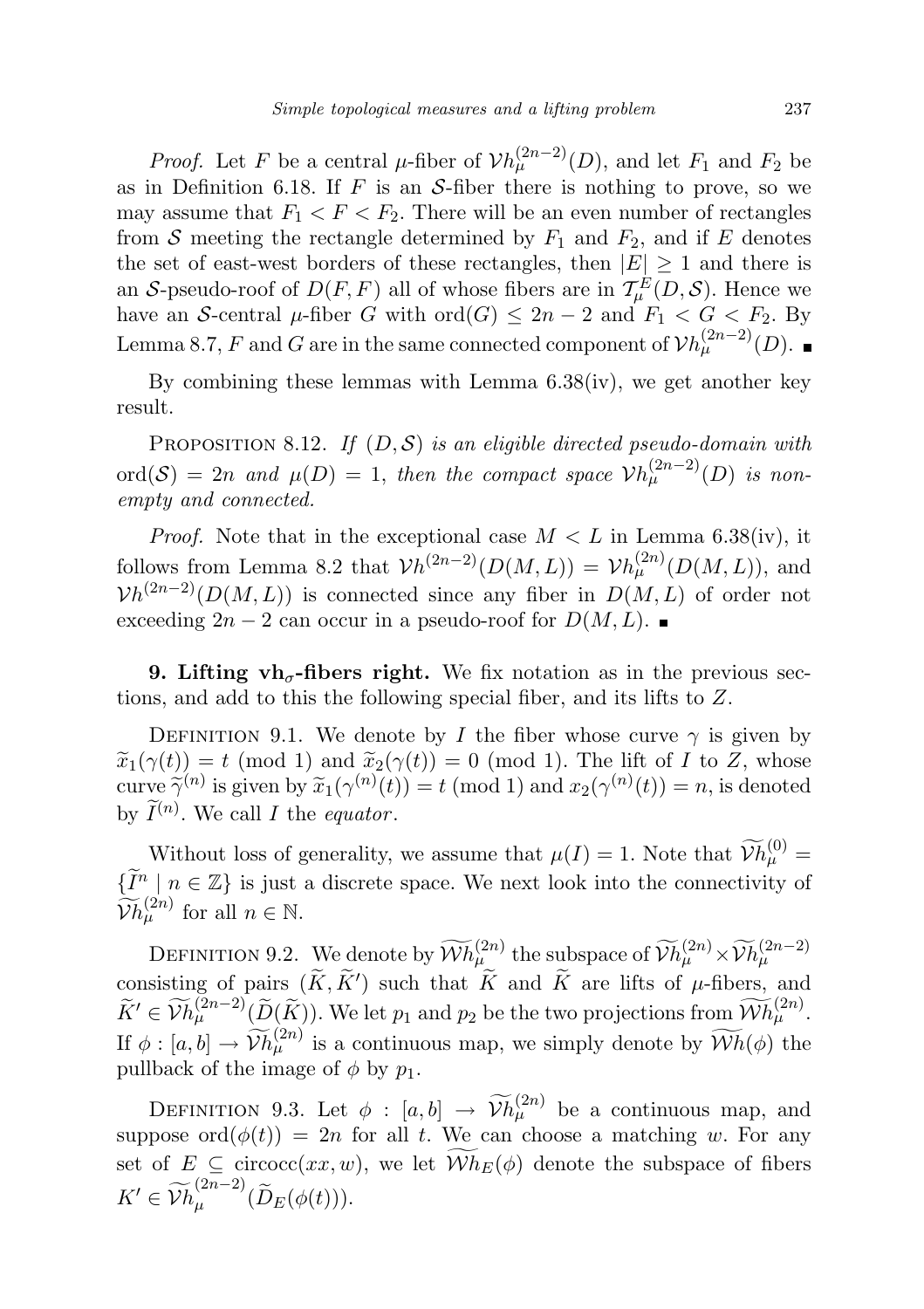LEMMA 9.4. Let  $\phi : [a, b] \rightarrow \widetilde{V}h^{(2n)}_{\mu}$  be a continuous map, and sup-<br> $V^{(2n)}_{\mu}$  be a continuous map, and suppose ord $(\phi(t)) = 2n$  for all  $t \in \langle a, b \rangle$ , and  $\text{ord}(\phi(t)) < 2n$  for  $t \in \{a, b\}.$ Then  $Wh(\phi)$  is connected, and  $\{\phi(a), \phi(b)\}\$  belong to the same component of  $\widetilde{V}h_{\mu}^{(2n-2)}$  $\frac{1}{\mu}$  .

*Proof.* Connectedness of  $Wh(\phi)$  follows from Proposition 8.12, Lemma 8.1, and Corollary 7.6, and the last statement follows from Proposition 7.7.  $\blacksquare$ 

Corollary 9.5. Inclusion induces a one-to-one correspondence between the connected components of  $\widetilde{V}h_{\mu}^{(2n-2)}$  and  $\widetilde{V}h_{\mu}^{(2n)}$ .

COROLLARY 9.6. There is a unique surjective function, which we call  $R$ , from  $\widetilde{\mathcal{V}}h_{\mu}$  to  $\mathbb Z$  with the property that that it is continuous on each subspace  $\widetilde{V}h_{\mu}^{(2n)}$ , and takes the value n at the fiber  $\widetilde{I}^{(n)}$ .

*Proof.* By induction on *n*, every  $\mu$ -fiber of order 2*n* belongs to a connected component of  $\widetilde{\mathcal{V}}h_{\mu}^{(2n)}$  that contains exactly one of the fibers  $\widetilde{I}^{(n)}$ .

Let B be the set of  $\mathbf{v}_{\mathbf{b}} = \widetilde{D}(\widetilde{K}, \widetilde{K}')$  such that  $\widetilde{K} \cap \widetilde{K}' = \emptyset$ ,  $\mu(K) = \mu(K') = 1$  and  $R(\widetilde{K}) = R(\widetilde{K'}) = 0$ . The set B is graded by the function  $\text{ord}(\widetilde{D}) = \text{ord}(\widetilde{K}) + \text{ord}(\widetilde{K}^{\prime}).$  We will eventually see that  $B = \emptyset$ , but first we prove some properties of domains in  $B$  if there are any. Recall the concepts of snug obstructions and  $(\varepsilon, \delta)$ -immobility of Definitions 5.18 and 5.15.

LEMMA 9.7. If  $B \neq \emptyset$ , it contains snugly reduced  $(\varepsilon, \delta)$ -immobile domains for some  $\varepsilon > \delta > 0$ .

*Proof.* Let  $\widetilde{D}(\widetilde{K}, \widetilde{K}')$  be a member of B. If K has a  $\{K, K'\}$ -unobstructed left tag or stair-like turn, the pseudo-domain obtained by adding the closure of its shadow and the closures of the shadows of all  $\{K\}$ -unobstructed right tags, which are automatically also  ${K'}$ -unobstructed, has right and leftboundaries of order strictly smaller than  $\mathrm{ord}(K)$ , and building a pseudo-roof over it gives us a fiber  $K_1$  with a lift  $\widetilde{K}_1$  such that  $\widetilde{D}(\widetilde{K}_1, \widetilde{K}')$  is also a member of B with strictly smaller order. We may therefore assume that  $\widetilde{D}(\widetilde{K}, \widetilde{K}')$ is reduced. If  $\widetilde{D}(\widetilde{K}, \widetilde{K}')$  is reduced, but not necessarily snugly so, consider the pseudo-domain D obtained by adding closed rectangles on the left side of K to make every  $\{K'\}$ -primary-obstructed left turn of the left boundary of D snugly  $\{K'\}$ -obstructed. Then add the closures of the shadows of all  ${K}$ -unobstructed right tags. We choose a reducing pseudo-roof such that there is a middle fiber to the left of all the rectangles added on the left side of K and to the right of all the rectangles added on the right side of  $K$ . If there is a  $\mu$ -fiber on the left side of the middle fiber, this fiber, say  $K_1$ , will have all its  $\{K'\}$ -primary-obstructed left turns snugly  $\{K'\}$ -obstructed. If not we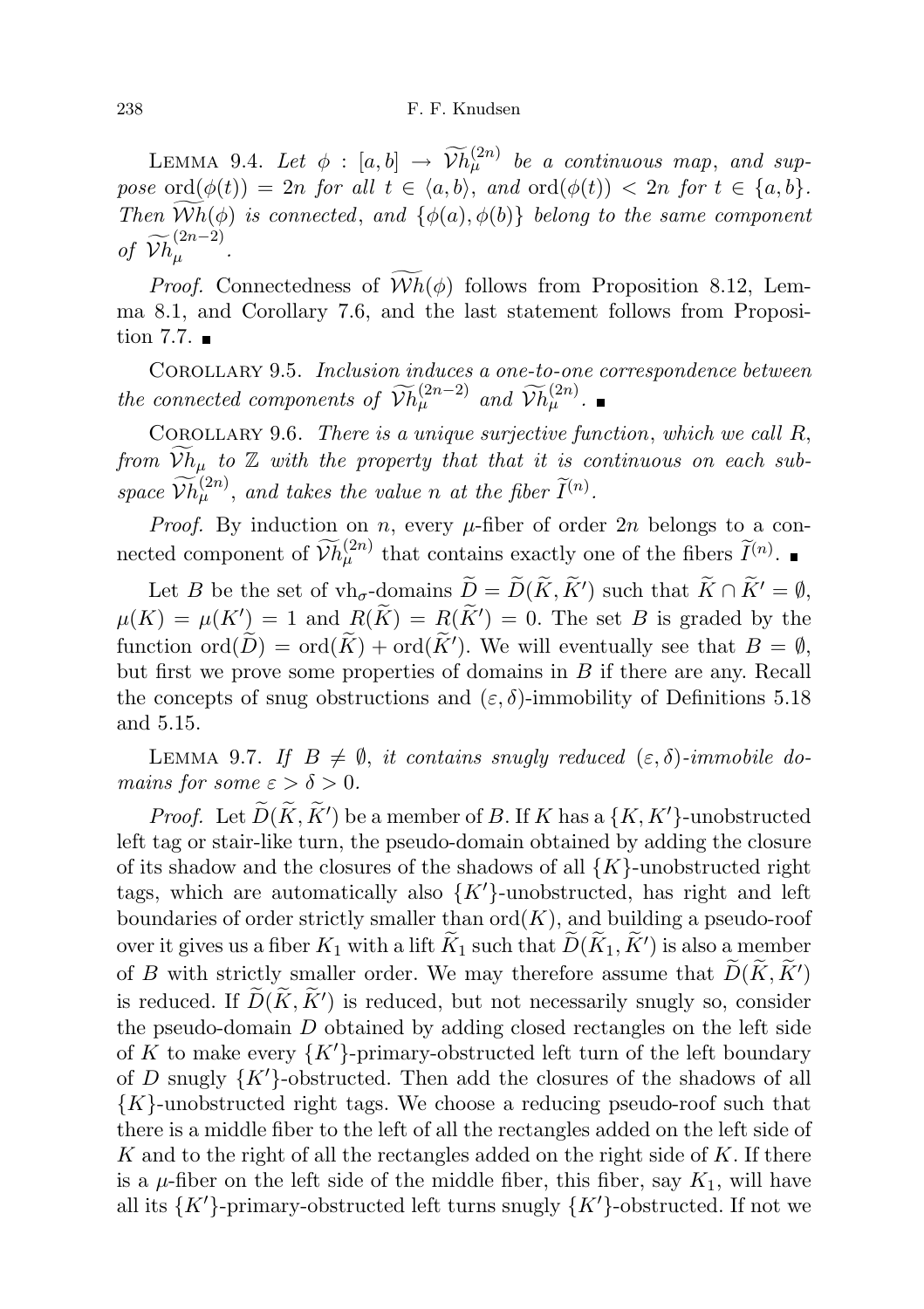repeat the process. The order of the left side of each new domain will decrease each time, so eventually we end up with a domain  $\widetilde{D}(K, K')$  such that all  ${K'}.$  primary-obstructed left turns of K are snugly  ${K'}.$  obstructed. We can then switch the roles of K and K' and obtain a domain  $\widetilde{D}(\widetilde{K}, \widetilde{K}')$  such that all  $\{K\}$ -primary-obstructed right turns of K' are snugly  $\{K\}$ -obstructed. In the process, however, some  $\{K'\}$ -primary-obstructed left turns of K may become  $\{K'\}$ -unobstructed, but then we may reduce the order and simply cut off the shadow of that turn. Note that a snugly obstructed turn does not become non-snugly obstructed. Alternating this process between  $K$  and  $K'$ always decreases the order so eventually we end up with a snugly reduced domain. Let  $0 < \delta < \varepsilon$  and n be such that there is a snugly reduced domain  $D(K, K')$  of B with the  $(\varepsilon, \delta)$ -property and with  $\text{ord}(D) = n$ . Let  $SB^n_{(\varepsilon,\delta)}$ be the subset of B consisting of the snugly reduced domain  $\widetilde{D}(\widetilde{K}, \widetilde{K}')$  of B with the  $(\varepsilon, \delta)$ -property and with ord $(D) \leq n$ . We have just shown that there exist  $0 < \delta < \varepsilon$  and n such that  $SB_{(\varepsilon,\delta)}^n \neq \emptyset$ . The space  $SB_{(\varepsilon,\delta)}^n$  is compact because of Definition 0.1(b) and the continuity of distance. Since the area of a domain  $\widetilde{D} = \widetilde{D}(\widetilde{K}, \widetilde{K}')$  is continuous on B, there is a domain  $\widetilde{D}(\widetilde{K}, \widetilde{K}')$ in  $SB^{n}_{(\varepsilon,\delta)}$  of minimum area. We claim that  $\widetilde{D}(\widetilde{K},\widetilde{K}')$  is  $(\varepsilon,\delta)$ -immobile. If K had a left movable leg, we could use an unobstructed right tag to move it to the left and possibly gain some area because the right tag might shrink too much. However, alternating the process back and forth between K and  $K'$  eventually produces a snugly reduced pair of smaller area in the same connected component.

We can now formulate our final lemma.

LEMMA 9.8. If  $\widetilde{K}$  and  $\widetilde{K}'$  are lifts of  $\mu$ -fibers K and K' such that  $R(\widetilde{K}) = R(\widetilde{K}'), \text{ then } \widetilde{K} \cap \widetilde{K}' \neq \emptyset.$ 

*Proof.* It follows from Lemmas 9.7 and 5.25 that  $B = \emptyset$ , which is a reformulation of the lemma.

10. Density and connectedness. As before, let  $p: Y \to X$  be a universal covering of a torus, and let  $(x, y) : Y \to \mathbb{R}^2$  be coordinates such that the unit square is a fundamental domain for p. Let  $\mathbb P$  be the set of maximal rank one subgroups of the fundamental group  $\pi_1(X)$ . For each  $\sigma \in \mathbb{P}$ , and each simple topological measure  $\rho \in X^*$ , let  $\rho_{\sigma}$  be the restriction of  $\varrho$  to the  $\sigma$ -sets. We let  $X^*_{\sigma}$  denote the corresponding quotient space, with the quotient topology. Then if we give  $\prod_{\sigma\in\mathbb{P}} X^*_\sigma$  the product topology and  $X_{\text{int}}^*$  the subspace topology, the natural map

$$
X_{\mathrm{int}}^* \to \prod_{\sigma \in \mathbb{P}} X_{\sigma}^*
$$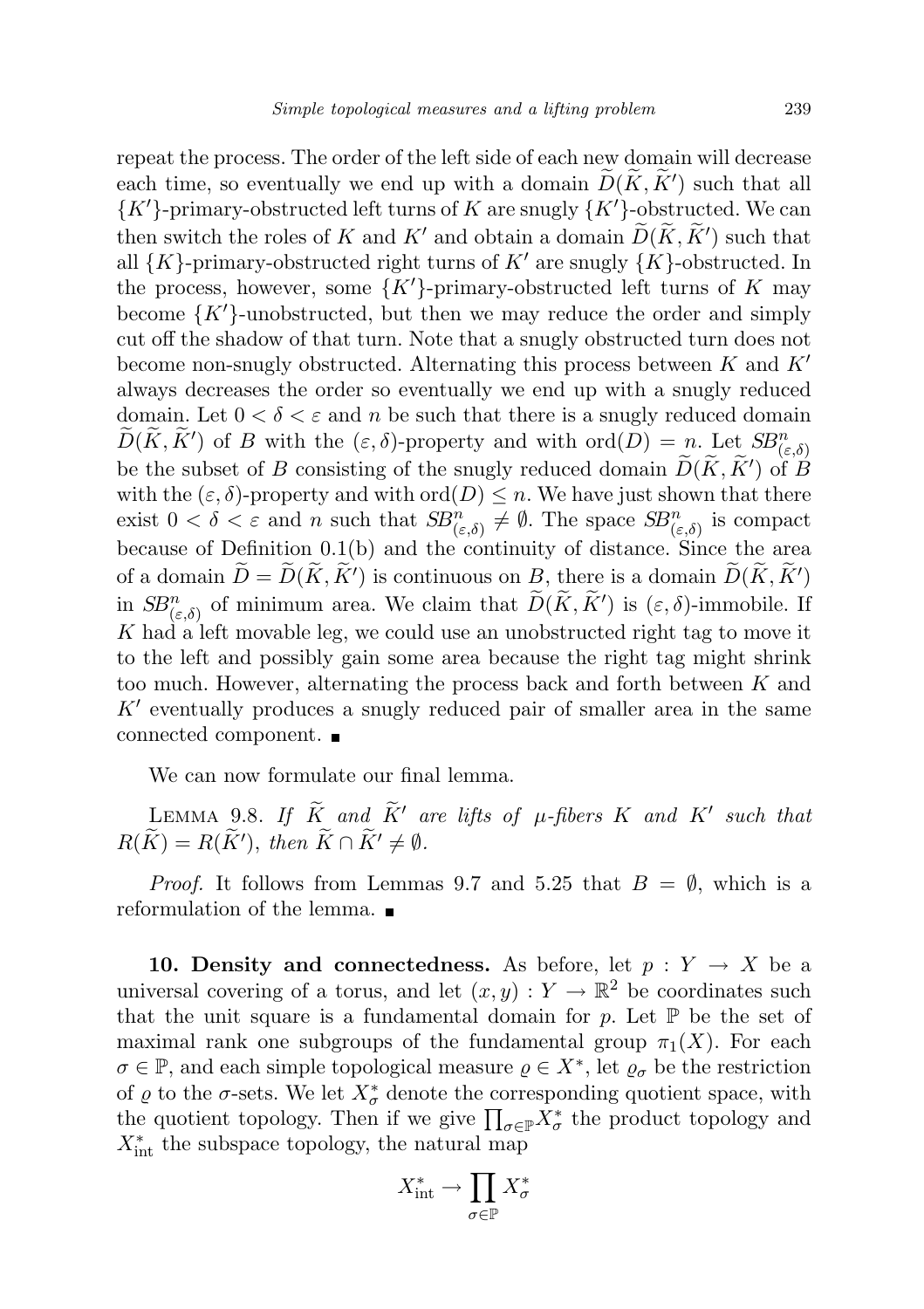is a homeomorphism. According to Ørjan Johansen and Alf Birger Rustad the map  $\lambda: X^* \to X^*_{\text{int}}$  is a deformation retraction so the inclusion  $X_{\text{int}}^* \subseteq X^*$  of the intrinsic simple topological measures into all the simple topological measures induces isomorphisms on the Čech cohomology groups (see [8]). It follows that  $X^*$  is connected if and only if  $X_{\text{int}}^*$  is connected.

DEFINITION 10.1. Let  $D_n \subseteq Y$  be the square given by  $-n \leq x \leq n$  and  $-n \leq y \leq n$ , and let  $i_n$  denote the inclusion. We set  $X_n^* = \lambda \circ (p \circ i_n)_*(D_n^*)$ .

PROPOSITION 10.2. The union  $\bigcup_{n=1}^{\infty} X_n^*$  is dense in  $X_{\text{int}}^*$ .

*Proof.* Let  $\rho$  be an intrinsic simple topological measure and let  $\mathcal F$  be a finite family of two-sided open sets with  $\rho$ -measure 1. Let U be the neighborhood of  $\varrho$  given by  $\{\delta \mid \delta(V)=1, \forall V \in \mathcal{F}\}\.$  By Theorem 1.9, there is a lifting  $\mathcal{F}'$  of  $\mathcal F$  to  $Y$  (see Definition 1.2). For each  $V' \in \mathcal{F}'$  choose a point  $p_{V'} \in V'$ , and for each pair  $(V', W')$  with  $V' \neq W'$  a point  $q_{(V', W')} \in V' \cap W'$ . Choose curves  $\gamma'_{(V',W')}$  from  $p_{V'}$  to  $q_{(V',W')}$  in V', and let  $C_{V'} = \bigcup_{W' \neq V'} \gamma_{(V',W')}$ . Then  $C_{V'}$  is compact. For each  $V' \in \mathcal{F}'$ , we have  $C_{V'} \subseteq V'$ , and the family  $\{C_{V'} | V' \in \mathcal{F}'\}$  is strongly linked. By compactness there is an n large enough so that all the curves  $\gamma_{(V',W')}$  lie in  $D_n$ . It follows that the family  $\mathcal{F}' \cap D_n = \{V' \cap D_n | V' \in \mathcal{F}'\}$  is strongly linked so there is a generalized point-measure  $\delta \in D_n^*$  with  $\delta(V' \cap D_n) = 1$  for all  $V' \in \mathcal{F}'$ , which shows that  $X_n^* \cap U \neq \emptyset$ .

Since the maps  $\lambda \circ (p \circ i_n)_*$  are continuous it follows that  $X_n^*$  is a connected subset of  $X_{\text{int}}^*$ . Also,  $X_n^* \subseteq X_{n+1}^*$  for each n. It follows that  $\bigcup_{n=1}^{\infty} X_n^*$  is connected, and hence we have the corollary:

COROLLARY 10.3. The spaces  $X_{\text{int}}^*$  and  $X^*$  are connected.

Acknowledgments. I am particularly grateful to the referee, whose suggestions significantly improved the readability of the article.

### References

- $[1]$  J. Aarnes, *Quasi-states and quasi-measures*, Adv. Math. 86 (1991), 41–67.
- [2] —, Construction of non-subadditive measures and discretization of Borel measures , Fund. Math. 147 (1995), 213–237.
- [3] S. V. Butler, Density of the space of topological measures, ibid. 174 (2002), 239–251.
- $[4] \quad -$ , Density of the space of extreme topological measures, ibid. 192 (2006), 141–153.
- [5] M. Entov and L. Polterovich, Quasi-states and symplectic intersections, Comment. Math. Helv. 81 (2006), 75–99.
- [6] D. J. Grubb, Irreducible partitions and the construction of quasi-measures, Trans. Amer. Math. Soc. 353 (2001), 2059–2072.
- [7] D. J. Grubb and T. LaBerge, Spaces of quasi-measures, Canad. Math. Bull. 42 (1999), 291–297.